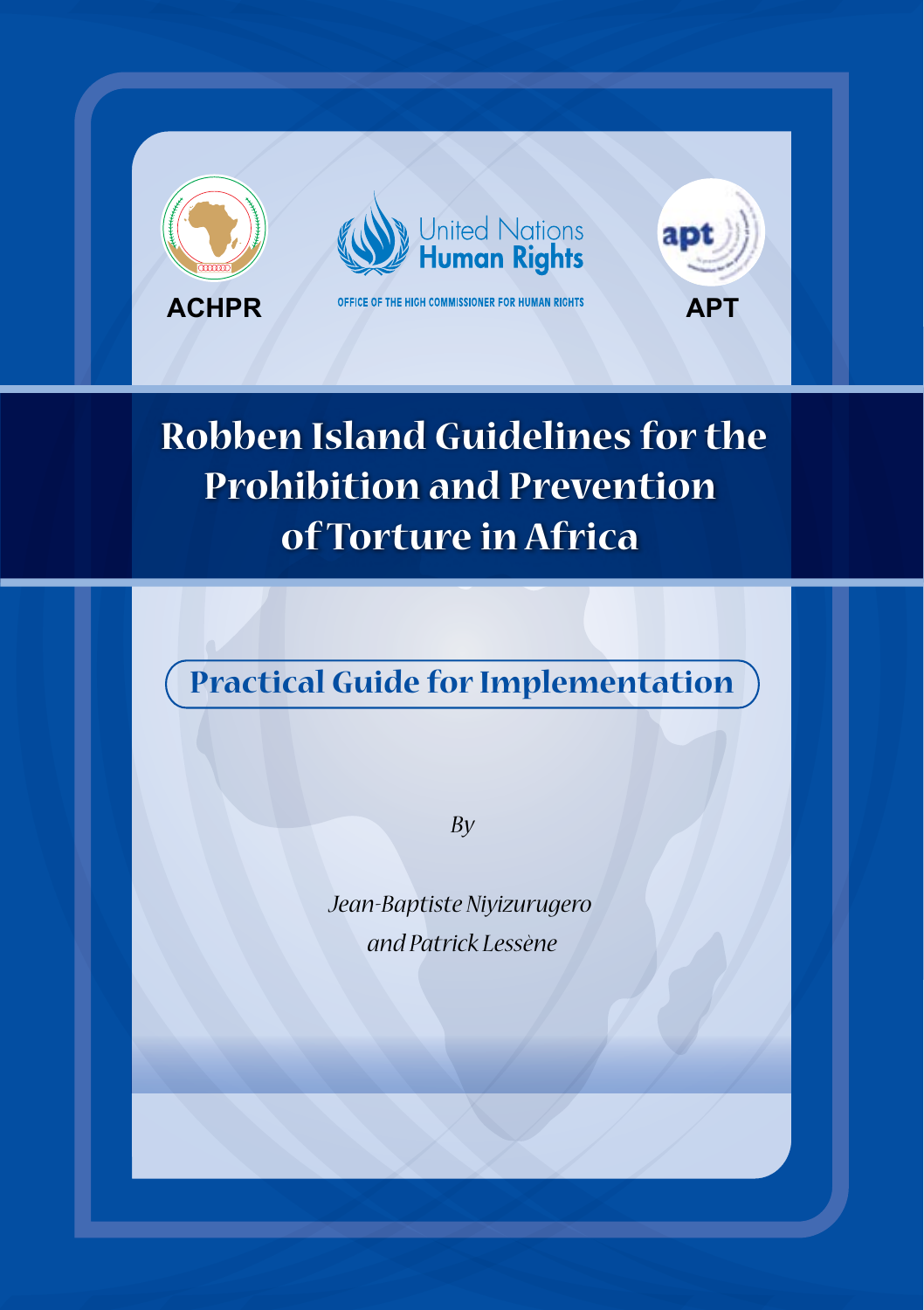### **PUBLISHED BY THE ASSOCIATION FOR THE PREVENTION OF TORTURE (APT)**

APT

P.O Box 2267 / CH-1211 Geneva 2 Tel. (+ 41) 22.919.21.70 / Fax (+41) 22.919.21.80 E-mail: apt@apt.ch / Website: www.apt.ch

### **JOINTLY WITH THE AFRICAN COMMISSION ON HUMAN AND PEOPLES' RIGHTS (ACHPR)**

ACHPR 90, Kairaba Avenue; P.O. Box 673 Banjul, The Gambia Tel.: (+ 220) 39 29 62 / Fax: (+ 220) 39 07 64 Email: achpr@achpr.org / Website: www.achpr.org

#### **AND**

## **REGIONAL OFFICE OF THE UNITED NATIONS HIGH COMMISSIONER FOR HUMAN RIGHTS**

OHCHR

P.O. Box 3005, Addis Ababa, Ethiopia, New ECA Building, Room 1NC2 Telephone: +251 11 544 3105, 544 34 15, Fax: +251 11 551 60 78 E-mail: humanrights@uneca.org

Addis Ababa, April 2008 ISBN 2-940337-26-8 MCBS - Modern Centre for Business Services

COPYRIGHT © 2008, Association for the Prevention of Torture (APT)

All rights reserved. Materials contained in this publication may be freely quoted or reprinted, provided credit is given to the source. Requests for permission to reproduce or translate the publication should be addressed to the APT (see address above).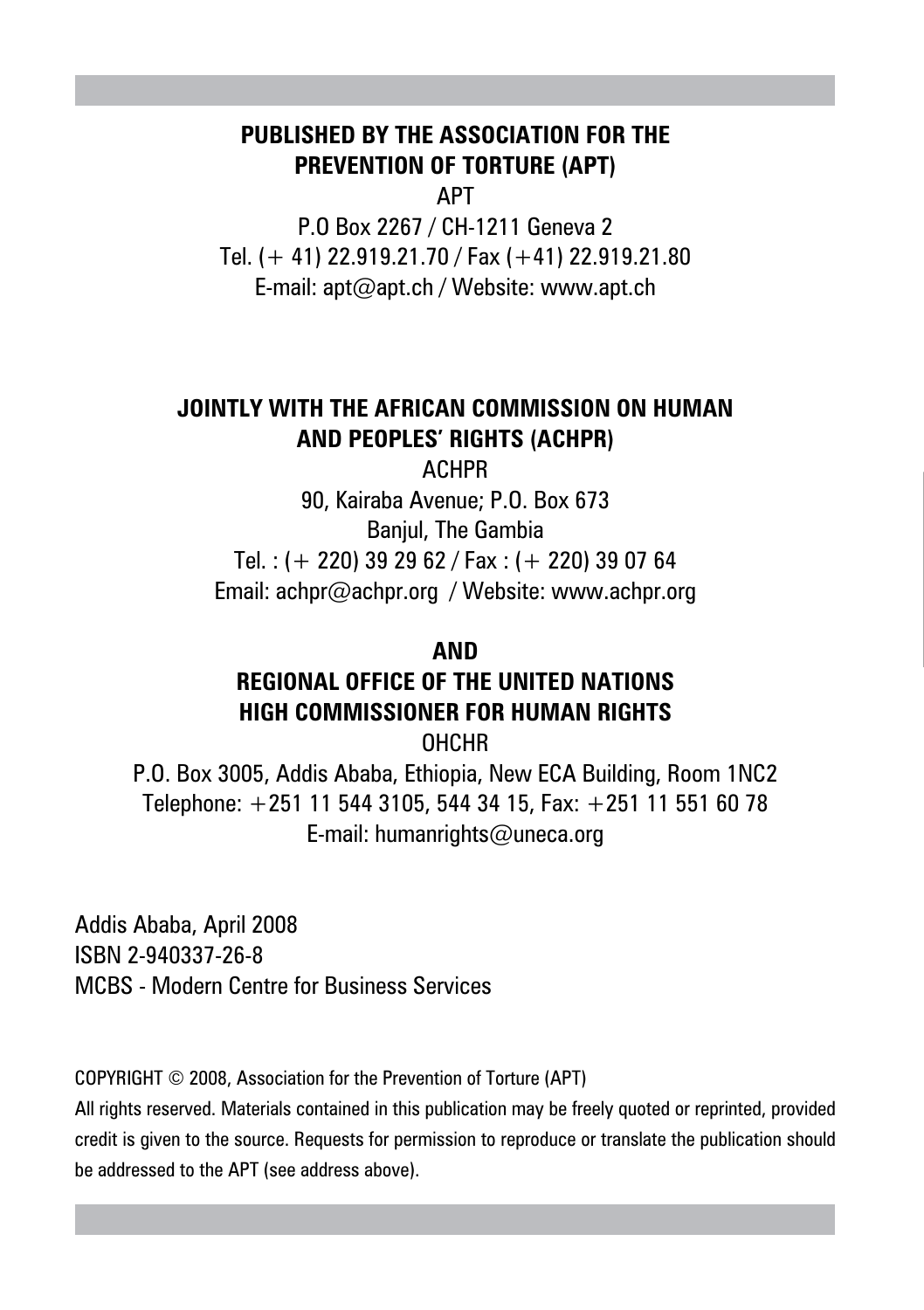



ACHPR OFFICE OF THE HIGH COMMISSIONER FOR HUMAN RIGHTS APT



# **Robben Island Guidelines for the Prohibition and Prevention of Torture in Africa**

# **Practical Guide for Implementation**

*By*

*Jean-Baptiste Niyizurugero and Patrick Lessène*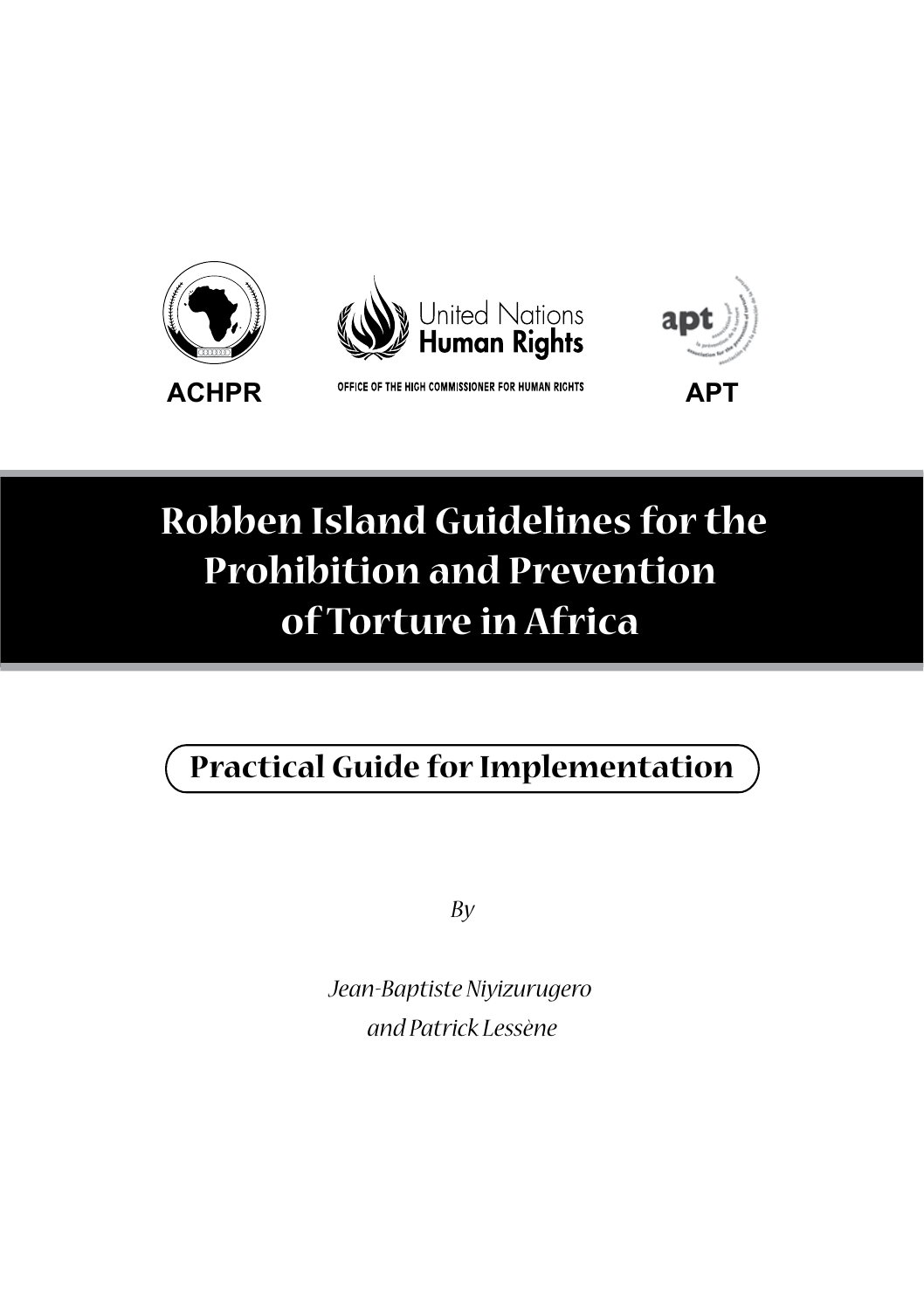# *"We want Robben Island to reflect the triumph of freedom and dignity over oppression and humiliation"*

Ahmed Katharada, former Robben Island detainee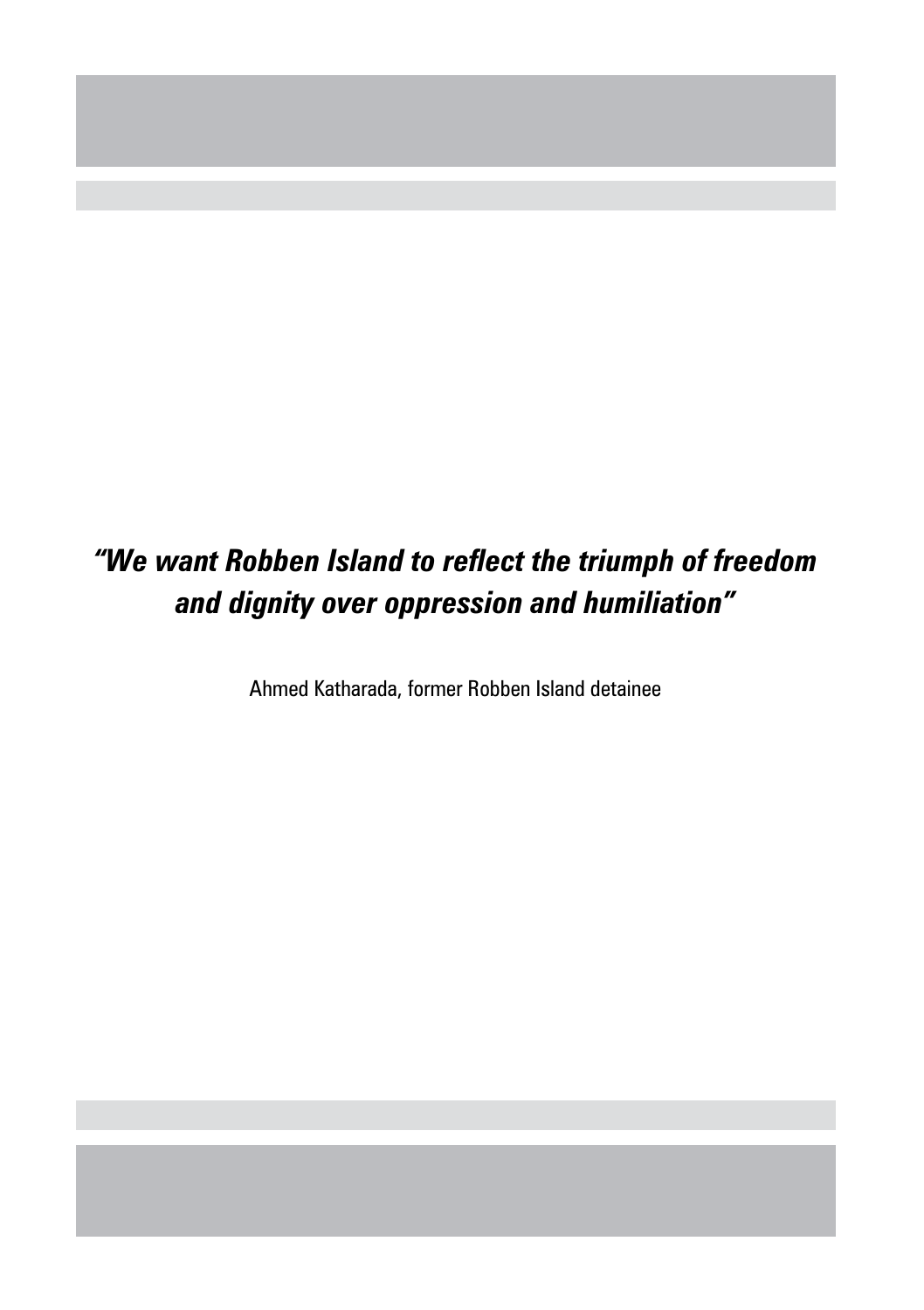# **Table of contents**

|                                                                                                                                                        | Page |
|--------------------------------------------------------------------------------------------------------------------------------------------------------|------|
| <b>Foreword</b>                                                                                                                                        | 01   |
| Introduction: The Robben Island Guidelines, a tool for preventing                                                                                      |      |
| torture in Africa                                                                                                                                      | 05   |
| 1. Torture – a very widespread phenomenon                                                                                                              | 05   |
| 2. Absolute and non-derogeable condemnation of torture                                                                                                 | 06   |
| 3. The prohibition and prevention of torture - two interrelated obligations<br>4. The Robben Island Guidelines - an ideal tool for the prohibition and | 07   |
| prevention of torture in Africa                                                                                                                        | 09   |
| 5. The importance of implementing the Robben Island Guidelines                                                                                         |      |
| at national level                                                                                                                                      | 10   |
| <b>Part one: Prohibition of torture</b>                                                                                                                | 11   |
| A. Ratification of regional and international instruments                                                                                              | 13   |
| B. Promote and support co-operation with international mechanisms                                                                                      | 17   |
| C. Criminalization of torture                                                                                                                          | 26   |
| D. Non-refoulement                                                                                                                                     | 31   |
| E. Combating impunity                                                                                                                                  | 35   |
| F. Complaints and investigation procedures                                                                                                             | 38   |
| <b>Part two: Prevention of torture</b>                                                                                                                 | 41   |
| A. Basic procedural safeguards for persons deprived of their liberty                                                                                   | 43   |
| B. Safeguards during the pre-trial process                                                                                                             | 46   |
| C. Conditions of detention                                                                                                                             | 51   |
| D. Mechanisms of oversight                                                                                                                             | 56   |
| E. Training and empowerment                                                                                                                            | 61   |
| F. Civil society education and empowerment                                                                                                             | 64   |
| Part three: Responding to the needs of victims                                                                                                         | 67   |
| <b>Conclusion</b>                                                                                                                                      | 71   |
| <b>Annex I: The Robben Island Guidelines</b>                                                                                                           | 72   |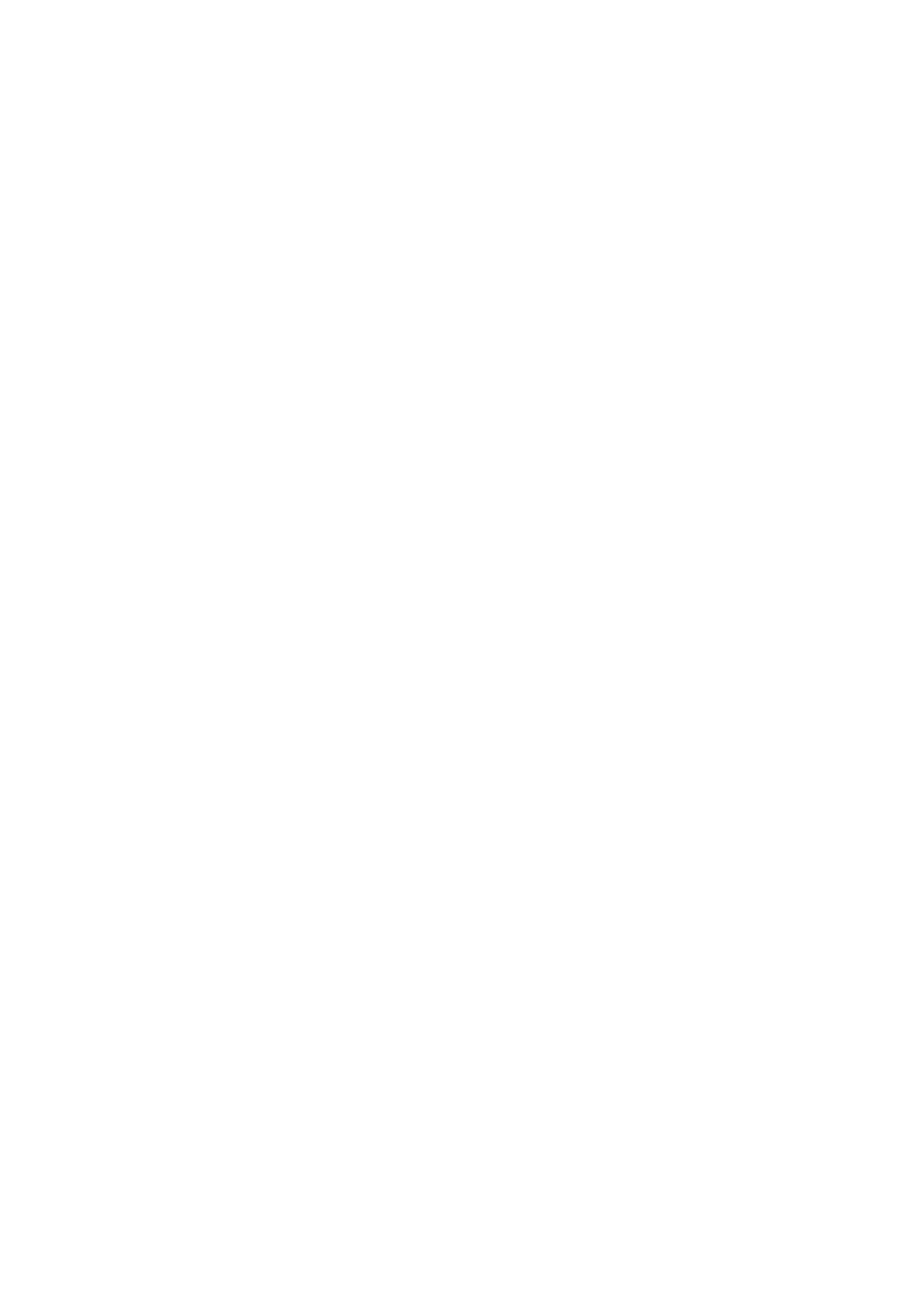# **Foreword**

Like other human rights systems, the African Charter on Human and Peoples' Rights establishes the absolute prohibition of torture, cruel, inhuman or degrading treatment or punishment. Article 5 of the Charter provides that *"every individual shall have the right to respect of the inherent dignity of the human being and that all forms of exploitation and degradation of man, particularly slavery, slave trade, torture, cruel, inhuman or degrading punishment and treatment shall be prohibited."* The Charter also establishes a regional human rights body, the African Commission on Human and Peoples' Rights, with the mandate to promote respect for the Charter, ensure the protection of the rights and fundamental freedoms contained therein, and make recommendations for its application.

To fulfil its mission, the African Commission works with different partners, which include the authorities of States party to the African Charter, national human rights institutions and non-governmental organizations (NGOs). It is in this context of cooperation that the Association for the Prevention of Torture (APT) - an international NGO with Observer Status at the African Commission - suggested, during the African Commission's 28th ordinary session held in Cotonou, Benin, in October 2000, that a joint workshop be organised to draw up concrete measures for implementation of the provisions of Article 5 of the Charter and other international instruments aimed at preventing torture.

The workshop was held from 12 to 14 February 2002 on Robben Island, hence the name "Robben Island Guidelines (RIG)." Robben Island is a deeply symbolical place for Africa, since it was there that President Nelson Mandela was detained for several years, together with other opponents of the South African apartheid regime. This prison, built by men in the middle of the ocean with the purpose of humiliating, isolating and breaking the spirit of other men, is today a symbol of the victory of freedom over oppression, a beacon of hope and a reminder of our shared humanity.

The workshop brought together African and international experts from different professional backgrounds dealing with the issue of torture from its various angles. These joint efforts culminated in the drafting of a set of guidelines and measures for the prohibition and prevention of torture and cruel, inhuman or degrading punishment or treatment in Africa, now known as the "Robben Island Guidelines." These are contained in a document of some fifty articles comprising three main parts: the prohibition of torture, the prevention of torture, and rehabilitation of victims.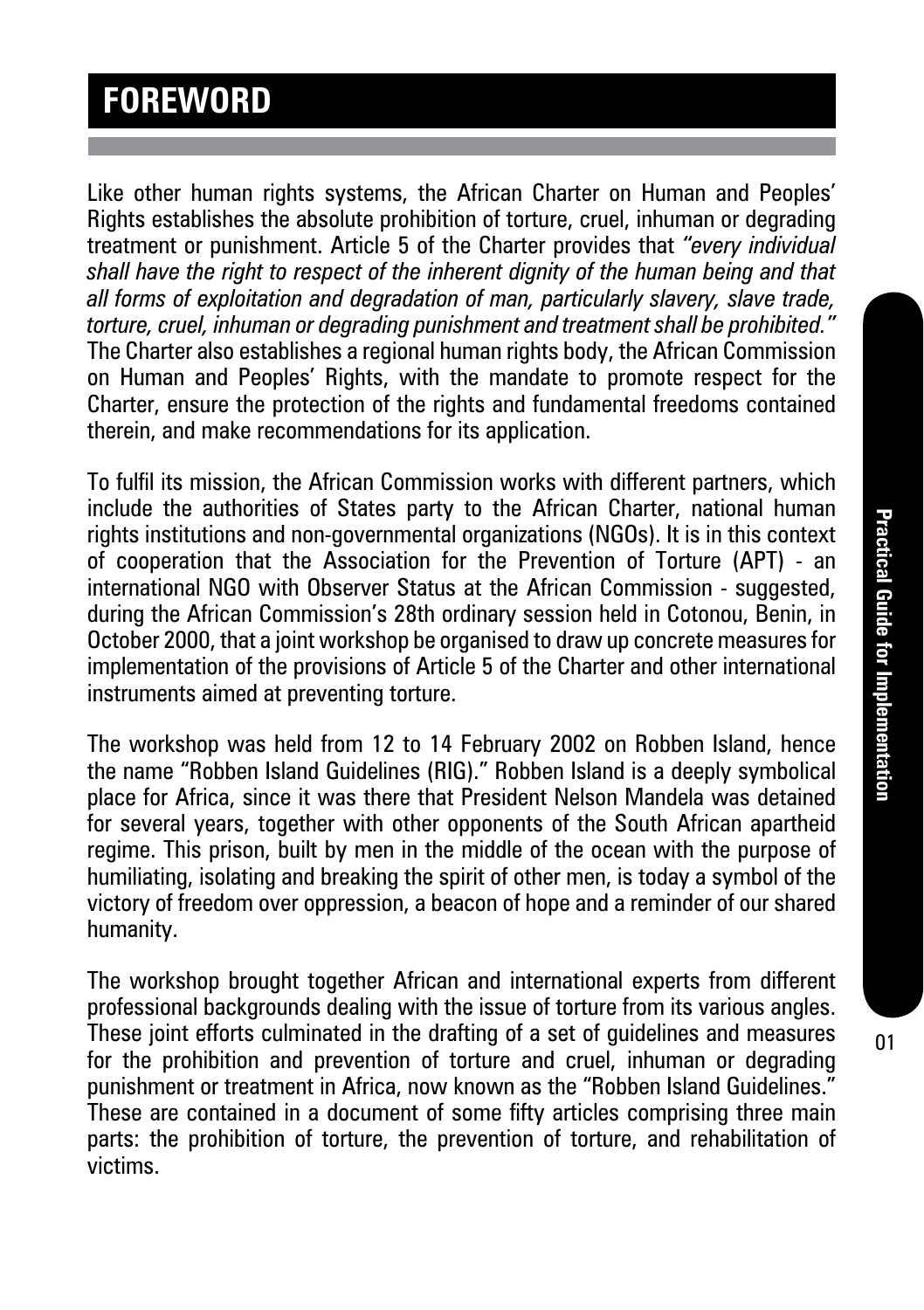The Robben Island Guidelines were formally adopted by a resolution of the African Commission during its 32nd ordinary session in October 2002<sup>1</sup> and approved by the Conference of Heads of State and Government of the African Union held in Maputo, Mozambique, in July 2003.

During its 35th session held in Banjul, Gambia, from 21 May to 4 June 2004, the African Commission on Human and Peoples' Rights established a follow-up committee2 to promote the implementation of the Guidelines and help the African Commission deal effectively with the question of torture in Africa.

The goal of this brochure is to highlight the role that the Robben Island Guidelines can play in combating torture in Africa and to provide national actors with a suggested approach for implementing them. Five years after the Guidelines were adopted, we felt it would be useful to propose a series of concrete measures, based on the results of the consultative meeting on the implementation of the Guidelines, which was organized jointly by the APT and the African Commission in Ouagadougou, Burkina Faso, on 8-9 December 2003. The recommendations from this meeting constitute a veritable "users' manual," which should be followed to ensure more effective application of the Guidelines. These recommendations were approved by the African Commission during its 36th session held in Dakar, Senegal, in November 2004.

Implementation of the Robben Island Guidelines requires a methodical and progressive approach. For this reason, this brochure highlights the need to determine the state of affairs in each country with respect to application of the Guidelines, in order to identify needs and areas for improvement. This evaluation should be as comprehensive as possible and include the legal framework and, above all, the practice in order to better identify priorities and take appropriate action.

<sup>1</sup> ACHPR/ Res. 61(XXXII) 02 (2002).

<sup>2</sup> The following Experts were nominated Members of the Follow-up Committee:

The following Experts were nominated Members of the Follow-up Committee:

During the 42nd session of the African Commission, Commissioner Dupe Atoki was appointed as new Chairperson of the Committee to replace Ms. Sanji Monageng who was elected President of the African Commission on Human and Peoples' Rights.

Commissioner Ms. Sanji Monageng as former Chairperson ; Mr. Jean-Baptiste Niyizurugero as Vice-Chairperson - Africa Programme Officer, Association for the Prevention of Torture (APT); Mrs. Hannah Forster – African Centre for Democracy and Human Rights Studies (ACDHRS); Mrs. Leila Zerrougui – Magistrate and Professor of Law at the National Institute of Magistracy in Algiers and former Chairperson of the United Nations Working Group on Arbitrary Detention; Ms. Karen McKenzie, ; Advocate, – Director of the Independent Complaints Directorate of South Africa; Mr. Malick Sow- Coordinator of the Senegalese Committee of Human Rights and member of the United Nations Working Group on Arbitrary Detention.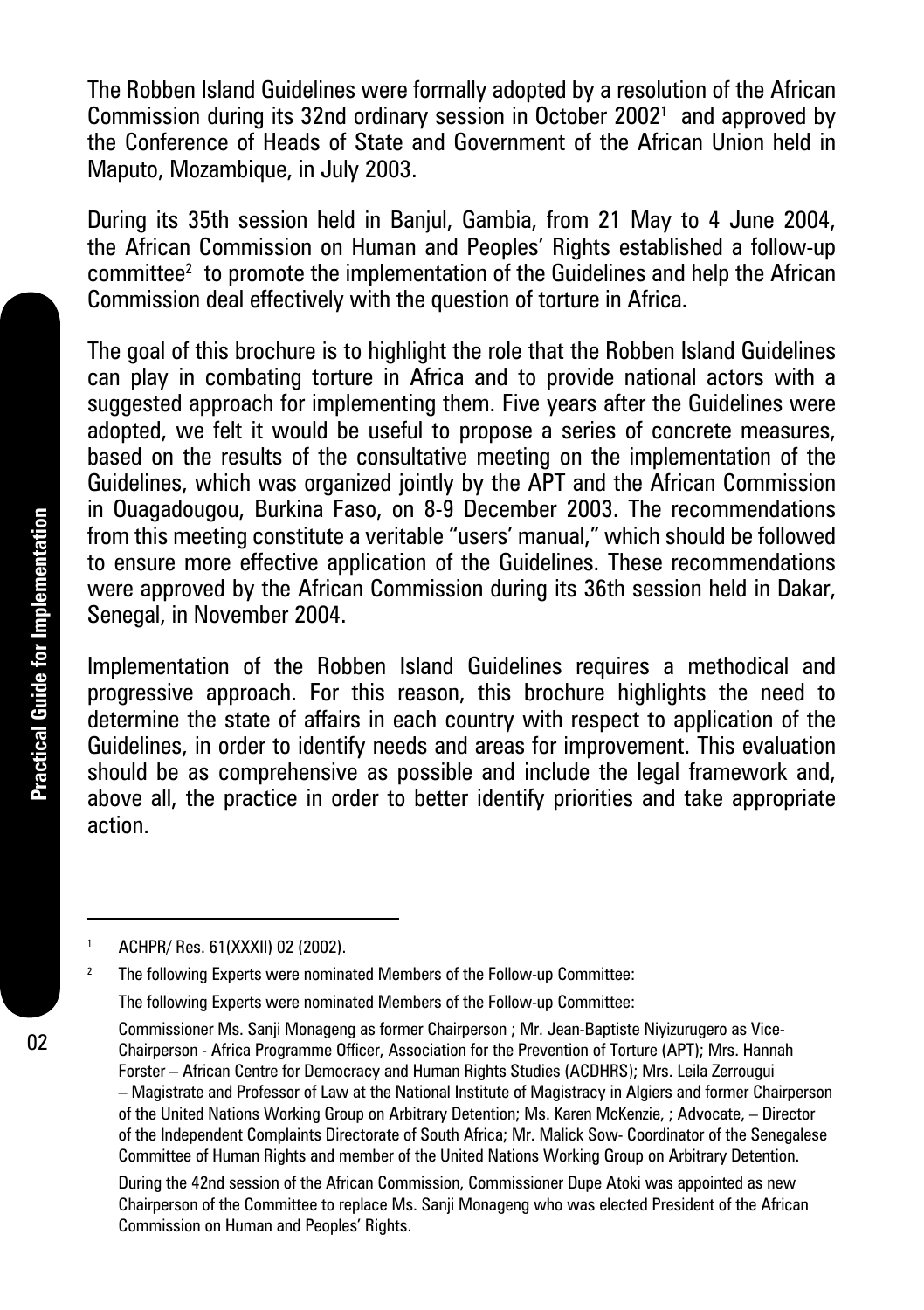It goes without saying that, to ensure efficiency and consistency, the initiatives identified as priorities should be noted down in a detailed plan of action, if possible with a timeline.

Lastly, we would like to thank all those who, in one way or another, have contributed to the publication of this brochure. Our gratitude goes particularly to the experts who participated in the Ouagadougou meeting $^{\rm 3}$ , whose recommendations provided the basis for this text.

Our sincere thanks also go to the Ministries of Foreign Affairs of Switzerland and Denmark and to the Sigrid Rausing Trust for their financial contribution, without which this publication would not have been possible.

Jean Baptiste Niyizurugero Commissioner Dupe Atoki Vice-Chairperson of the Follow-up Chairperson of the Follow-up Committee on the RIG Committee on the RIG

<sup>&</sup>lt;sup>3</sup> Mrs Salimata Sawadogo (former President of the African Commission on Human and Peoples' Rights and current Minister for the Promotion of Human Rights of Burkina Faso), Mrs Sandji Monageng (President of the African Commission on Human and Peoples' Rights and current President of the Robben Island Guidelines Follow-up Committee), Mrs Leila Zerrougui (Magistrate and former President of the United Nations Working Group on Arbitrary Detention), Mrs Lucienne Zouma (President of the ACAT-Burkina and member of the International Bureau of Fiacat), Mrs Fiona Adolu (former legal adviser at the African Commission on Human and Peoples' Rights), Mrs Karen Mckenzie (former Executive Director of the Independent Complaints Directorate), Mr Malick Sow (President of the Senegalese Committee of Human Rights and member of the United Nations Working Group on Arbitrary Detention, Prof. Malcolm Evans of the University of Bristol, Mr Vincent Zakané of the University of Ouagadougou, and Mr Honoré Tougouri (Magistrate and President of the African Penitentiary Association).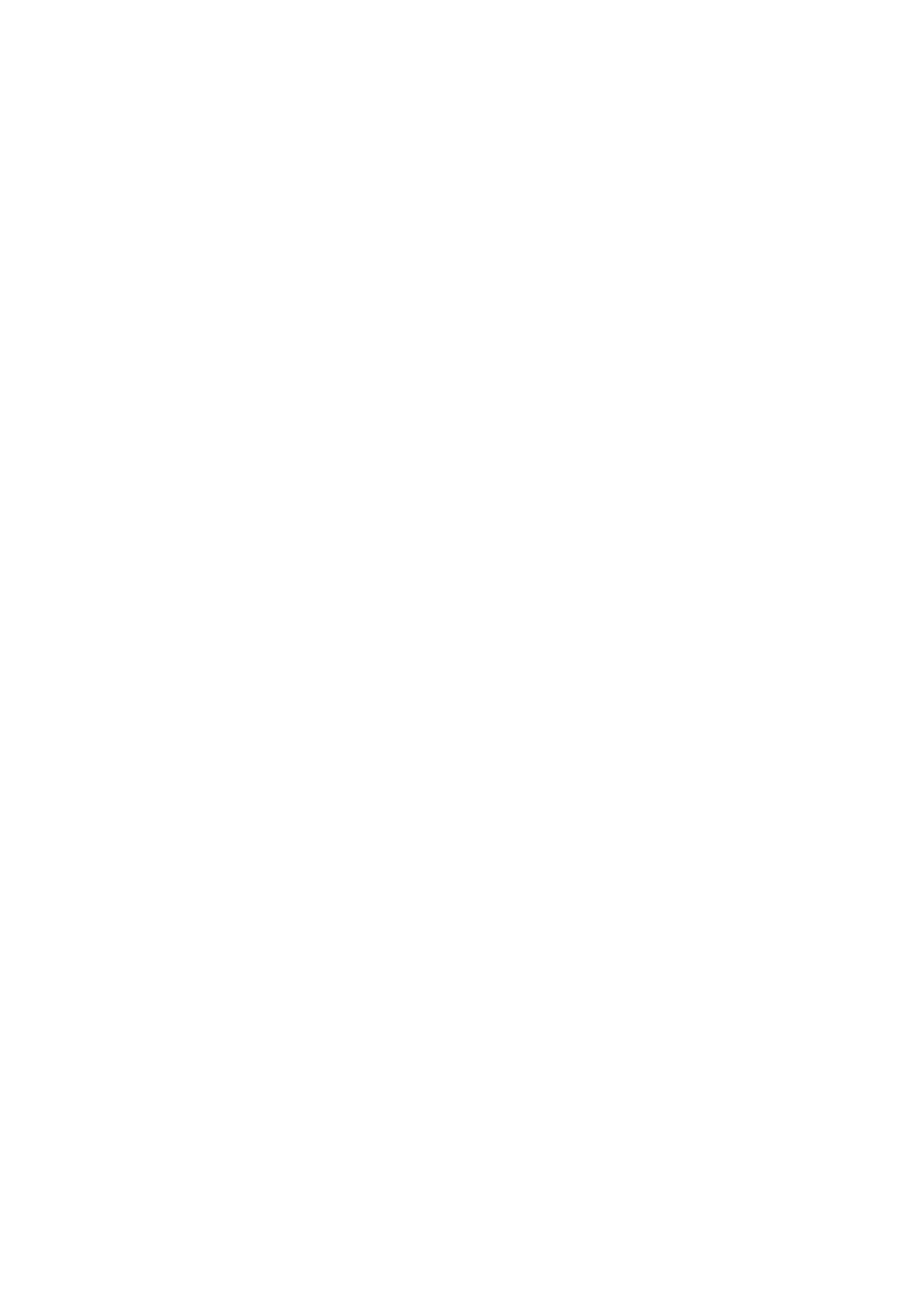# **The Robben Island Guidelines - a tool for preventing torture in Africa**

### **1. Torture - a very widespread phenomenon**

Although recent years have seen certain progress in the struggle against torture - for instance the establishment of the International Criminal Court (ICC), the adoption of the Optional Protocol to the United Nations Convention against Torture and Other Cruel, Inhuman or Degrading Treatment or Punishment of 18 December 2002, and attempts to apply universal jurisdiction, as in the cases of Pinochet and Hissen Habré - torture is still a deeply rooted phenomenon, and cruel, inhuman or degrading punishment or treatment continue to be tolerated and widely applied in many countries. The shocking images of the treatment of the presumed terrorists detained in Guantanamo and the question of illegal transfers of detainees towards States where they risk being tortured illustrate the prevalence of this abject practice from which no State in the world, not even the most democratic, appears to be completely free.

According to reports by different national and international human rights organizations, torture still exists in over half the countries of the world and is present on all continents. Africa is reported to register the highest incidence of torture and ill-treatment, followed by Asia. The Amnesty International Report 2007 documented acts of torture, extra-judicial executions and arbitrary arrests committed in 32 countries.4

In Africa, torture is thus still a flagrant reality which, in addition to its institutional aspect – entailing a vertical relationship between the authorities and citizens – also has a horizontal character, not yet conventional, ranging from the atrocities inflicted on civilian populations by militias and armed groups to acts of social violence. While violations of human rights stem primarily from abuses of power by the authorities, they also grow out of social relations, the criminalization of society, the warping of pseudo-traditions, cultural manipulation, social pressure, the practice of lynching, the dehumanization of certain social categories, the desire for a share in the corruption pie, and so on. Above all, it is the responsibility of States to ensure respect for and protection of the dignity and physical and mental integrity of the individual against all such kinds of abuse and violations. <sup>5</sup>

<sup>4</sup> Amnesty International Report 2007. (www.amnesty.org).

<sup>5</sup> See paragraph 2 of General Comment No. 20 of the Human Rights Committee adopted on 10/03/92 during its 44th session. www.unhchr.ch/tbs/doc.nsf.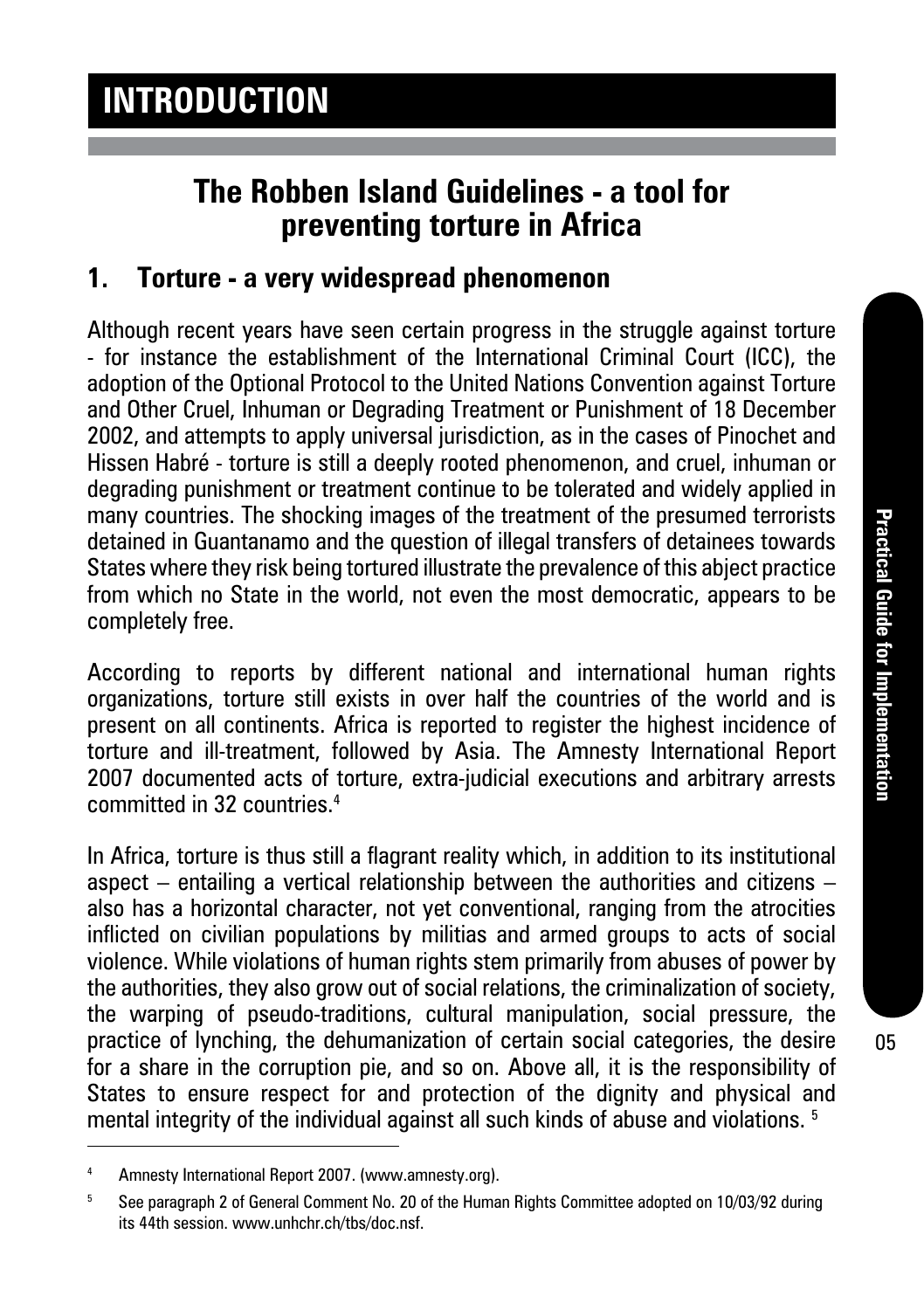In most African countries, while situations of conflict, discrimination of all kinds and impunity constitute a breeding ground for torture and other forms of cruel and inhuman treatment, the lack of access to monitoring mechanisms and the nonrespect for the judicial procedures of arrest and detention also favour the practice of torture. Furthermore, there are different kinds of torture, moral and physical. There are also different ways of inflicting same, these include but not limited to intimidation, mutilation, beating with sticks, solitary confinement, deprivation of sleep, etc.

### **2. Absolute and non-derogable condemnation of torture**

Despite its prevalence and seemingly ineradicable nature, torture is prohibited by a number of international and regional human rights instruments, such as:

- The Universal Declaration of Human Rights (1948); <sup>6</sup>
- Standard Minimum Rules for the Treatment of Prisoners (1955); <sup>7</sup>
- The International Covenant on Civil and Political Rights (1966); 8
- Declaration on the Protection of All Persons from Being Subjected to Torture and Other Cruel, Inhuman or Degrading Treatment or Punishment (1975); <sup>9</sup>
- Code of Conduct for Law Enforcement Officials: 10
- The United Nations Convention against Torture and Other Cruel, Inhuman or Degrading Treatment or Punishment (1984);
- Body of Principles for the Protection of All Persons under Any Form of Detention or Imprisonment (1988); <sup>11</sup>
- The African Charter on Human and Peoples' Rights (1981); <sup>12</sup>

- <sup>11</sup> Article 1.
- 12 Article 5

<sup>6</sup> Article 5.

<sup>7</sup> United Nations Economic and Social Council Resolution 663 C (XXIV) of 31 July 1957.

<sup>8</sup> Article 7.

<sup>9</sup> United Nations General Assembly Resolution 3452 (XXX) of 9 December 1975.

<sup>10</sup> Articles 2 and 5.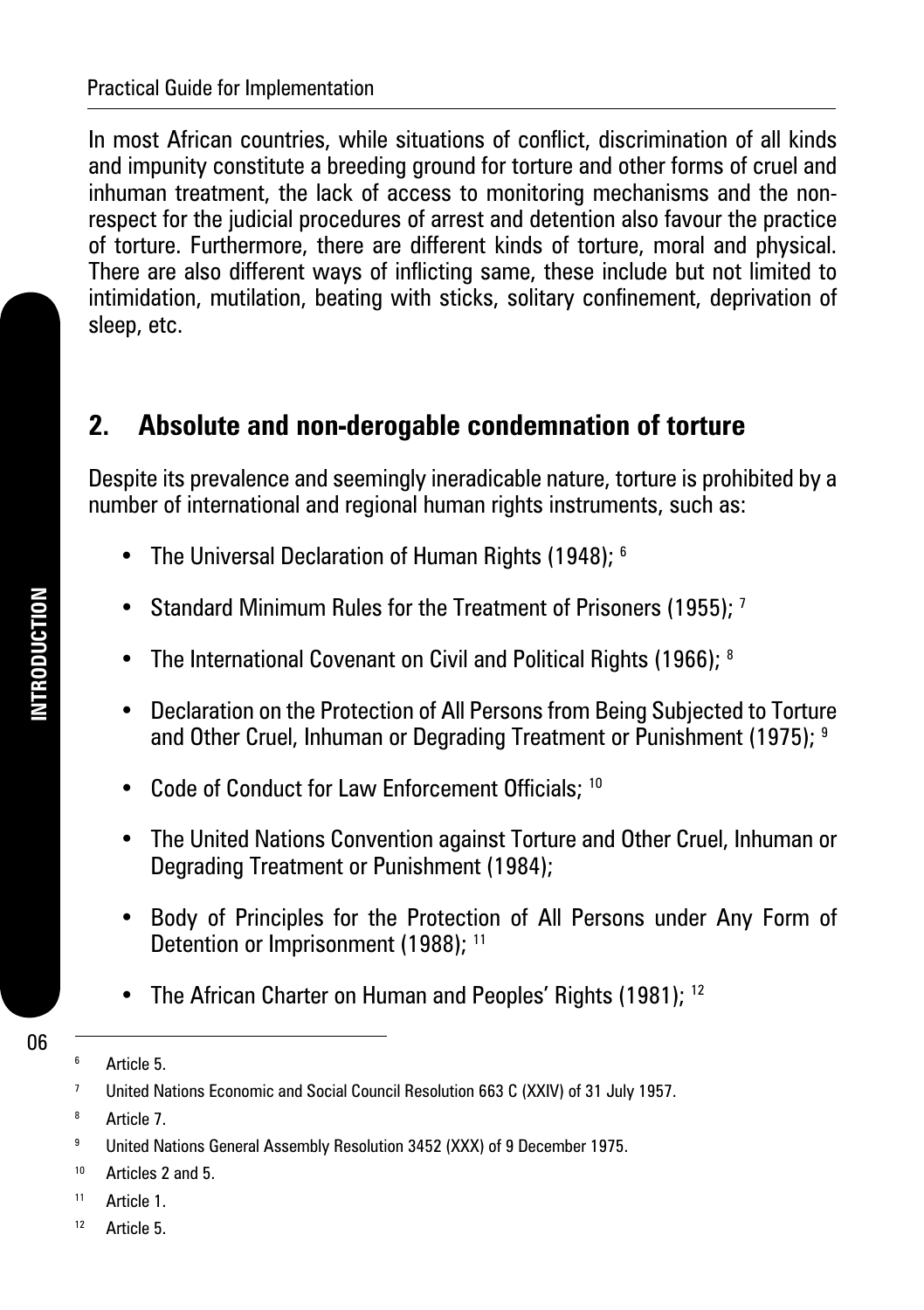- The Convention for the Protection of Human Rights and Fundamental Freedoms (or European Convention on Human Rights) (1950); <sup>13</sup>
- The American Convention on Human Rights (1969); <sup>14</sup>
- The Inter-American Convention for the Prevention and Repression of Torture (1985).

The prohibition of torture is generally considered to belong to the category of *"jus cogens"*, that is, peremptory norms having the force of law for the international community. It is part of customary law, which applies to all States, whether they have signed a particular international instrument or not. Torture is universally condemned and *"no exceptional circumstances whatsoever, whether a state of war or a threat of war, internal political instability or any other public emergency, may be invoked as a justification of torture"*. 15 As a result, the individual's right not to be subjected to torture is a non-derogable right that is linked to the absolute respect for the dignity inherent to the human being and is part of the "hard core" of human rights.

### **3. The prohibition and prevention of torture - two interrelated obligations**

Respect for the dignity inherent to the human person entails, among other things, a dual obligation to prohibit and to prevent torture. The international ban on torture demands of States that they prohibit and punish acts of torture, in particular through their internal legislation, and that they provide the victims with the necessary legal and material remedies.

The obligation to prevent torture means that governments must take positive action, for example, by:

- introducing measures to combat impunity, in particular by guaranteeing an independent judicial system and respect for the right to a fair trial;
- ensuring proper training of security and other law enforcement officials;

<sup>13</sup> Article 3.

 $14$  Article 5.2.

<sup>15</sup> Article 2(2) of the United Nations Convention against Torture.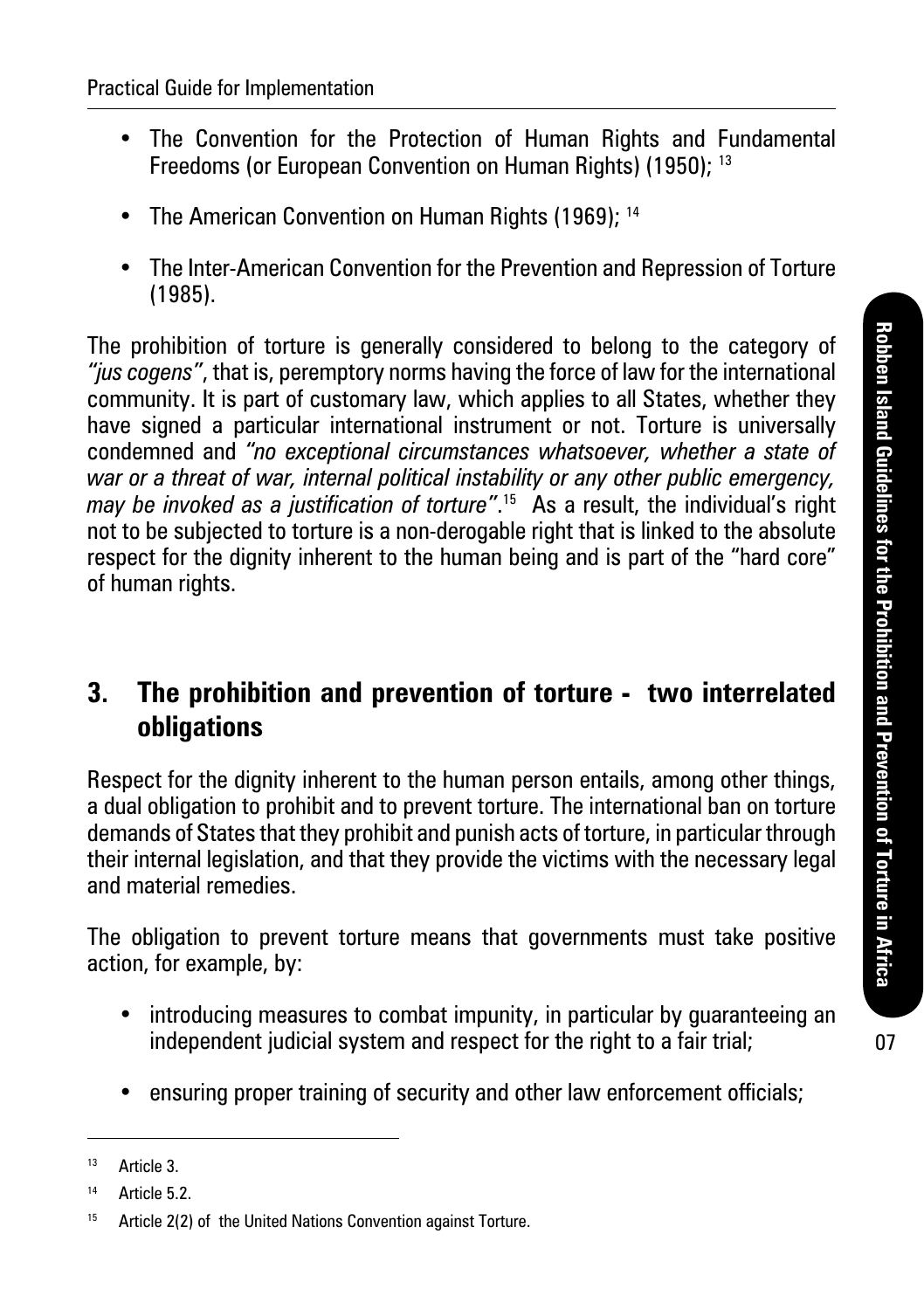- establishing fundamental guarantees for persons deprived of their liberty, especially during the period of custody and pre-trial detention;
- introducing oversight and monitoring mechanisms;
- implementing measures to improve conditions of detention, etc.

Therefore, enforcing the ban on torture goes beyond States' obligation not to practice torture and not to resort to other forms of ill-treatment. It is not enough for a State to adopt a passive attitude of abstention. The preventive aspect of the obligation requires a proactive approach involving the adoption of concrete measures to prevent or at least limit the risk of torture and ill-treatment.16 Whether the prohibition against torture is effective or not can only be evaluated and appreciated in light of the preventive measures taken to guarantee protection of all persons against the risk of torture and cruel, inhuman or degrading treatment. In other words, the duty to prohibit and the duty to prevent go hand in hand. The latter is the natural consequence of the former.

The United Nations Convention against Torture of 1984 illustrates this relationship clearly. It goes further than asserting the simple principle of prohibition and introduces the duty to prevent when it provides that: "Each State Party shall take effective legislative, administrative, judicial or other measures to prevent acts of torture in any territory under its jurisdiction."17

Moreover, this obligation to prevent applies not only to acts of torture but also to other kinds of cruel, inhuman or degrading punishment or treatment. Article 16 of the same Convention states that: "Each State Party shall undertake to prevent in any territory under its jurisdiction other acts of cruel, inhuman or degrading treatment or punishment which do not amount to torture."

08

<sup>&</sup>lt;sup>16</sup> See Paragraph 8 of General Comment No. 20 of the Human Rights Committee adopted on 10/03/92 during its 44th session. www.unhchr.ch/tbs/doc.nsf.

<sup>&</sup>lt;sup>17</sup> Article 2 of the United Nations Convention against Torture.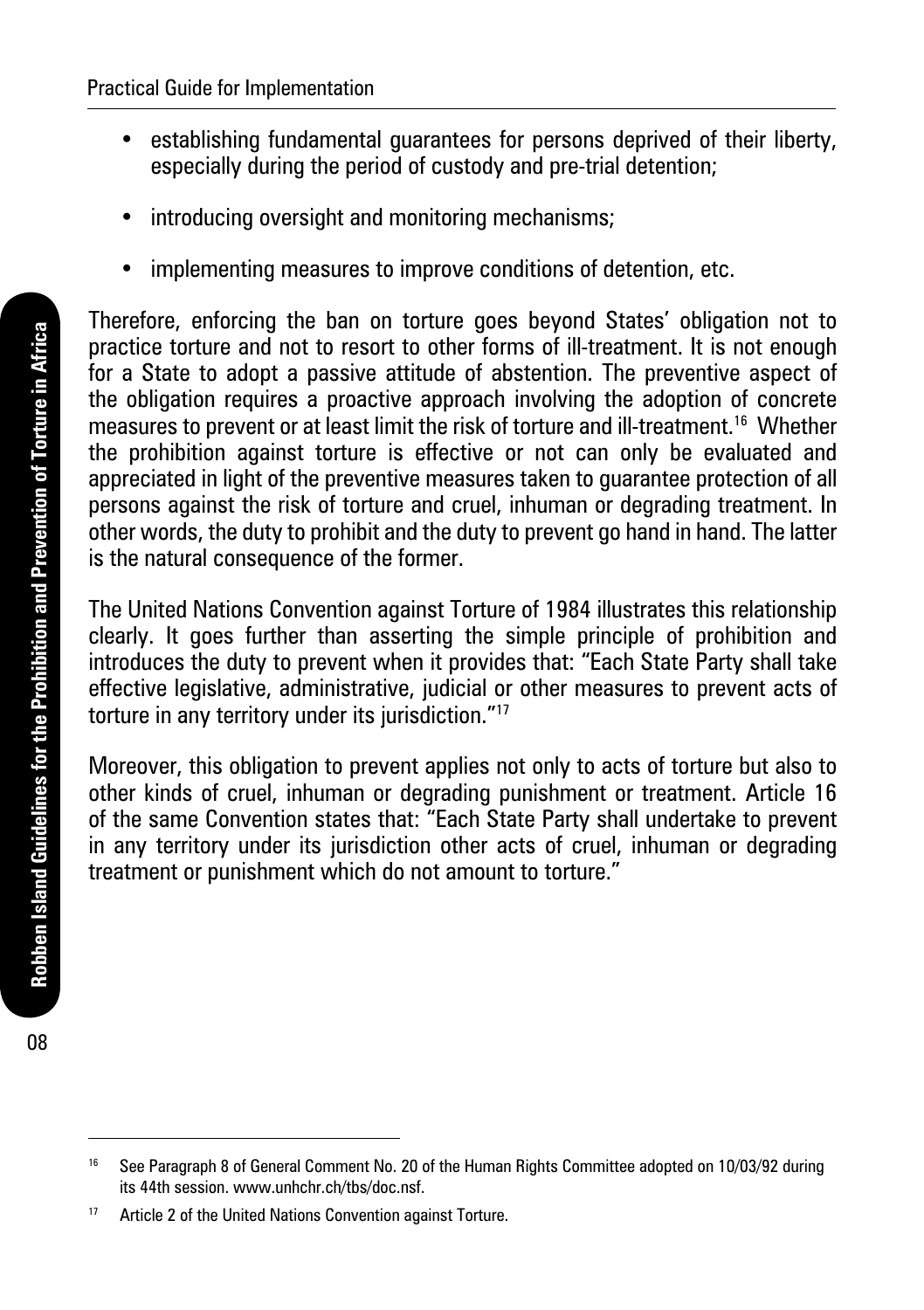### **4. The Robben Island Guidelines - an ideal tool for the prohibition and prevention of torture in Africa**

If the principles of the prohibition and the prevention of torture are to be implemented effectively, national actors need some form of guidance in putting the provisions contained in the different regional and international instruments into practice. This was the rationale behind the adoption of the Robben Island Guidelines.

The Guidelines constitute an essential tool for States in fulfilling their national, regional and international obligations to strengthen and implement the prohibition and prevention of torture. The African Commission and NGOs can also use them as a platform for continuously challenging States and other stakeholders to take action to prevent torture and other cruel, inhuman or degrading treatment.

The Robben Island Guidelines reiterate the absolute, universal and non-derogable condemnation of torture. They are divided into three parts: "Prohibition of Torture", "Prevention of Torture", and "Responding to the Needs of Victims."

The first part calls on States to ratify existing legal instruments and integrate them into domestic legislation. In particular, the act of torture must be "criminalized" and prosecuted. At the same time, it invites States to cooperate with regional and international human rights mechanisms.

The second part presents a range of preventive measures, covering the different stages of criminal law procedure in which there is a real risk of torture occurring. It details the safeguards that should be provided in particular during arrest, custody, temporary detention, trial and imprisonment in general. The Guidelines also highlight the need to establish mechanisms of oversight, for example a system for regular visits to places of detention and independent bodies empowered to receive complaints. They further advocate for the setting up of educational and awarenessraising programmes for the public as well as human rights training, in particular for law enforcement officials.

The third part of the Guidelines looks at ways of responding to the needs of the victims. Indeed, assisting the victims is also a duty of States, which should take measures to treat, support and provide reparation and rehabilitation for the victims.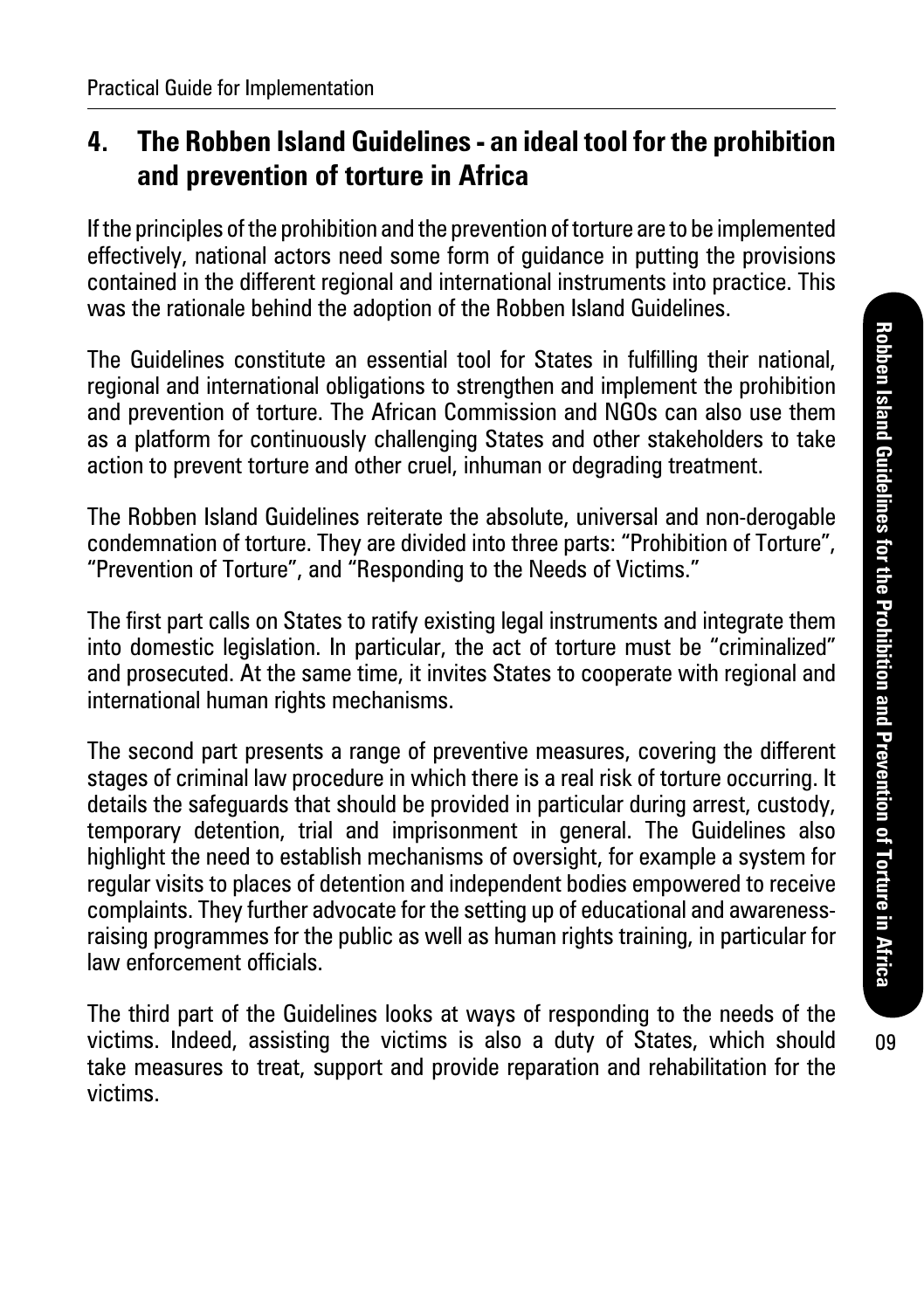## **5. The importance of implementing the Robben Island Guidelines at national level**

The adoption of the Robben Island Guidelines represents an essential step forward in the promotion of human rights and the prevention of torture and ill-treatment in Africa, but it is not an end in itself. To have a real impact and contribute to improving the human rights situation in Africa, the Robben Island Guidelines must be promoted and applied at national level. This requires cooperation, dialogue, sustained efforts and commitment by many different actors, such as State authorities, parliamentarians, national human rights institutions and members of civil society. The African Commission must also continue to promote good practices in the application of these Guidelines.

In light of the above, the aim of this guide is to propose a practical approach for effective implementation of the prohibition and prevention of torture at national level. The text has therefore been structured as follows:

It is divided into three main chapters covering the three parts of the Robben Island Guidelines. The relevant articles from the Guidelines are reproduced in italics, followed by a brief comment and a series of concrete questions. These should be used to evaluate the situation in the country concerned in order to identify needs and determine priorities.

Lastly, suggestions for concrete action are made, intended for relevant actors such as States, civil society, the African Commission and its Follow-up Committee on the Implementation of the Robben Island Guidelines "Follow-up Committee".

This guide therefore serves as a complementary tool to the Robben Island Guidelines, aimed at facilitating their effective implementation.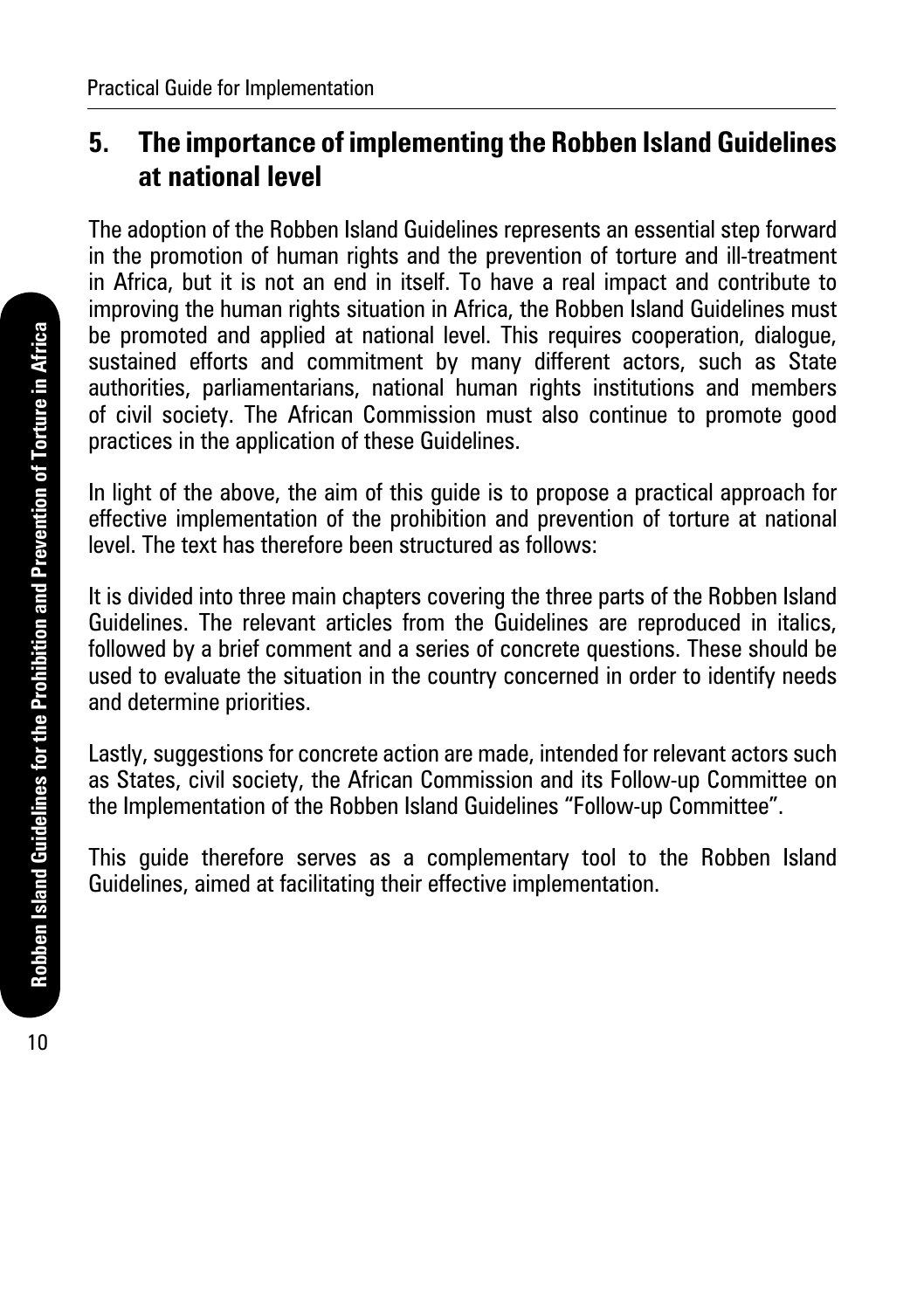# **PART I. PROHIBITION OF TORTURE**

| A-        | <b>Ratification of regional and international instruments</b>  | 13 |
|-----------|----------------------------------------------------------------|----|
|           |                                                                |    |
| <b>B-</b> | Promote and support co-operation with international mechanisms | 17 |
|           |                                                                |    |
| C-        | <b>Criminalization of torture</b>                              | 26 |
|           |                                                                |    |
| D-        | <b>Non-refoulement</b>                                         | 31 |
|           |                                                                |    |
| E-        | <b>Combating impunity</b>                                      | 35 |
|           |                                                                |    |
| F-        | <b>Complaints and investigation procedures</b>                 | 38 |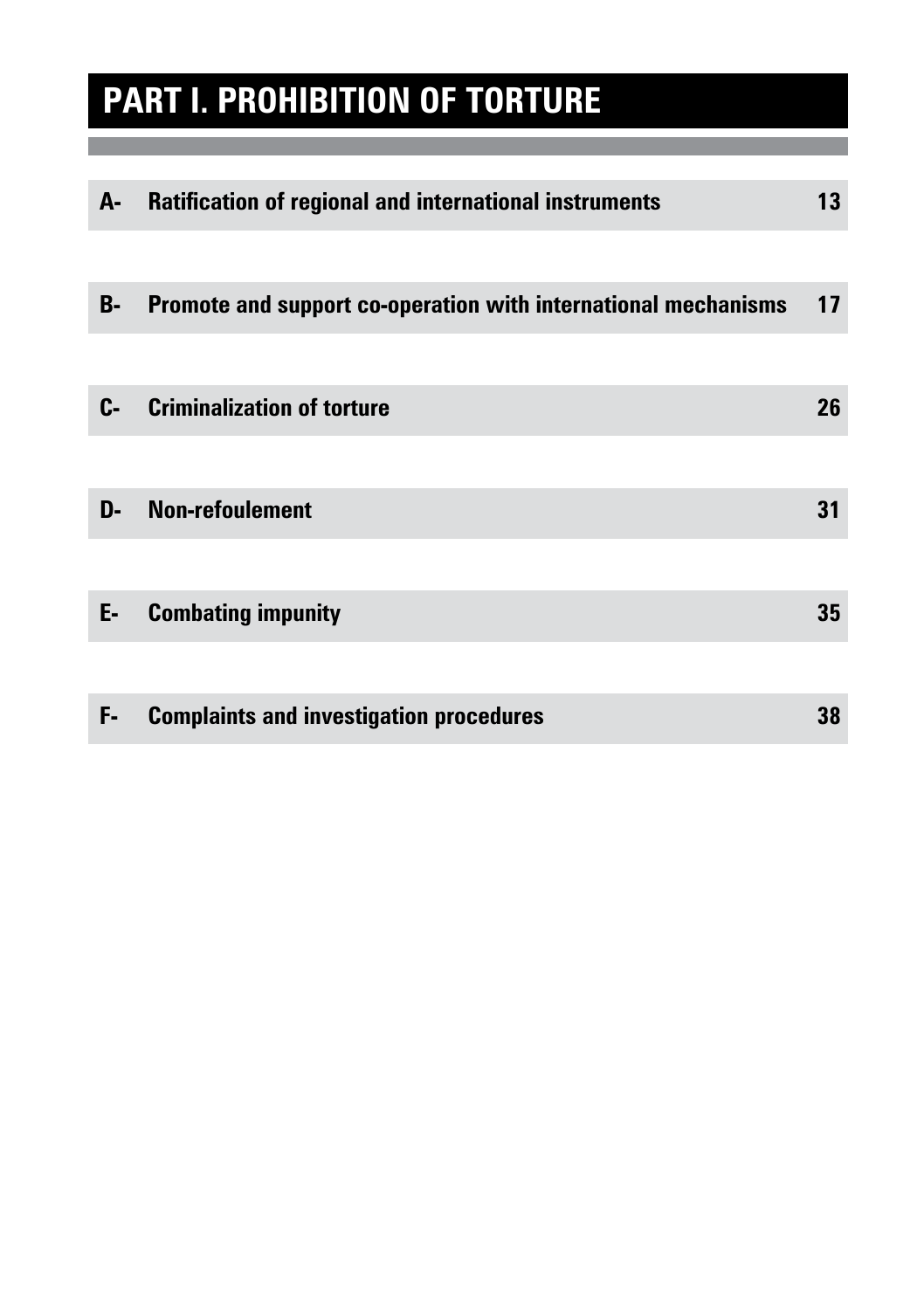*The prohibition of torture and ill-treatment is embedded in international treaties and customary international law. States must respect, promote and ensure this prohibition in law and in practice. The Guidelines identify various measures to be taken, which will be expanded on below.*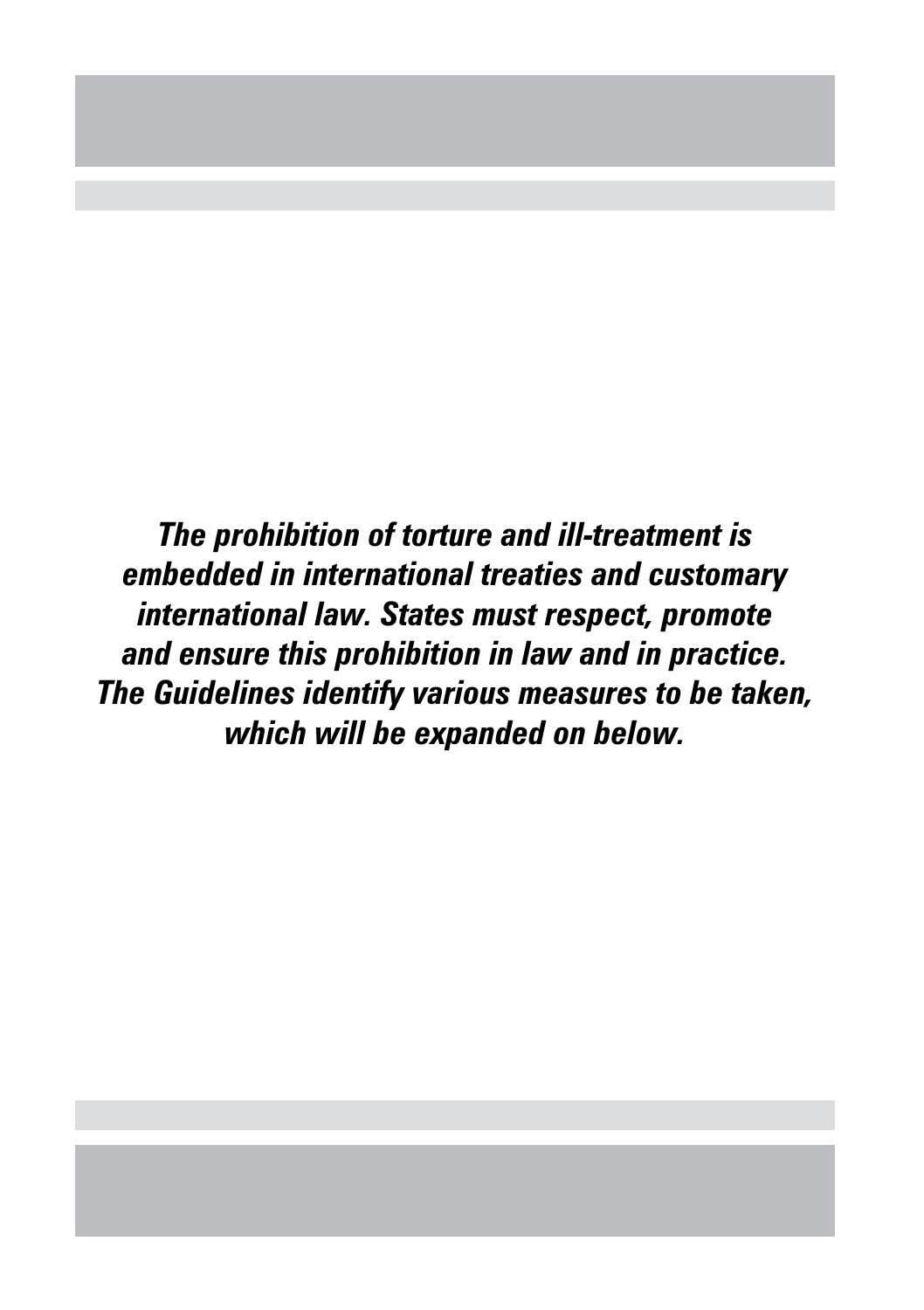# **A - Ratification of regional and international Instruments**

### *Article 1*

*States should ensure that they are a party to relevant international and regional human rights instruments and ensure that these instruments are fully implemented in domestic legislation and accord individuals the maximum scope for accessing the human rights machinery that they establish. This would include:*

*a- Ratification of the Protocol to the African Charter of Human and Peoples' Rights establishing an African Court of Human and Peoples' Rights;*

*b- Ratification of or accession to the UN Convention against Torture, Cruel, Inhuman and Degrading Treatment or Punishment without reservations, to make declarations accepting the jurisdiction of the Committee against Torture under Articles 21 and 22 and recognising the competency of the Committee to conduct inquiries pursuant to Article 20;*

*c- Ratification of or accession to the International Covenant on Economic, Social and Cultural Rights and the International Covenant on Civil and Political Rights and the First Optional Protocol thereto without reservations;*

*d- Ratification of or accession to the Rome Statute establishing the International Criminal Court;*

### **Commentary**

Full participation in relevant international human rights instruments is an important first step indicative of a State's willingness to address torture. The obligations they contain constitute benchmarks against which States can develop their own internal law and practice and against which their performance can be assessed.

Thus, for effective implementation of the prohibition of torture, it is necessary first to make sure that the State has ratified without reservation the following main treaties: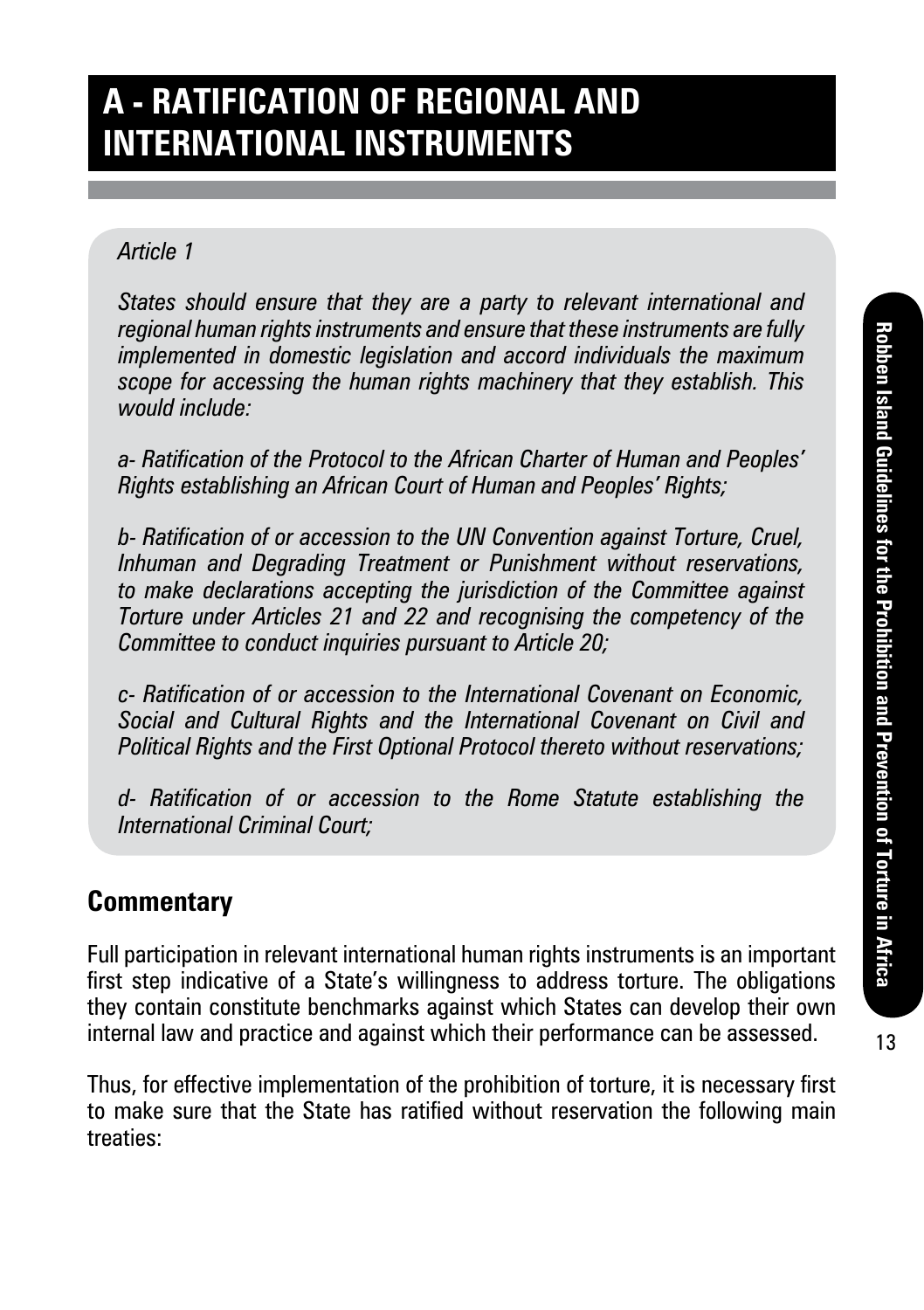- The African Charter on Human and Peoples' Rights of 27 June 1981;<sup>18</sup>
- The Protocol to the African Charter on Human and Peoples' Rights Establishing an African Court on Human and Peoples' Rights, and made a declaration under Article 34(6) of the Protocol Establishing the African Court;<sup>19</sup>
- The International Covenant on Civil and Political Rights and its first Protocol;
- The International Covenant on Economic, Social and Cultural Rights;
- The Rome Statute of the International Criminal Court (ICC);20
- The UN Convention against Torture (UNCAT), and made declarations regarding Articles 21 and 22:<sup>21</sup>
- The Optional Protocol to the UN Convention against Torture (OP-CAT).<sup>22</sup>

However, ratification is only the first stage. After ratification, the State must integrate the legal instruments into its internal legal system, notably by publishing them in the official national gazette, so that they have obligatory value and can be invoked by all citizens.

While most African national constitutions mention some of these instruments in their preambles, few of them integrate their provisions into constitutional law or into the national legal corpus.<sup>23</sup> This explains the importance of passing a law implementing the international obligations contained in the ratified treaties.

The prohibition of torture and other cruel, inhuman or degrading treatment or punishment is an imperative standard of international law belonging to *"jus cogens"*,

14

<sup>&</sup>lt;sup>18</sup> The African Charter of Human and Peoples' Rights has been ratified by all 53 States of the African Union.

<sup>19</sup> As at 26 May 2007, there were 23 ratifications and 49 signatures (www.africa-union.org/root/au/ Documents/Treaties / List/).

<sup>&</sup>lt;sup>20</sup> As at 1 January 2007, 29 African countries had adhered to the Rome Statute (www. icc-cpi.int / asp / statesparties.html).

 $21$  As at 20 July 2007, 42 African countries had ratified it and six had signed it.

<sup>&</sup>lt;sup>22</sup> The Protocol came into force on 22 June 2006. Only 13 African States out of 53 have clearly shown their will to adhere to this international treaty: five States have ratified it (Mali, Benin, Liberia, Mauritius and Senegal) and eight have already signed it (Burkina Faso, Gabon, Ghana, Guinea, Madagascar, Sierra Leone, South Africa and Togo).

<sup>&</sup>lt;sup>23</sup> Examples: Article 40 of the Constitution of Benin of 1990 and Article 63 of the Constitution of Cameroon of 1996, which integrate these conventions into constitutional law.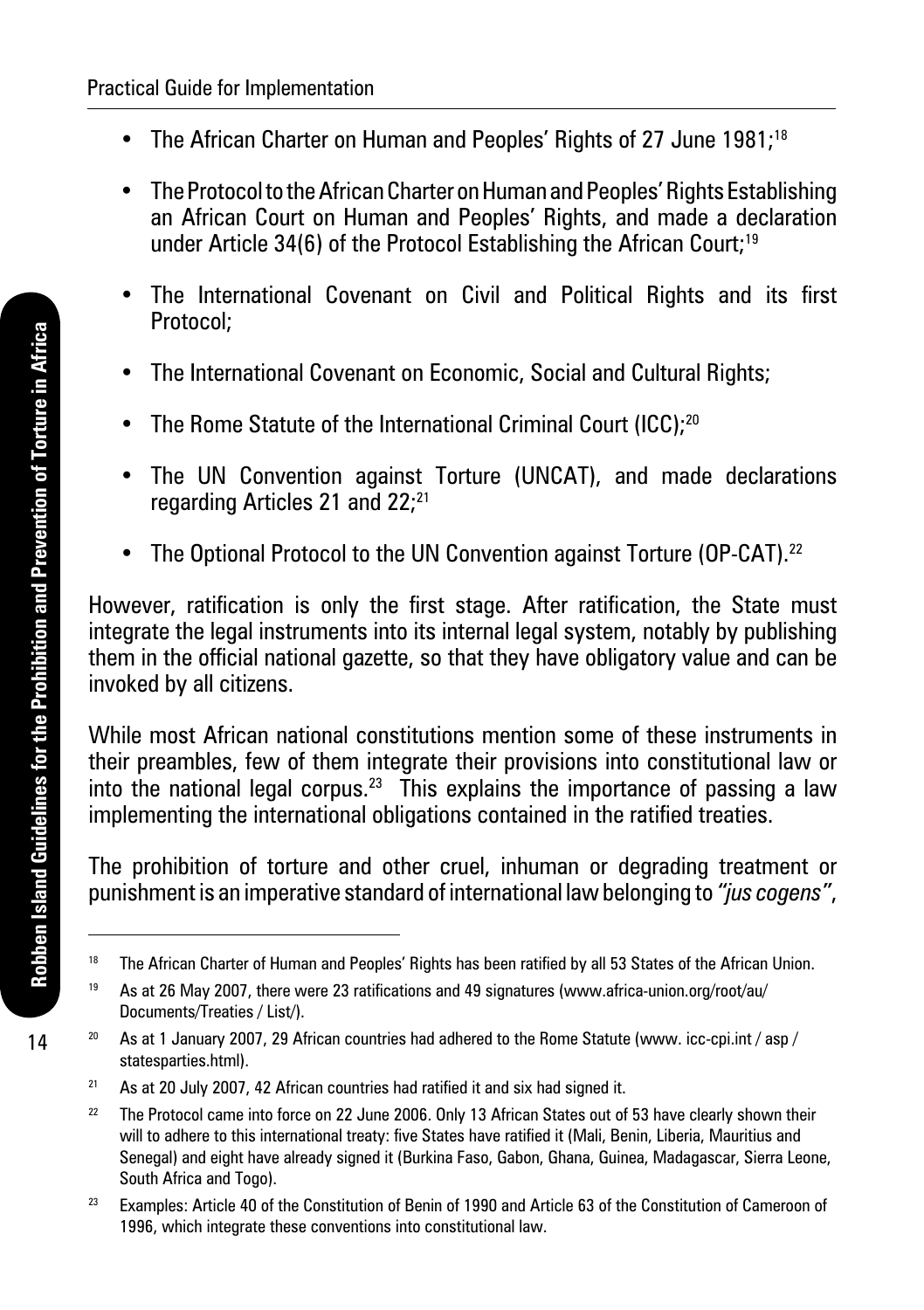and as such it expresses the imperatives of the universal consciousness. Thus, the treaties relating to it cannot admit reservations which would empty them of their substance. Reservations are not forbidden because they can play a useful role in allowing States to make specific elements in their legislation compatible with the rights inherent to the individual.<sup>24</sup> But a State cannot emit any reservation it so pleases. According to Article 19, paragraph 3 of the Vienna Convention on the Law of Treaties of 1969, a State can emit a reservation as far as it is not incompatible with the object and the purpose of the treaty.<sup>25</sup> This is highlighted in the Robben Island Guidelines.

In light of these observations, States and national actors should examine any reservations made regarding the instruments mentioned above and ensure that they are compatible with the object and purpose of the treaties. No reservations should refer to the core provisions regarding the prohibition and the prevention of torture contained in the international or regional instruments.

### **Questions for consideration**

Has the country ratified, without reservations:

- $\triangleright$  The African Charter on Human and Peoples' Rights?
- $\triangleright$  The Protocol to the African Charter on Human and Peoples' Rights Establishing an African Court on Human and Peoples' Rights and made a declaration under Article 34(6) of the Protocol Establishing the African Court?
- $\triangleright$  The International Covenant on Civil and Political Rights and its first Protocol?
- $\mathbb{R}$  The International Covenant on Economic, Social and Cultural Rights?
- $\triangleright$  The Rome Statute of the International Criminal Court (ICC)?
- $\triangleright$  The UN Convention against Torture (UNCAT), and made declarations regarding Articles 21 and 22?
- $\triangleright$  The Optional Protocol to the UN Convention against Torture (OP-CAT)?

<sup>&</sup>lt;sup>24</sup> See Paragraph 4 of General Comment No. 24 of the Human Rights Committee adopted on 1/11/94 during its 52nd session. (www.unhchr.ch/tbs/doc.nsf)

<sup>&</sup>lt;sup>25</sup> See Paragraph 6 of General Comment No. 24 of the Human Rights Committee adopted on 11/11/94 during its 52nd session. (www.unhchr.ch/tbs/doc.nsf)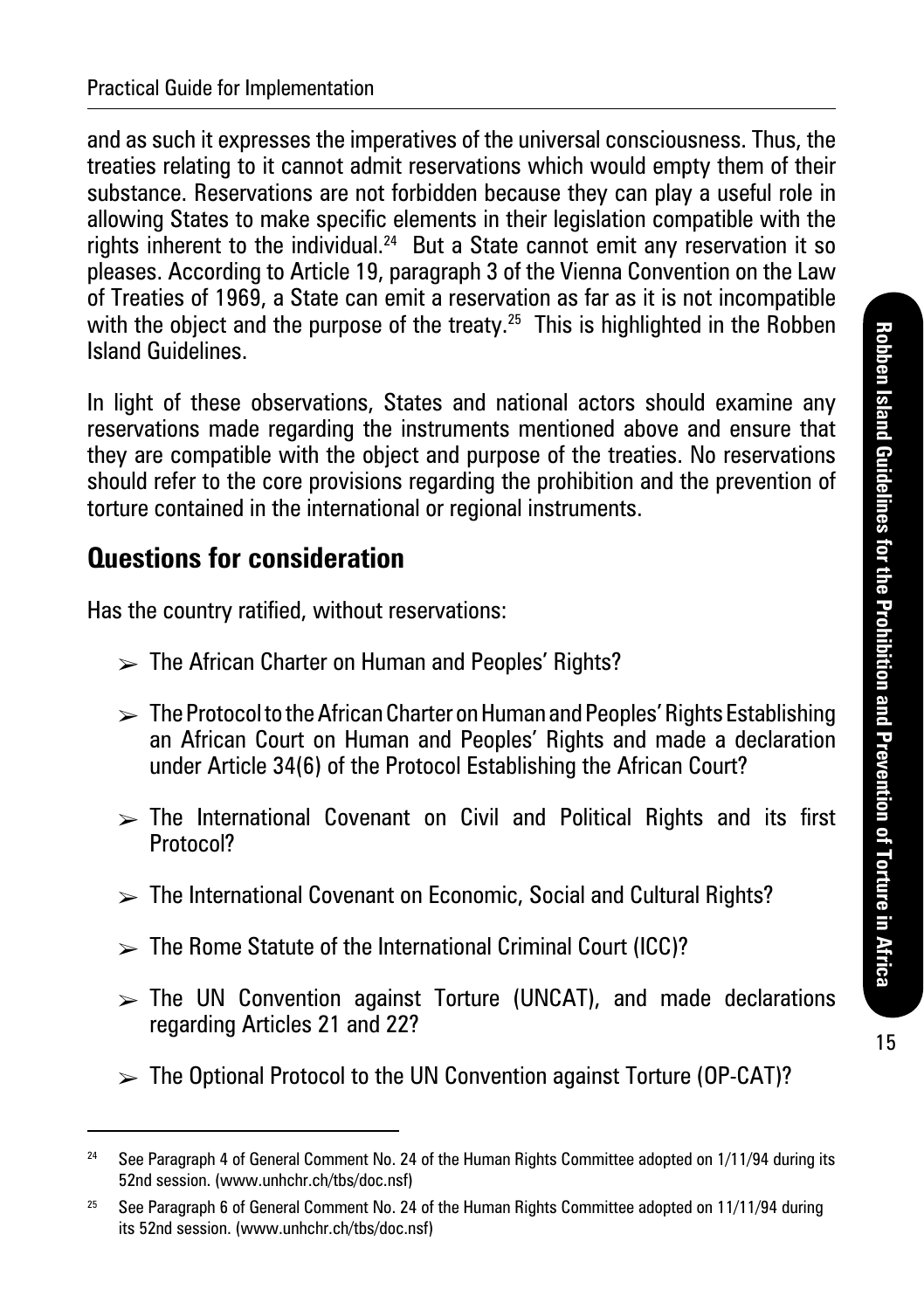- $\triangleright$  Have appropriate instruments of ratification been publicized in the official national gazette?
- $\triangleright$  Have reservations been made to any of the treaties above? If so what are they?
- $\triangleright$  What is the relative status of international legal obligations within the country's legal order?
- $\triangleright$  Has appropriate legislation been enacted implementing the above treaty obligations?

### **Recommendations**

#### **To States**

- **• Ratify and implement these instruments in their entirety without reservations as a priority;**
- **• Consider withdrawing any reservations that have been made.**

### **To Civil Society**

- **• Campaign for ratification and implementation of these instruments;**
- **• Lobby relevant authorities, such as ministers and parliamentarians, for ratification;**
- **• Develop tools to assist States in implementing their obligations under these instruments.**

**To the African Commission and the Follow-up Committee on the Implementation of the Robben Island Guidelines (Follow-up Committee)**

**• Promote ratification without reservations and implementation of these instruments by all Member States.**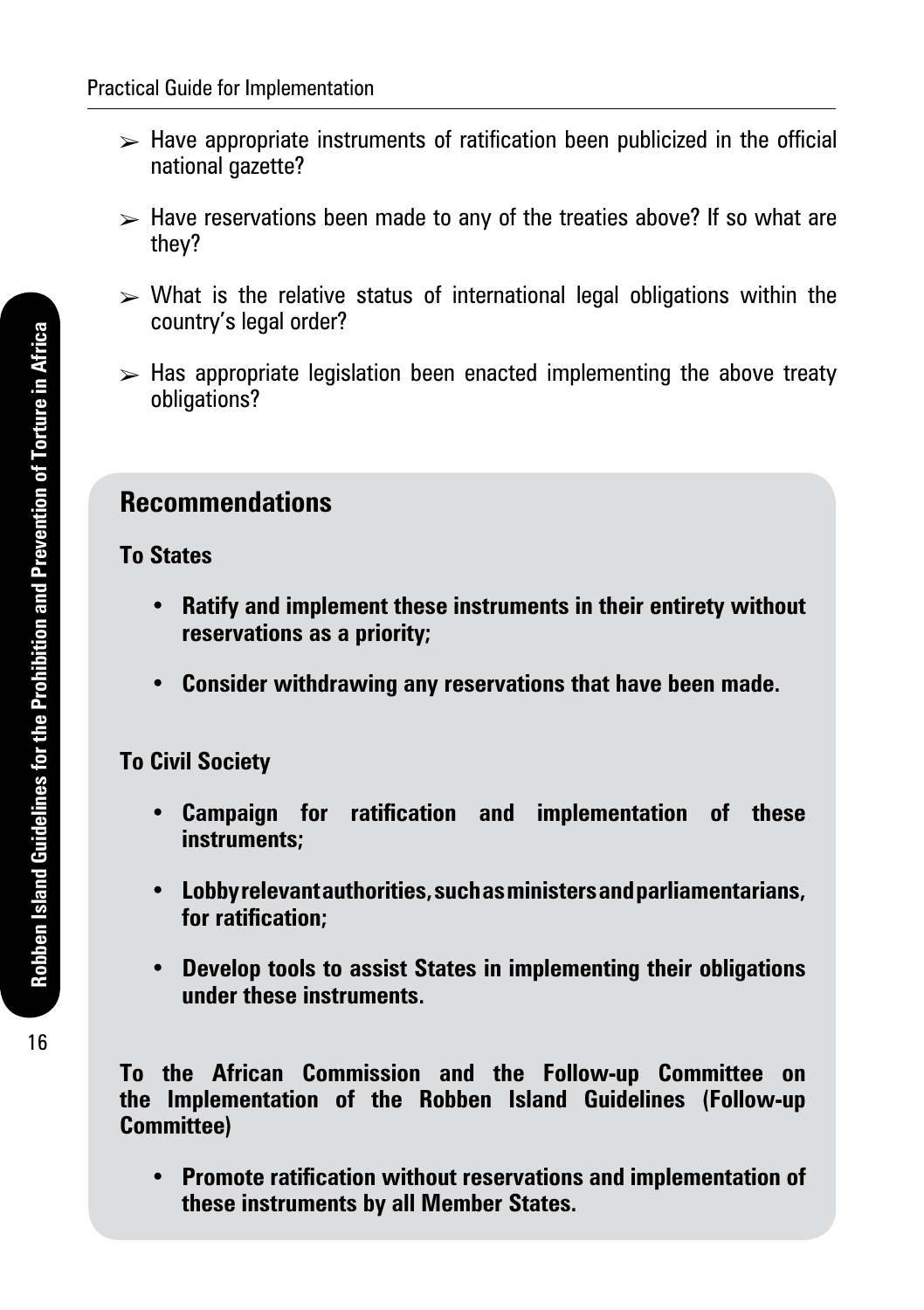# **B - Promote and support co-operation with international mechanisms**

#### *Article 2*

 *States should co-operate with the African Commission on Human and Peoples' Rights and promote and support the work of the Special Rapporteur on Prisons and Conditions of Detention in Africa, the Special Rapporteur on Arbitrary, Summary and Extra-judicial Executions in Africa and the Special Rapporteur on the Rights of Women in Africa.*

#### *Article 3*

*States should co-operate with the United Nations Human Rights Treaty Bodies, with the UN Commission on Human Rights' thematic and country specific special procedures, in particular, the UN Special Rapporteur on Torture, including the issuance of standing invitations for these and other relevant mechanisms.*

### **Commentary**

Participation in international instruments is only a starting point. States must cooperate with international bodies in order to realize their international obligations. This cooperation can take many forms, some of which are indicated by the questions below.

At the universal level, several specific mechanisms for combating torture, or that deal with this question within their mandate, have been established by United Nations treaties. Thus:

• The Committee against Torture was established by the Convention against Torture on 10 December 1984 and is composed of ten independent experts, elected by the States Parties, who serve in an individual capacity. On receiving information that torture is being systematically practised in a State Party, it can proceed to a confidential inquiry (Article 20 of the Convention against Torture). Individuals can submit communications to the Committee (Article 22 of the Convention against Torture). All States Parties are required to submit reports to the Committee on the measures they are taking to implement the commitments assumed by signing the treaty. The first report must be submitted one year after the Convention enters into force for the State concerned; subsequent reports must be submitted every four years.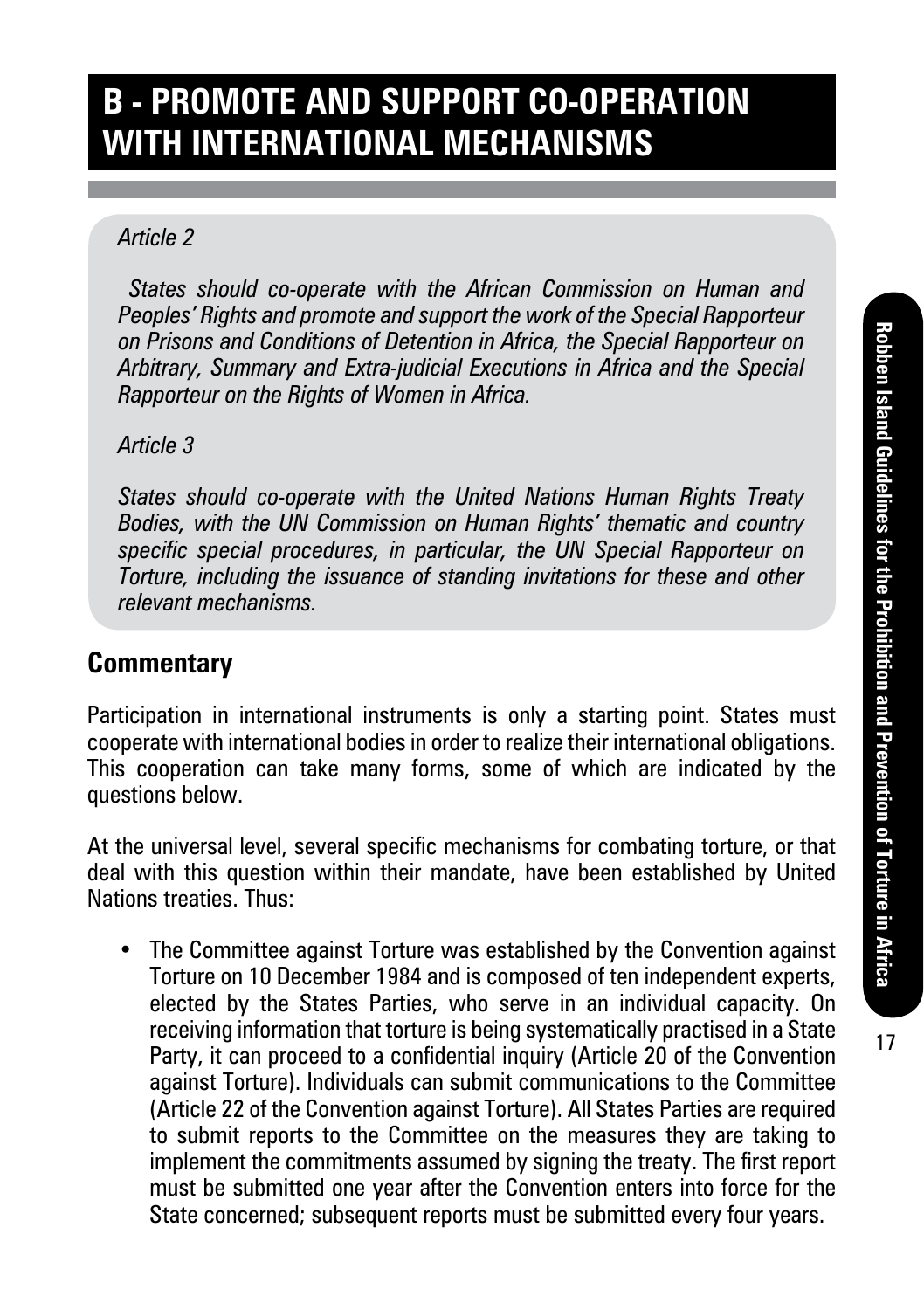• The Subcommittee on the Prevention of Torture (SPT) was established by the Optional Protocol to the United Nations Convention against Torture and Other Cruel, Inhuman or Degrading Treatment or Punishment, which was adopted on 18 December 2002 and entered into force in June 2006. The SPT was effectively established on 18 December 2006 and is composed of ten independent experts elected by the States Parties and serving in an individual capacity. It has a mandate to conduct regular and unexpected visits to places of detention in a spirit of cooperation, to prevent torture and ill-treatment (Article 11-a). The mandate concerning visits is one of the aspects of the Protocol which makes it unique within the framework of the UN system for the protection of human rights.

The SPT also has competence to proactively offer advice and assistance about national preventive mechanisms, by addressing either the States Parties or the mechanisms directly (Article 11-b).

Lastly, the SPT cooperates with other international and regional mechanisms, but also with national, regional and international NGOs. These can supply detailed information on the situation of persons deprived of their liberty in the States Parties, as well as on the functioning of national preventive mechanisms and on the extent to which its recommendations have been implemented.

- The Human Rights Committee was established by the International Covenant on Civil and Political Rights on 16 December 1966. It is composed of 18 independent experts elected by the States Parties and serving in an individual capacity. It has competence to receive individual and State communications (Article 41 of the Covenant). All States party to the Covenant must submit a report on the steps they are taking to grant the rights recognized by the treaty. Their first report must be submitted at the end of one year, and subsequent reports whenever the Committee so requests.
- The Committee on the Elimination of Racial Discrimination is composed of 18 independent experts elected by the States Parties and serving in an individual capacity. It receives individual and State communications (Article 14 of the Convention).
- The Committee on the Rights of the Child was established by the Convention on the Rights of the Child on 20 November 1989. It is composed of 18 independent experts elected by the States Parties and serving in an individual capacity. The Committee is empowered to examine the reports submitted by each State.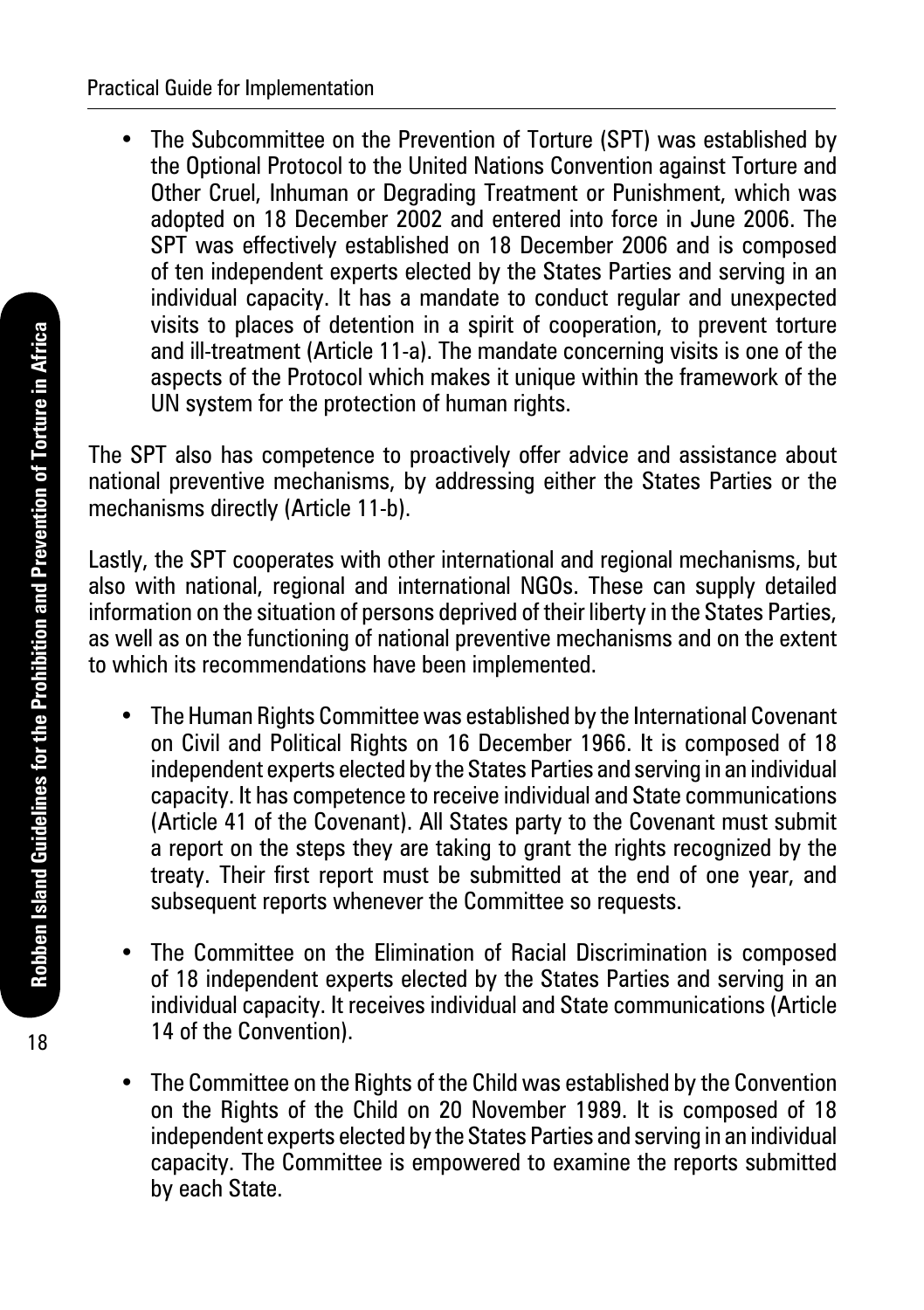19

In addition to these Convention-based mechanisms, the former Commission of Human Rights, which became the Council of Human Rights on 15 March 2006, established thematic mechanisms. Concerning torture, these are:

- The United Nations Special Rapporteur on Torture, empowered to examine questions related to torture since 1985. He sends communications to governments. He can send urgent appeals to governments to ensure protection of individuals at risk of being subjected to torture or cruel, inhuman and degrading treatment or punishment. He submits an annual report, with recommendations, to the Council of Human Rights;
- The Special Rapporteur on Extra-Legal, Arbitrary and Summary Executions, appointed in 1982 to intervene in all cases where the right to life is violated, especially where death occurs as a result of torture during detention. He receives allegations, forwards urgent appeals, and may effect on-site missions of inquiry and visit persons deprived of liberty provided the State in question gives its permission. He submits an annual report to the Council of Human Rights;
- The Working Group on Arbitrary Detention, formed in 1991. It is composed of five independent experts. Its mission is to investigate cases of detention imposed arbitrarily or in any other manner incompatible with international norms. Like the other thematic mechanisms, it is competent to receive allegations, forward urgent appeals to governments and, with the permission of the State concerned, visit its territory and make inquiries there. The Working Group submits an annual report to the Council of Human Rights.

Like other regions, Africa has established a certain number of Convention-based and thematic mechanisms at the regional level aimed at guaranteeing an effective right to all persons not to be subjected to torture or cruel, inhuman or degrading treatment or punishment. These include:

• The African Commission on Human and Peoples' Rights, which is empowered to promote human and peoples' rights and ensure their protection in Africa. It is composed of 11 members elected for their competence in matters of human and peoples' rights, their high morality and integrity.26 They are elected for a six-year period and are eligible for re-election. They serve in their personal capacity.

<sup>&</sup>lt;sup>26</sup> Article 31, paragraph 2 of the African Charter.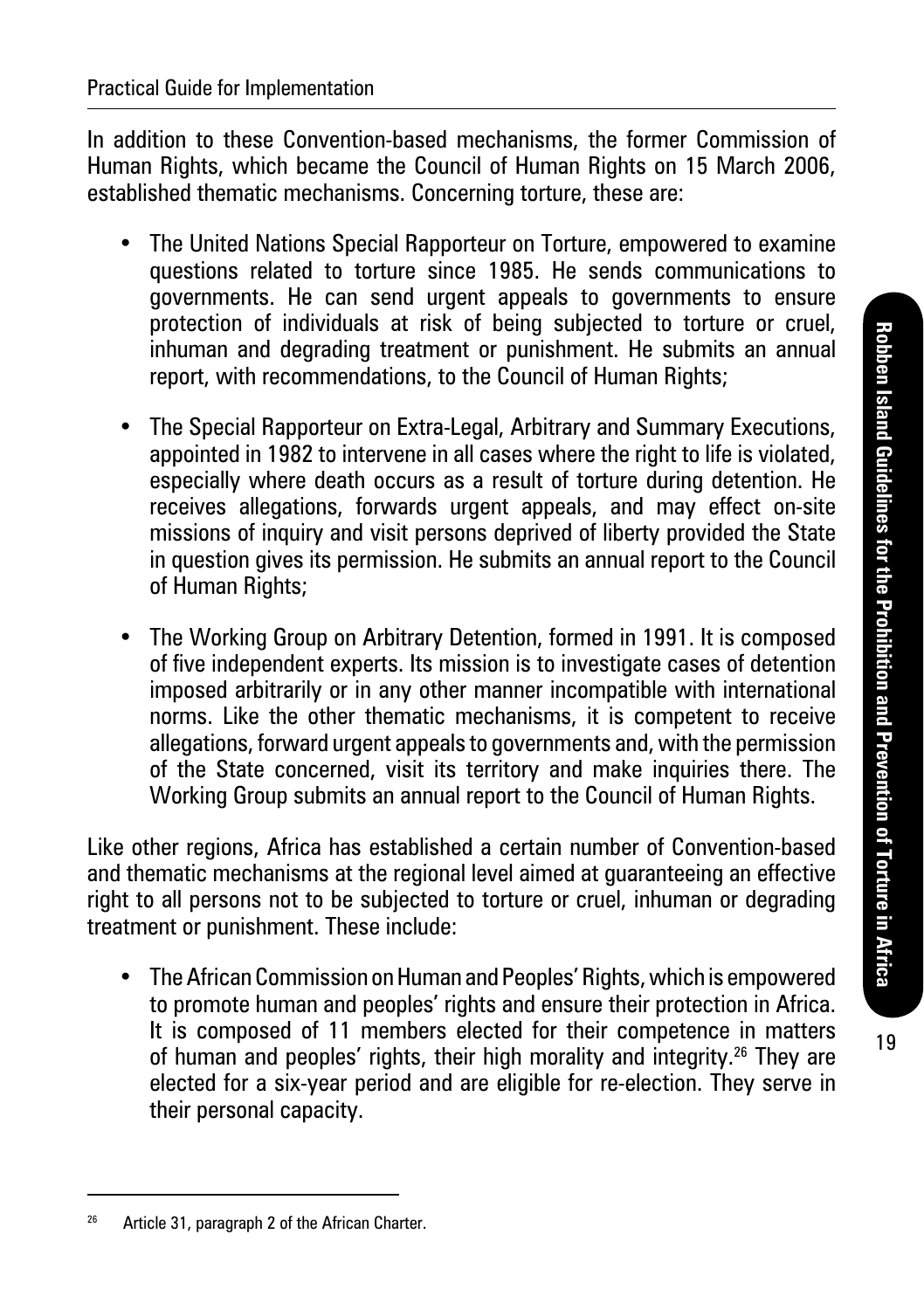The African Commission has a broad mandate: to collect documents, undertake studies and research on African problems in the field of human and peoples' rights, organize seminars, symposia and conferences, disseminate information, and formulate and lay down principles and rules aimed at solving legal problems relating to human and peoples' rights. The African Commission is empowered to interpret all the provisions of the African Charter at the request of a State Party, an institution of the Organization of the African Union (OAU) or an African organization recognized by the OAU.<sup>27</sup> It may resort to any appropriate method of investigation and visit on-site to evaluate the situation of human rights.28 States party to the African Charter are required to submit a report every two years. It has competence to receive State communications (Articles 47-54 of the African Charter) or individual communications (Articles 55 in 56 of the African Charter);

• The African Court on Human and Peoples' Rights, established by the Protocol to the African Charter on Human and Peoples' Rights on the Establishment of an African Court on Human and Peoples' Rights which was adopted at Ouagadougou in 1998 and entered into force on 25 January 2004. It is composed of 11 judges elected in an individual capacity. They are elected for a period of six years and may be re-elected only once. They undertake their duties impartially and faithfully (Articles 16 and 17, paragraph 1). The first judges were elected on January 2006.

The jurisdiction of the Court extends to all cases and disputes submitted to it concerning the interpretation and application of the African Charter, the Protocol and any other relevant human rights instruments ratified by the States concerned. It has competence to receive communications from the African Commission, States, NGOs and individuals.29 The Court hears submissions by all States Parties and if deemed necessary orders an enquiry. The States concerned shall assist by providing relevant facilities for the efficient handling of the case (Article 26, paragraph 1).

The rulings of the African Court have a broad reach. 30

According to Article 27, paragraph 1 of the Protocol, the Court can order measures of reparation.

20

<sup>27</sup> Article 45 of the African Charter

<sup>&</sup>lt;sup>28</sup> Article 46 of the African Charter.

<sup>&</sup>lt;sup>29</sup> Article 5 of the Protocol to the African Charter on Human and Peoples' Rights on the Establishment of an African Court on Human and Peoples' Rights. Individuals and NGOs can only submit cases to the Court if the State concerned has made a declaration accepting the competence of the Court to receive cases.

<sup>&</sup>lt;sup>30</sup> Article 28 of the Protocol to the African Charter on Human and Peoples' Rights.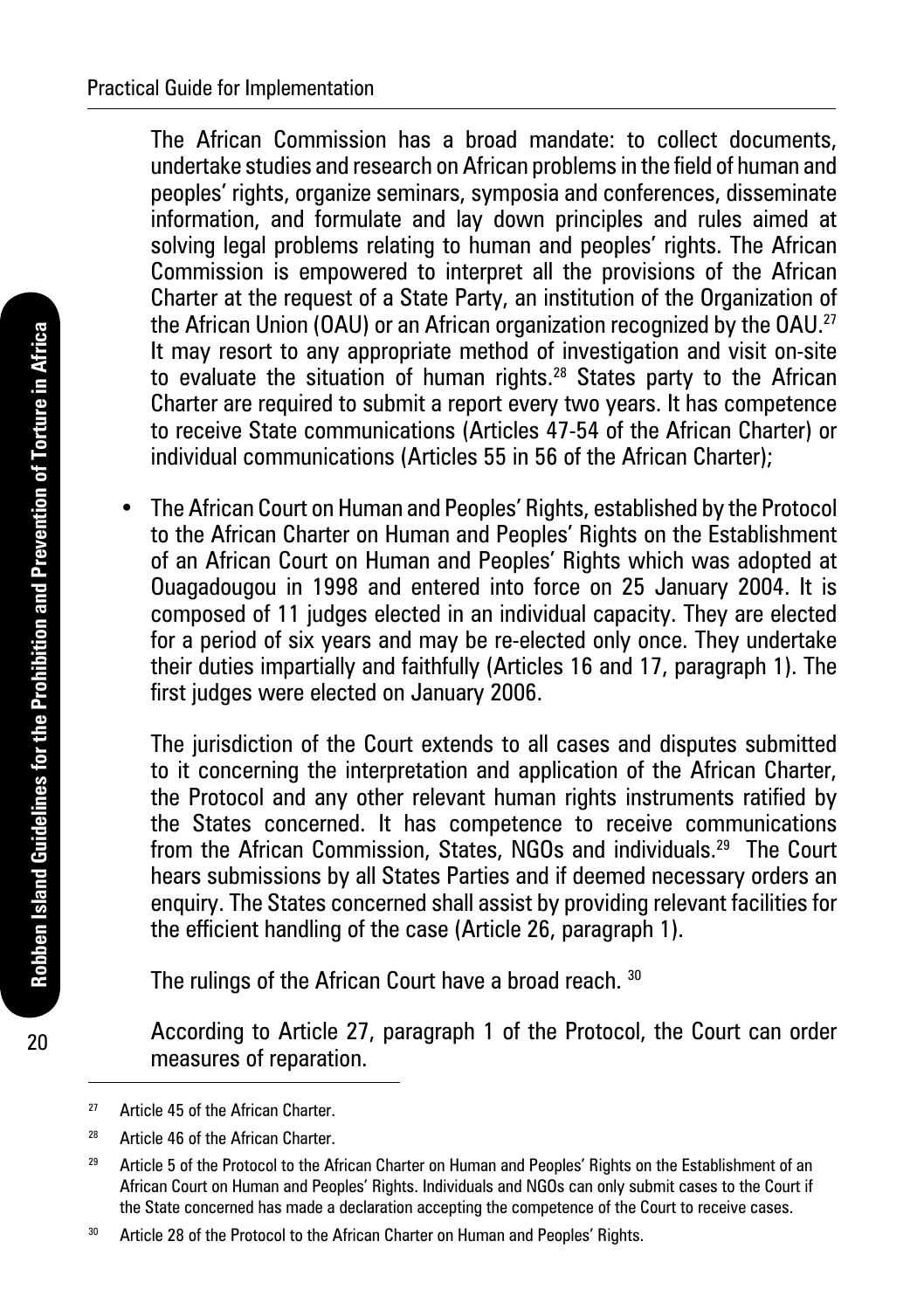21

As regards African thematic mechanisms, the African Commission has created a certain number of specific procedures, including:

• The Special Rapporteur on Prisons and Conditions of Detention in Africa has the mission to evaluate the conditions of detention in Africa and to identify the main problems existing in prisons. On the basis of these observations, he formulates specific recommendations with the aim of improving conditions of detention in Africa. He encourages reflection to find pragmatic and concrete solutions, and refers directly to governments through urgent appeals. He may also visit places of detention in various countries to collect information on conditions of detention directly. He meets with representatives of the national authorities, the prison service and human rights NGOs. During his visits to places of detention, the Special Rapporteur asks for access to the entire premises and conducts interviews in private with the detainees.

Before leaving the country, the Special Rapporteur meets again with the national authorities and the prison service to discuss his observations with them. He formulates a number of recommendations on the most striking problems. Afterwards, the Special Rapporteur drafts a report and submits it to the government of the country visited, which then communicates its comments or measures taken since the Special Rapporteur's visit. Reports are presented for validation during the sessions of the African Commission. They are then published and sent to the authorities of the country concerned and to all Member States of the African Union.

• The Follow-Up Committee on the Implementation of the Robben Island Guidelines<sup>31</sup> was established by the African Commission on Human and Peoples' Rights during its 35th session in Banjul, Gambia, from 21 May - 4 June 2004. The Follow-up Committee's mandate is: to organize, with the support of interested partners, seminars to disseminate the Robben Island Guidelines to national and regional stakeholders; to develop and propose to the African Commission strategies to promote and implement the Robben Island Guidelines at the national and regional levels; to promote and facilitate the implementation of the Robben Island Guidelines within Member States; and to make a progress report to the African Commission at each ordinary session.

Cooperation with these different mechanisms may take several forms: the submission and presentation of reports as well as the invitation to conduct visits on site.

<sup>&</sup>lt;sup>31</sup> See footnote on page 2 for the composition of the Follow-up Committee.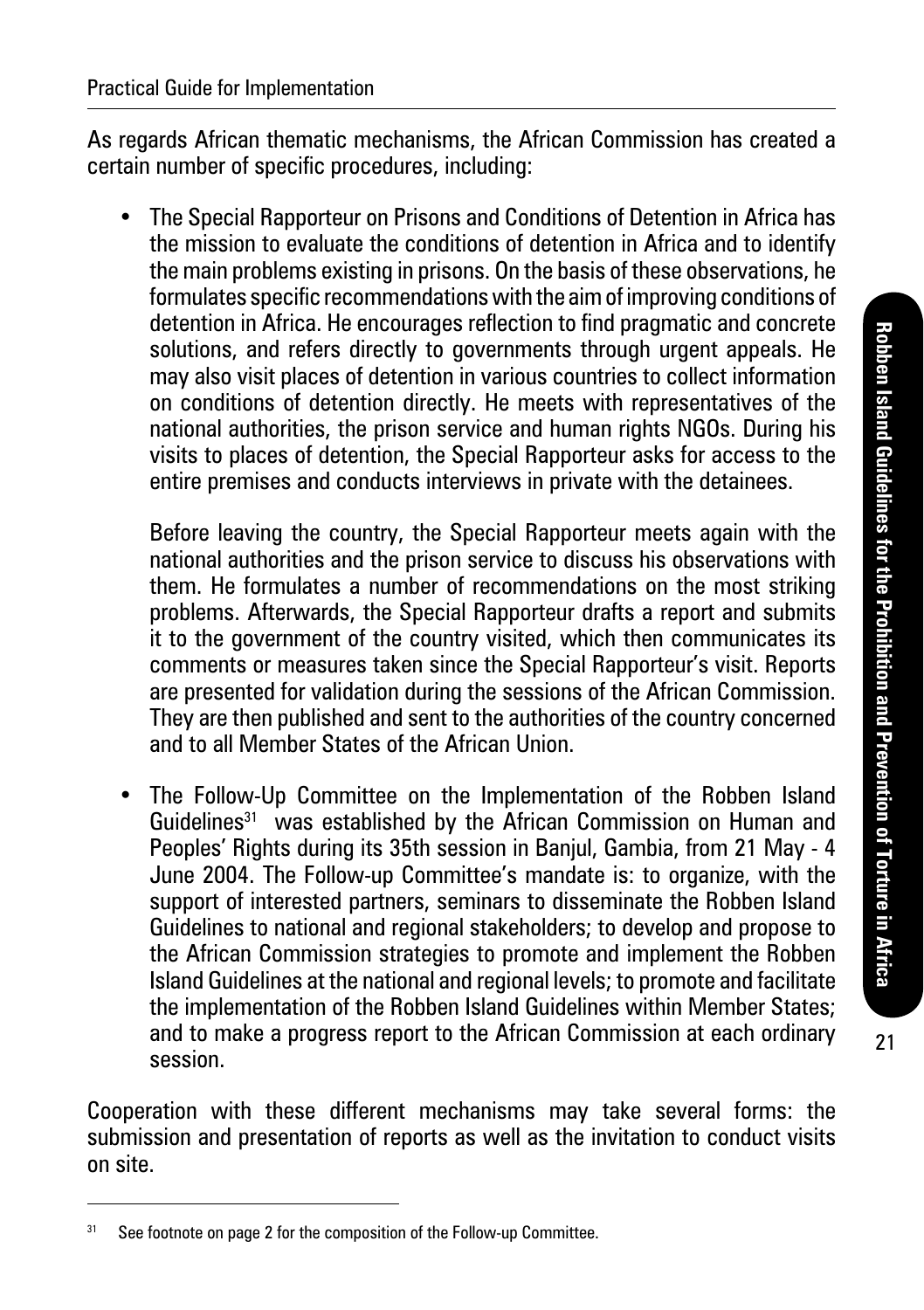## - Submission and presentation of reports

Firstly, States submit reports to the African Commission on Human and Peoples' Rights. Indeed, by ratifying the African Charter, States are required to submit reports every two years on the human rights situation<sup>32</sup> and on the measures they are taking to implement the commitments assumed by signing the Charter.<sup>33</sup> On 29 June 2007, only 14 States had submitted and presented all their reports.<sup>34</sup> two States had submitted all their reports and were going to present them to the 42nd session of the African Commission. $35$  eight had submitted two reports but were late in the presentation.<sup>36</sup> 14 States had submitted only one report<sup>37</sup> and 15 States had never submitted or presented a report.<sup>38</sup>

The examination of these reports allows the African Commission and the Follow-up Committee to determine the evolution of the implementation of the Robben Island Guidelines and the fight against torture or cruel, inhuman and degrading treatment or punishment in general.

Thus, the Robben Island Guidelines have become a systematic tool for the examination and evaluation of periodic reports by the African Commission. For example, during the 37th session of the African Commission, the president of the Follow-up Committee asked the Rwandan delegation if Rwanda had implemented these guidelines and had established acts of torture as autonomous violations to be punished by the law.<sup>39</sup> Similarly, during the 41st session of the Commission, the members of the Commission asked the Kenyan delegation to supply elements on the implementation of the Robben Island Guidelines, notably as regards the protection of persons deprived of their liberty.40

The States should also submit reports to UN mechanisms such as the Committee of Human Rights and the Committee against Torture.

22

<sup>&</sup>lt;sup>32</sup> Article 62 of the African Charter on Human and Peoples' Rights.

<sup>33</sup> Articles 81-86 of Rules of Procedures of the African Commission on Human and Peoples' Rights.

<sup>&</sup>lt;sup>34</sup> Cameroon, Central Africa Republic, Egypt, Libya, Mauritania, Nigeria, Rwanda, Seychelles, South Africa, Sudan, Uganda, Kenya, Zambia and Zimbabwe.

<sup>&</sup>lt;sup>35</sup> Algeria and Angola.

<sup>36</sup> Benin (2 reports late), Burkina Faso (1 report late) , Gambia (5 reports late), Ghana (2 reports late), Namibia (2 reports late), Senegal (1 report late), Togo (2 reports late) and Tunisia (5 reports late).

<sup>&</sup>lt;sup>37</sup> Burundi, Cape Verde, Chad, Republic of the Congo, Democratic Republic of the Congo, Republic of Guinea, Lesotho, Mali, Mauritius, Mozambique, Niger, Sahrawi Arab Democratic Republic, Swaziland and Tanzania.

<sup>38</sup> Botswana, Djibouti, Equatorial Guinea, Eritrea, Gabon, Guinea-Bissau, Ivory Coast, Liberia, Madagascar, Malawi, Sao Tome and Principe, Sierra Leone and Somalia.

<sup>&</sup>lt;sup>39</sup> 37th Session of African Commission held to Baniul, The Gambia, 27 April - 11 may 2005.

<sup>40</sup> 41th Session of African Commission held to Accra, Ghana, 6 - 30 may 2007.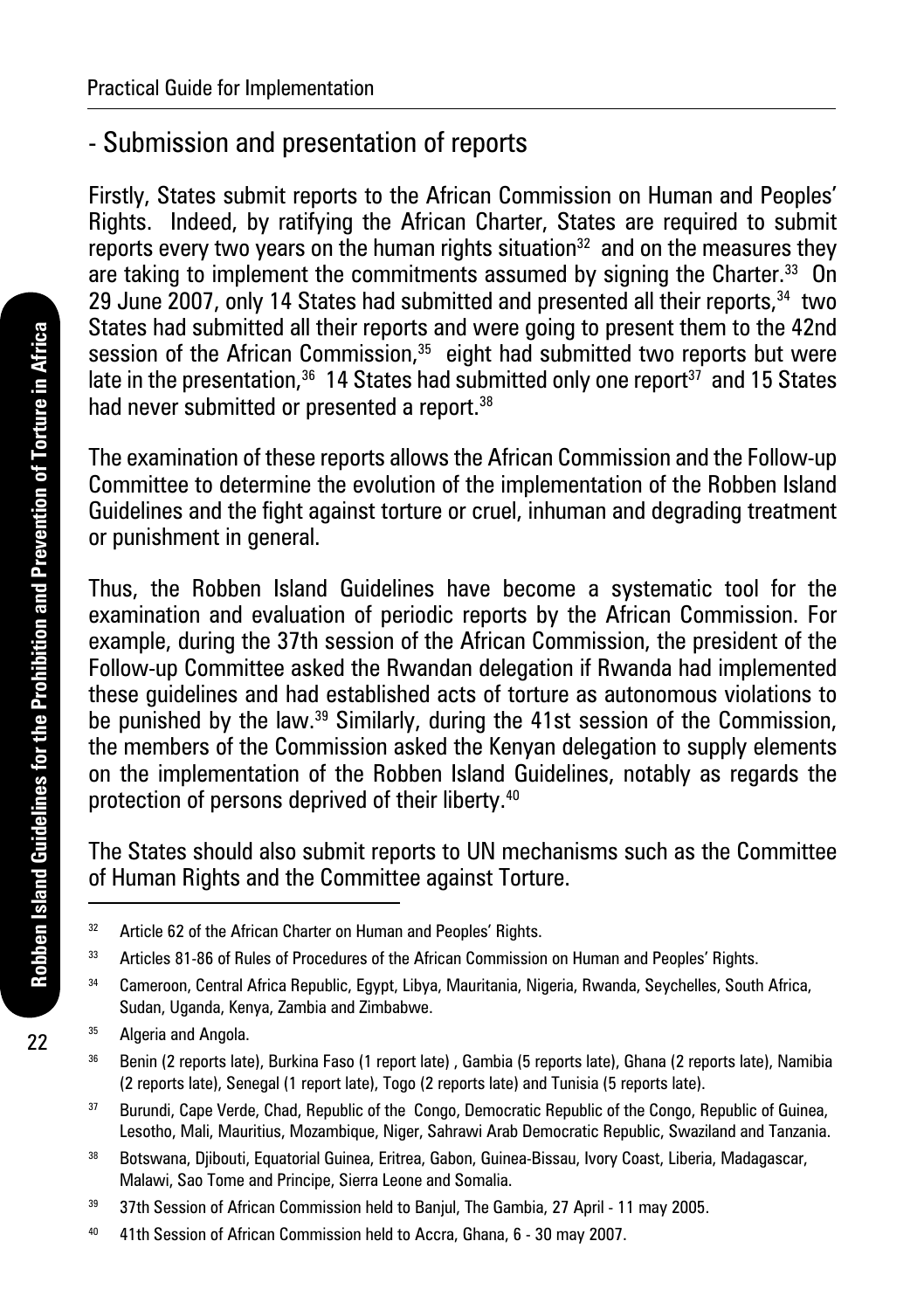The reports should contain precise information about all measures taken to implement the Robben Island Guidelines. Similarly, these mechanisms should emphasize the need to apply the measures contained in the Guidelines in their recommendations.

NGOs should also obtain the governments' reports for comments and should submit alternative reports in light of the Robben Island Guidelines to the regional and universal mechanisms.

### - Cooperation with thematic mechanisms

If the measures prohibiting and preventing torture or cruel, inhuman and degrading treatment or punishment are to be effective, a constructive dialogue must exist between States and regional and international human rights mechanisms. This dialogue can be fruitful only if it is based on visits by these mechanisms.

In Africa, this cooperation could, for example, consist of inviting the Special Rapporteur on Prisons and Conditions of Detention or the Rapporteur on the Rights of Women in Africa to effect missions in each State Party.<sup>41</sup>

At the international level, States should issue standing invitations to visit to the mechanisms most concerned by the question of torture, such as the Committee of Human Rights and the Committee against Torture, but also the Special Rapporteur on Torture and the UN Working Group on Arbitrary Detention.<sup>42</sup>

### **Questions for consideration**

- $\triangleright$  What is the country's record of submitting reports to human rights treaty bodies?
- $\geq 0$  Does the country submit its reports on time? Does the country follow the reporting guidelines issued by the treaty bodies?

<sup>41</sup> For lack of invitations and of means, the Special Rapporteur on prisons and conditions of detention in Africa made very few missions besides ten years of existence. For further information, visit the site: http: // www.achpr.org. Read also Frans Viljoen et Chidi Odinkalu, *The Prohibition of Torture and Ill-treatment in the African Human Rights System,* a handbook for victims and their advocates, OMCT, 2006, pp.116-123. Otherwise, the position of the Special Rapporteur on Extra-Judicial, Summary and Arbitrary Executions in Africa has been vacant for the last few years

<sup>&</sup>lt;sup>42</sup> It is advisable to highlight that the Subcommittee of the prevention of torture, established by the Optional Protocol to the United Nations Convention against torture of 18 December 2002, does not need a particular invitation to conduit visit in a State Party. In effect, by ratifying the optional Protocol, the State recognizes it automatically the right of access to all place of detention (articles 12 and 14 of the Optional Protocol of 18 December 2002).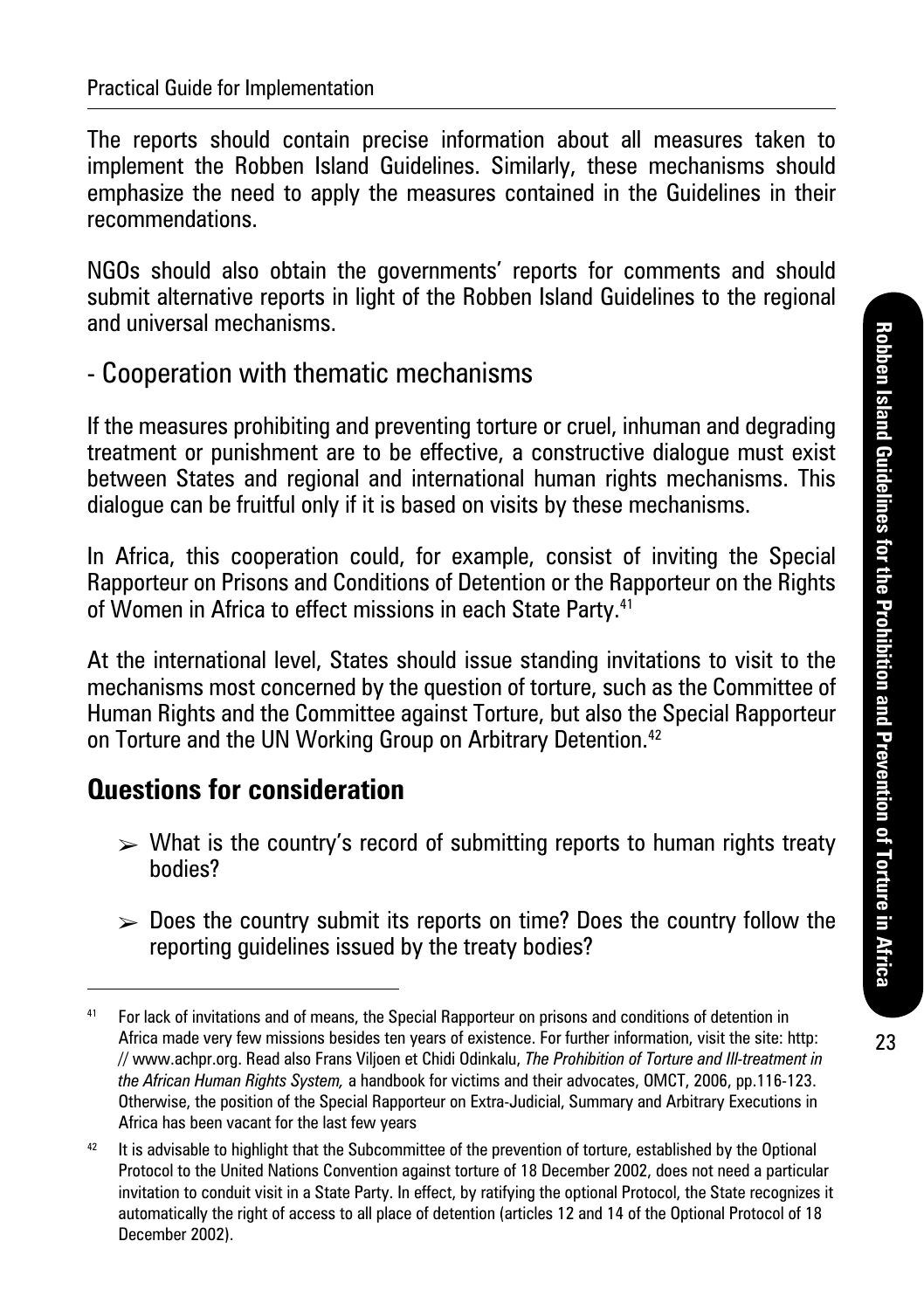- $\triangleright$  Who is responsible for the drafting of periodic reports to the treaty bodies? Are national, international and regional human rights institutions or organizations consulted during the process?
- $\triangleright$  Has the country received and cooperated fully with any visits or requests for visits made by regional or international special mechanisms?
- $\triangleright$  Has the country issued a standing invitation to these different mechanisms to conduct a visit?
- $\triangleright$  Have the conclusions and recommendations adopted by the treaty bodies or special mechanisms been disseminated widely and fully implemented?
- $\geq 0$  Does the country fully cooperate with the work of treaty bodies with regard to complaints procedures?
- $\triangleright$  Is there any ongoing dialogue with any treaty monitoring body? Who is responsible for that dialogue?

## **Recommendations**

### **To States**

- **• Issue standing invitations to conduct country visits;**
- **• Submit periodic reports on time to treaty bodies;**
- **• Designate a particular department with responsibility for drafting periodic reports;**
- **• Implement conclusions and recommendations adopted by treaty bodies or special mechanisms;**
- **• Refer to the Guidelines when preparing periodic reports;**
- **• Consult with national, international and regional human rights institutions and organizations when preparing periodic reports;**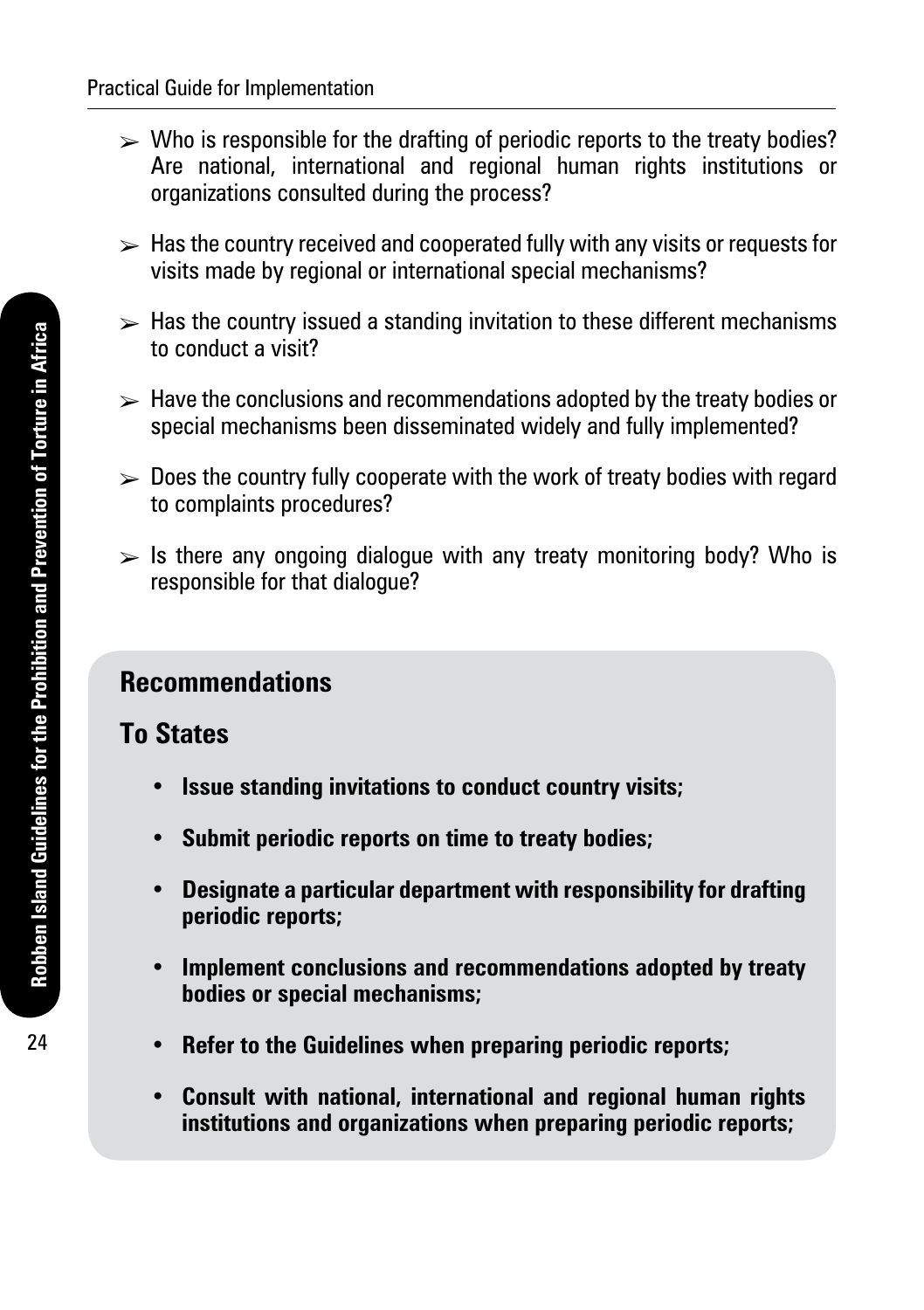- **• Make publicly available periodic reports and widely disseminate any recommendations received;**
- **• Fully cooperate with any follow-up requests from these mechanisms;**
- **• Fully cooperate and respond positively to any requests made by relevant treaty bodies or special mechanisms.**

### **To Civil Society**

- **• Submit information, alternative reports and cases to treaty bodies and other relevant mechanisms;**
- **• Follow up on conclusions and recommendations by treaty bodies and other relevant mechanisms.**
- **• Make sure government reports and follow-up answers and treaty body or special mechanism conclusions, recommendations and follow-up requests are publicly available and widely disseminated.**

### **To the African Commission and the Follow-up Committee**

- **• Provide technical assistance to national bodies and institutions;**
- **• Identify and promote best practices regarding cooperation with international mechanisms;**
- **• Exchange experience with the UN and other regional mechanisms;**
- **• In the examination of State reports, urge Member States to promote and implement the Guidelines;**
- **• Publish (including via its website) State reports and concluding observations as soon as possible after their examination.**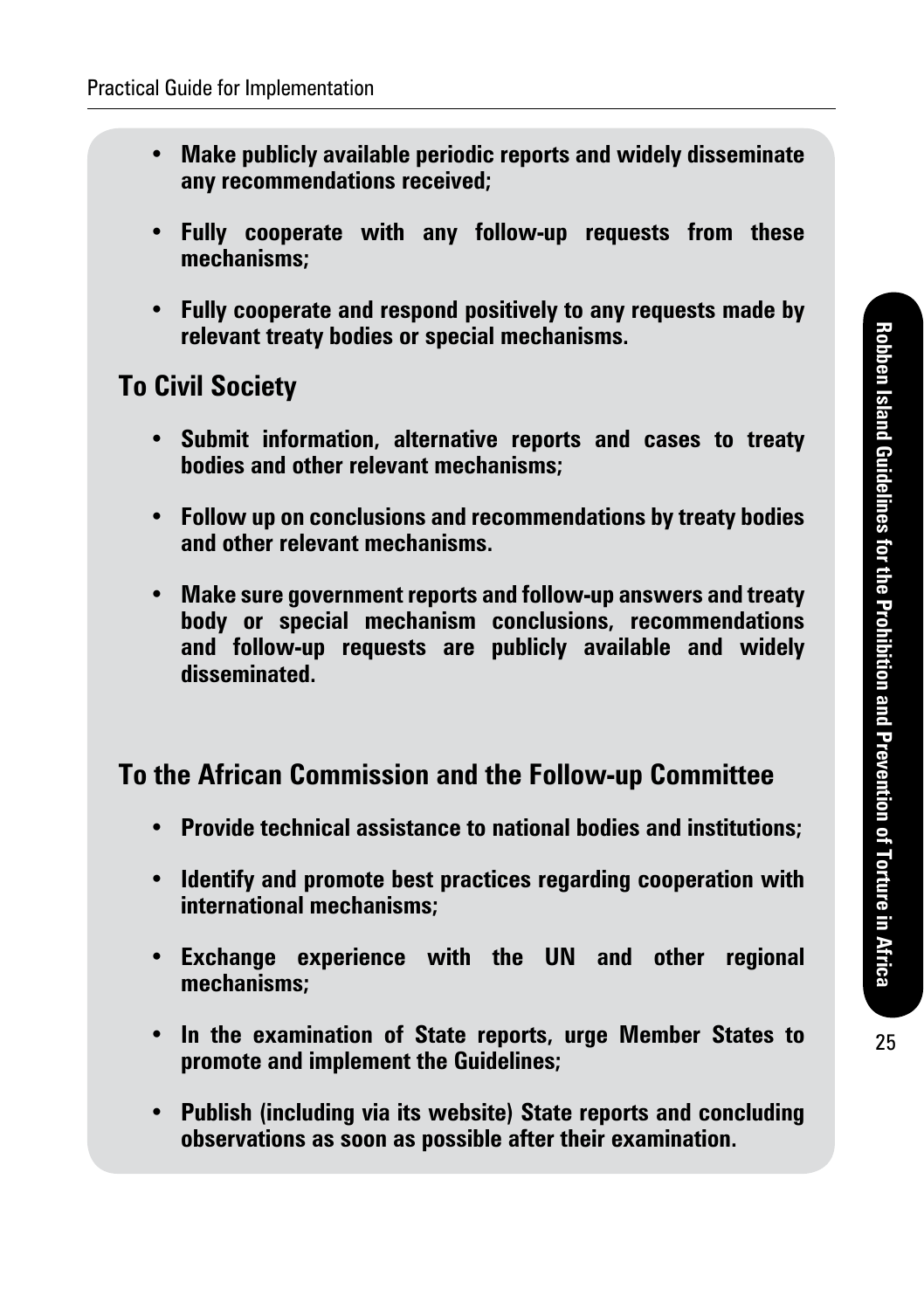# **C - Criminalization of torture**

#### *Article 4*

*States should ensure that acts, which fall within the definition of torture, based on Article 1 of the UN Convention against Torture, are offences within their national legal systems.*

#### *Article 5*

*States should pay particular attention to the prohibition and prevention of gender-related forms of torture and ill-treatment and the torture and illtreatment of young persons.*

*Article 6*

*National courts should have jurisdictional competence to hear cases of allegations of torture in accordance with Article 5 (2) of the UN Convention against Torture.*

*Article 7*

*Torture should be made an extraditable offence.*

### *Article 8*

*The trial or extradition of those suspected of torture should take place expeditiously in conformity with relevant international standards.*

*Article 9*

*Circumstances such as state of war, threat of war, internal political instability or any other public emergency, shall not be invoked as a justification of torture, cruel, inhuman or degrading treatment or punishment.*

*Article 10*

*Notions such as "necessity", "national emergency", "public order", and "ordre public" shall not be invoked as a justification of torture, cruel, inhuman or degrading treatment or punishment.*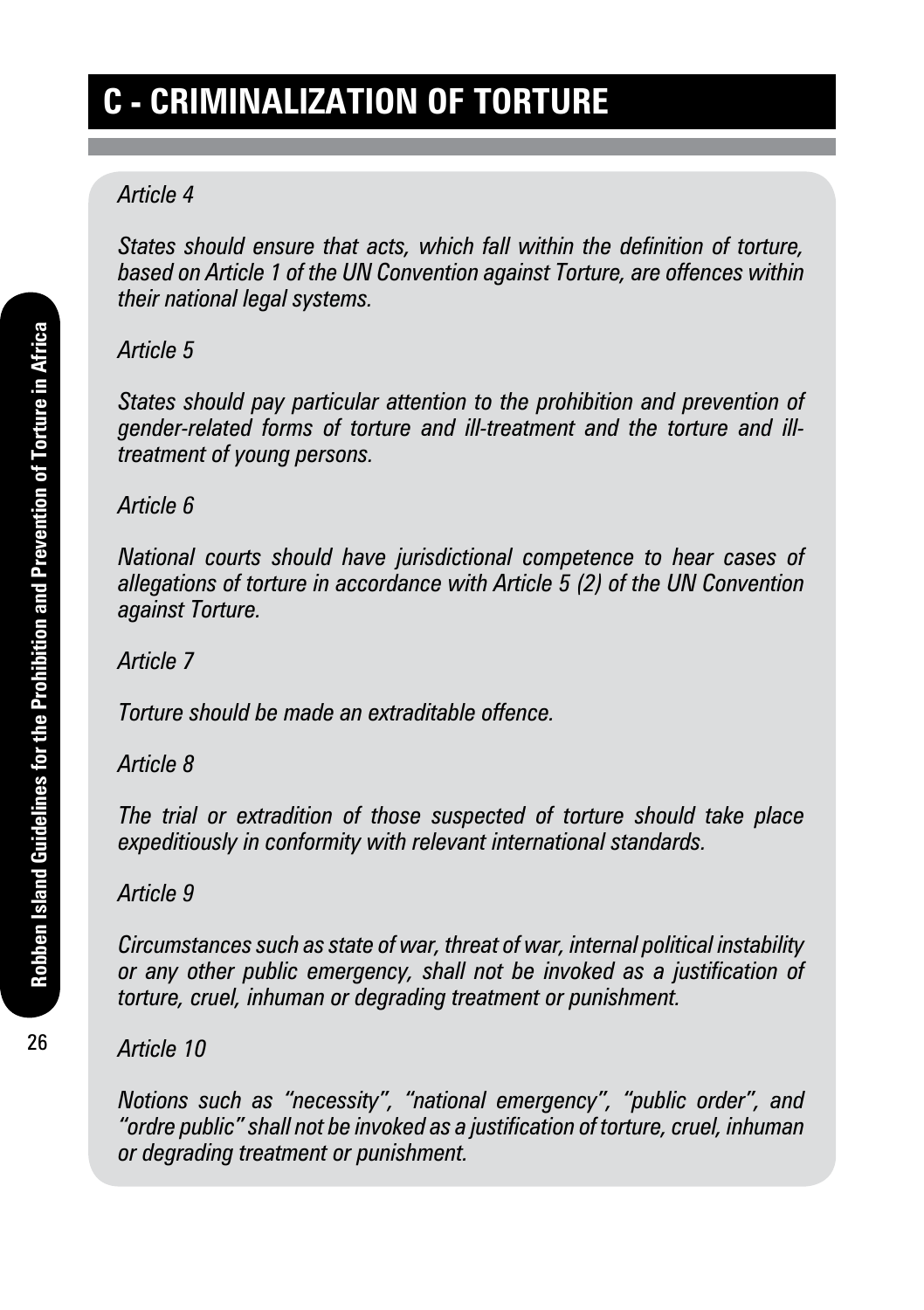#### *Article 11*

*Superior orders shall never provide a justification or lawful excuse for acts of torture, cruel, inhuman or degrading treatment or punishment.*

*Article 12*

*Those found guilty of having committed acts of torture shall be subject to appropriate sanctions that reflect the gravity of the offence, applied in accordance with relevant international standards.*

*Article 13*

*No one shall be punished for disobeying an order that they commit acts amounting to torture, cruel, inhuman or degrading treatment or punishment.*

*Article 14*

*States should prohibit and prevent the use, production and trade of equipment or substances designed to inflict torture or ill-treatment and the abuse of any other equipment or substance to these ends.*

### **Commentary**

States should ensure that all acts of torture are criminal offences leading to appropriate sanctions (i.e. taking into account the grave nature of such acts) within their national legal systems, and that any definition of torture is at least consistent with that contained in Article 1 of the UNCAT 43

Given the postulate that the threat of sanctions is often an effective means for fighting crime, the criminalization of torture is achieved through the enactment of consequent punishments for violations of this prohibition. Penal and civil sanctions would need to be foreseen, as well as the aggravating circumstances of the offence. As for all offences, the law should determine cases of complicity and attempts to commit torture.

Due to the absolute nature of the ban on torture, the inadmissibility of certain means of defence should be clearly established. States should also ensure that exceptional circumstances such as states of emergency, political instability or armed conflict

<sup>43</sup> Example of criminalization of torture: Article 132 of the Criminal Law of Cameroon of 10 January 1997.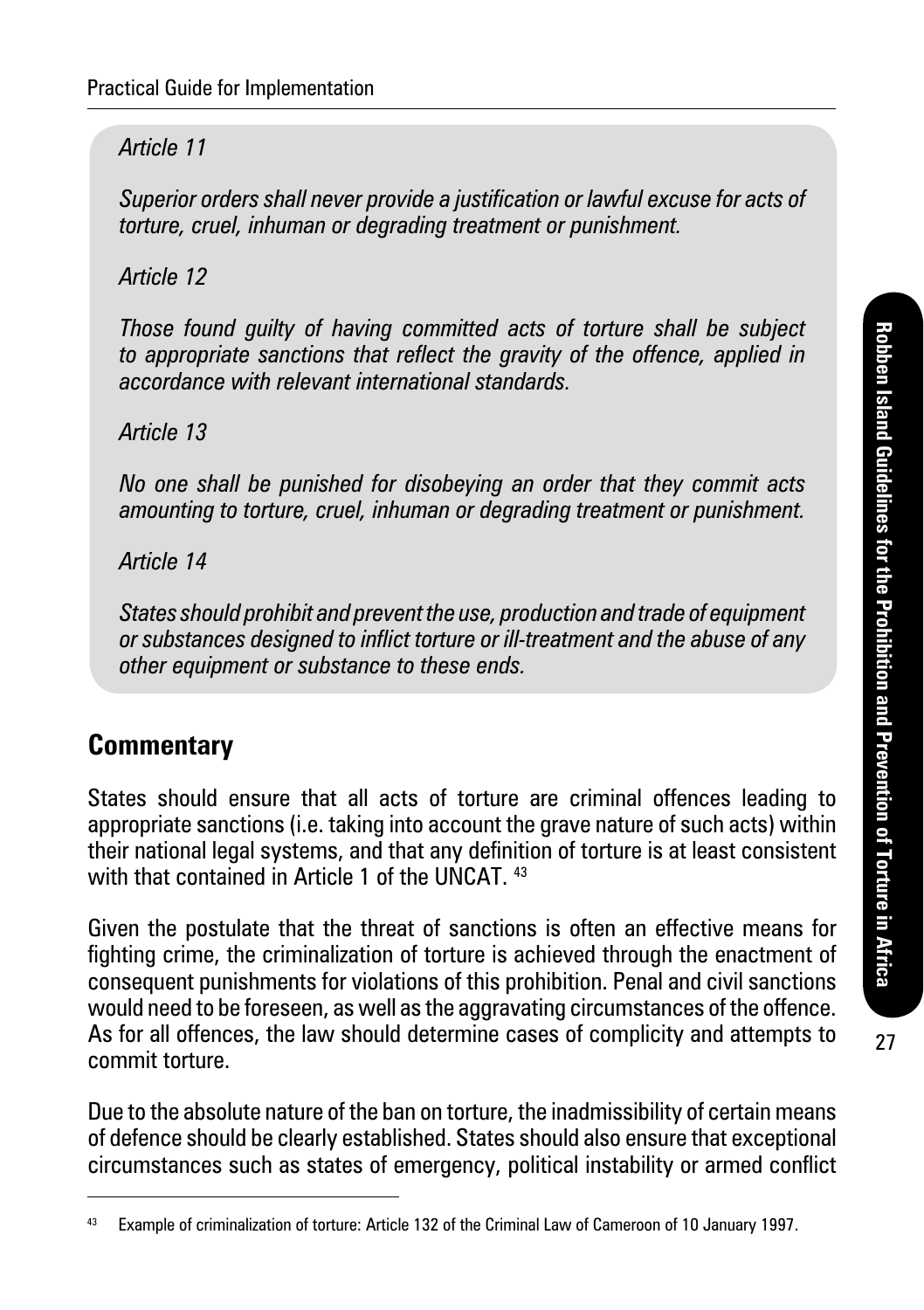cannot be invoked to justify the use of torture. Moreover, orders from a superior should not be considered as a justification for acts of torture (although they may be a mitigating circumstance). Due to the inviolable and absolute character of the prohibition of torture and other cruel, inhuman and degrading treatment or punishment, there can be no circumstances that permit the use of torture no matter the time or the place.

By contrast, the absolute prohibition of torture means that the legal argument could be made to justify disobedience to an order to commit an act of torture and other cruel, inhuman and degrading treatment or punishment.

States should also ensure that their courts have jurisdictional competence to hear cases of allegations of torture in accordance with Article 5(2) of the UNCAT. To this end, the competence of national jurisdictions should extend to all acts of torture, including those:

- committed on the national territory of the State or in any other place under its jurisdiction, including notably ships or aircraft registered in the State:
- in which the alleged perpetrator is a national of the State;
- in which the victim is a national of the State;
- in which the alleged perpetrator, after perpetration of the act, is located on the national territory of the State or in any other place under its jurisdiction.

Moreover, in accordance with the principle that, in matters of torture, States have the "obligation to prosecute or extradite," States must either prosecute all alleged perpetrators of torture located on their territory or extradite them so that they can be judged by another competent State if the latter should so request. Extradition to a third State should take place respecting the principle of "non-refoulement," which is dealt with the following section. In addition, States should not grant perpetrators of acts of torture amnesty or other immunities<sup>44</sup> which would quarantee them impunity. Acts of torture and other cruel, inhuman and degrading treatment or punishment should be declared imprescriptible.

States must also ensure that any allegations or other evidence of torture are promptly, effectively and impartially investigated, that victims have access to

28

<sup>44</sup> International Court of Justice, Congo v Belgium, paragraphs 59-61, (http://www.icj-cij.org/docket/files/121/8125.pdf)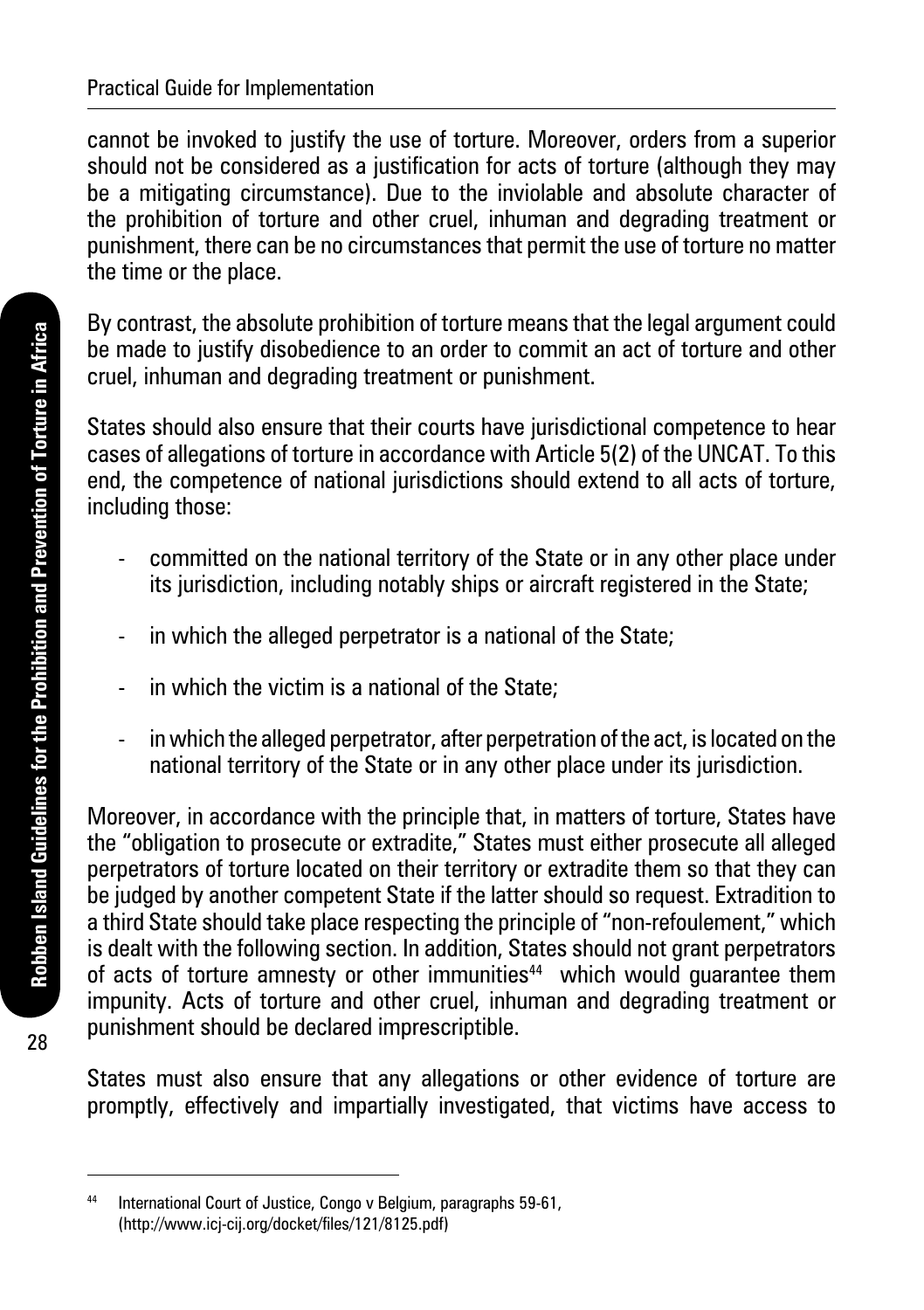justice, that their cases are adequately and effectively examined and that they are suitably indemnified.<sup>45</sup>

### **Questions for consideration**

- $\triangleright$  Is torture defined in the national legislation? If so, is it consistent with Article 1 of UNCAT?
- $\triangleright$  Is torture a serious criminal offence? What penalty does it attract in law and in practice?
- $\triangleright$  Is torture an aggravating circumstance for any other criminal offence, for instance in the civil law system?
- $\triangleright$  Under what circumstances can a domestic court exercise jurisdiction over acts of torture committed extra-territorially?
- $\geq$  Has any national been prosecuted in a foreign country for acts related to torture? What was the national authorities' reaction?
- $\triangleright$  Is "state of emergency" a situation legally identified and regulated? How?
- $\triangleright$  Does domestic law permit a state of emergency to justify departure from provisions related to torture?
- $\triangleright$  Are superior orders considered as a lawful excuse for torture? Have law enforcement officials been prosecuted and condemned for obeying or disobeying superior orders for torture or ill-treatment? What is the practice of your courts in this respect?
- $\triangleright$  Have any cases of torture been referred from your national jurisdiction to international tribunals/bodies?
- $\triangleright$  What systems are in place to investigate allegations of torture? Are these allegations promptly, effectively and impartially investigated?

<sup>45</sup> See below, Part Three.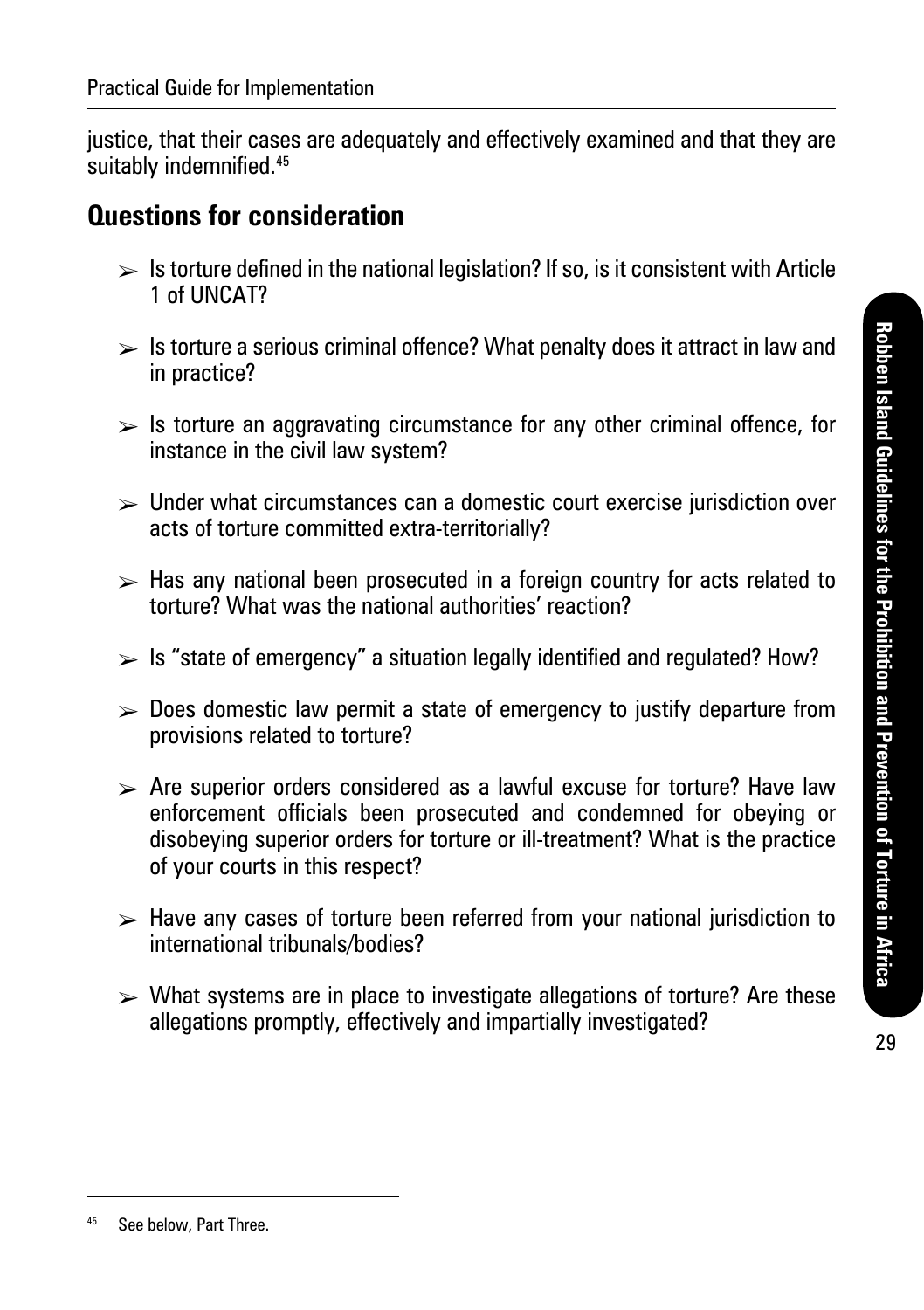### **Recommendations**

### **To States**

- **• Ensure that all acts of torture are serious offences within the national criminal legal system;**
- **• Effectively implement appropriate criminal law procedures.**

## **To Civil Society**

- **• Monitor the application of the criminalization and punishment of torture;**
- **• Sensitize and enter into dialogue with relevant authorities, parliamentarians, judges, etc.**
- **• Carry out national awareness campaigns on the prohibition of torture.**

## **To the African Commission and the Follow-up Committee**

**• Advise State institutions to adopt appropriate national legislation.**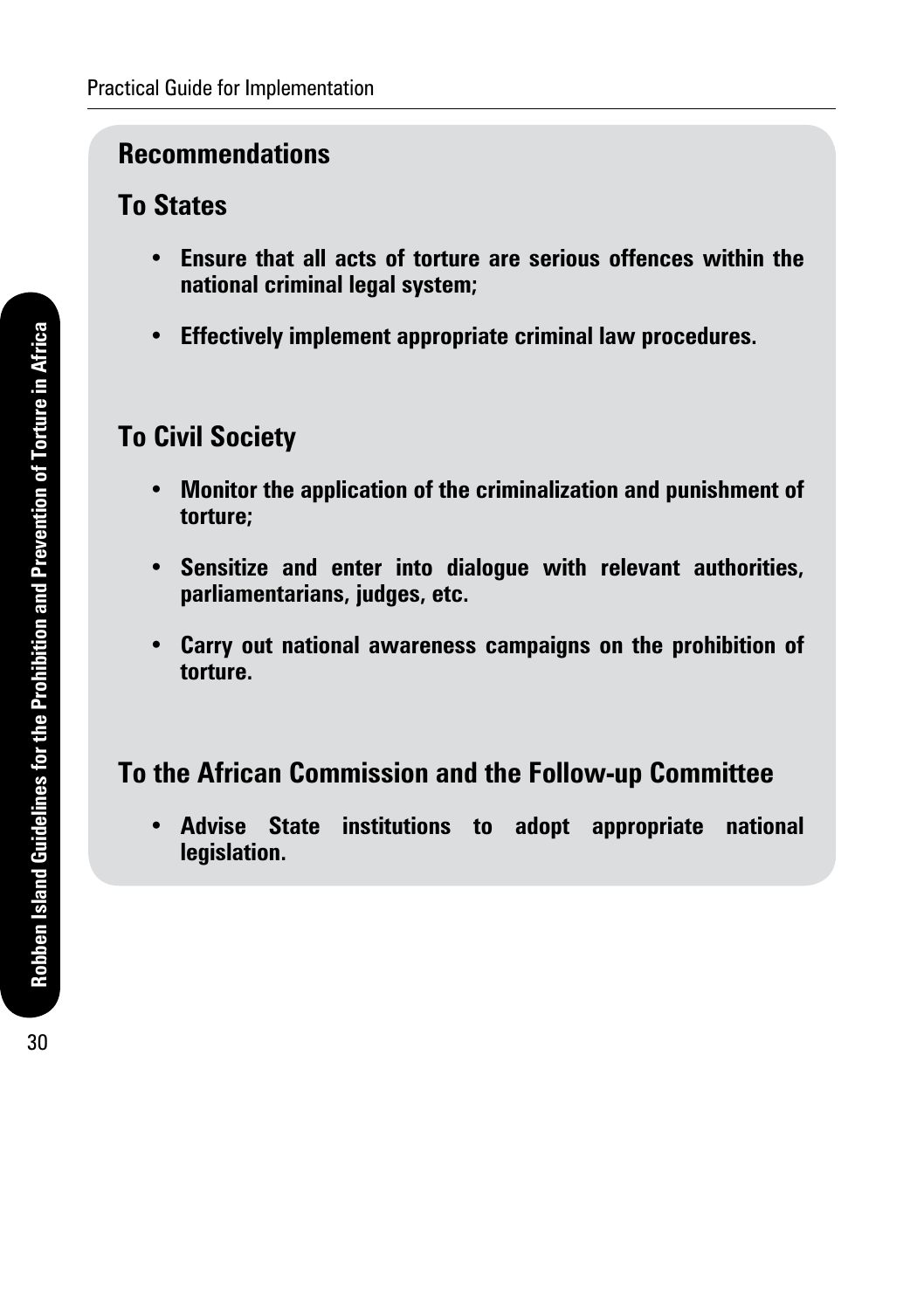# **D - Non-refoulement**

#### *Article 15*

*States should ensure no one is expelled or extradited to a country where he or she is at risk of being subjected to torture.*

### **Commentary**

The principle of non-refoulement is a general principle of international law. In pursuance of this, States must take and implement measures to ensure that the risk of being subjected to torture is duly taken into consideration by the relevant authorities when a decision is taken to expel or extradite a person to another country. Indeed, a State can be responsible for possible violations of the ban on torture and other cruel, inhuman and degrading treatment or punishment, if the decision to extradite or evict creates a real risk for the person affected by this measure of being subjected to such practices.<sup>46</sup>

The ban on torture creates an unconditional right which states that nobody can be expelled or deported towards a country where he/ she could be tortured. In such cases it is necessary to take into account all relevant information about the country, including any deliberate and widespread violations of human rights and persistent acts of injustice.

This rule applies, for example, to extradition linked to the fight against terrorism. Thus, persons suspected of acts of terrorism should not be extradited towards States where they would be tortured with the aim of extracting information from them.

The principle of "non-refoulement," which is linked to the ban on torture, constitutes a strong clause which should reinforce other international instruments such as, for instance, the Convention relating to the Status of Refugees of 1951, by which the prevention of expulsion depends on whether it is established that there is persecution based on race, religion, nationality, political beliefs or membership of a particular social group.

<sup>46</sup> European Court of Human Rights, Soering v. United Kingdom, judgment of 7 July 1989; Ahmed Hussein Mustafa Kamil Agiza v. Sweden, Decision of the Committee against Torture, CAT/34/D/233/2003 of 24 may 2005.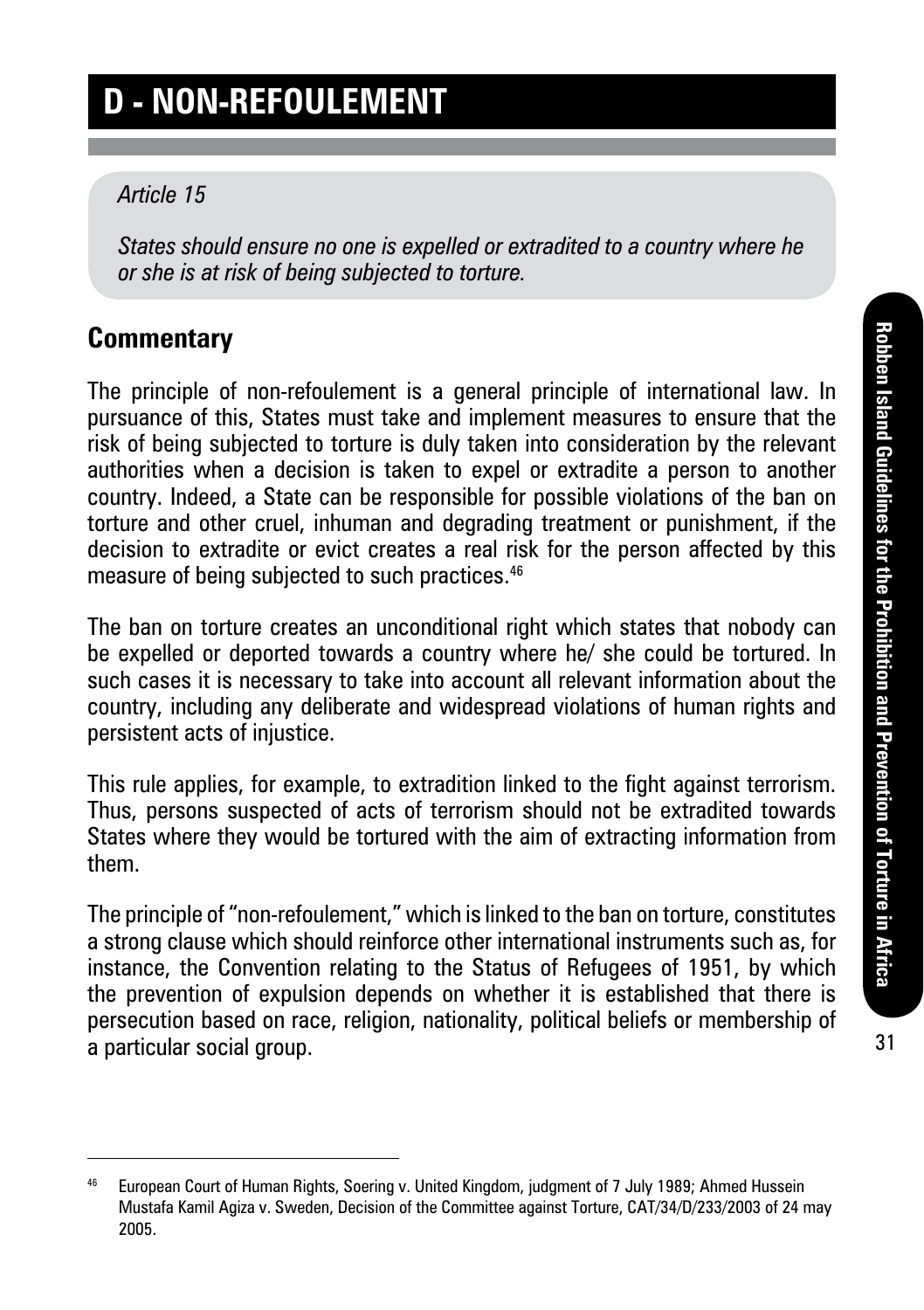One question which arises with respect to "non-refoulement" is that of diplomatic assurances.47 In cases of eviction or extradition, this involves the requesting State ("addressee") guaranteeing the requested State ("sender") by diplomatic means that the expelled or extradited person will not be subjected to torture. Such assurances aim to ensure that the fundamental rights of the expelled or extradited person will be respected by the recipient State in application of its international obligations. Practice shows, however, that these diplomatic assurances do not adequately protect against torture and other cruel, inhuman and degrading treatment or punishment because of their non-binding character and the absence of any effective control over their effects, as acts of torture are mostly committed in secret. For this reason, recourse to such diplomatic assurances is incompatible with the absolute character of the ban on the torture.<sup>48</sup>

Concerning expulsion towards States where capital punishment is applied, the African Charter on Human and Peoples' Rights as well as the UN Convention against Torture of 1984 do not explicitly prohibit it. The African Commission on Human and Peoples' Rights adopted a resolution during its 26th ordinary session of November 1999 in Kigali, Rwanda, in which it invited States party to the Charter where capital punishment was legal to abstain from applying it.<sup>49</sup> It is thus easy to conclude that the expulsion of a person who would be at risk of receiving the death sentence would be incompatible with the ban on torture.<sup>50</sup>

### **Questions for consideration**

- $\triangleright$  Has the country entered into any extradition treaties? If so, do the provisions comply with the State's international obligations?
- $\triangleright$  Are there cases where the country met a request for extradition? How?
- $\triangleright$  Are there cases where the country asked for the extradition of a suspected torturer?

<sup>47</sup> Diplomatic assurances are agreements concluded between the governments of two States guaranteeing the rights of an individual in particular when he is being sent from one State to another.

<sup>48</sup> Sarah Joseph, Katie Mitchell, Linda Gyorki & Carin Benninger-Budel, Seeking Remedies for Torture Victims, A handbook on the Individual Complaints Procedures of the UN Treaty Bodies, OMCT Handbook, volume 4, pp. 224-227; Committee against Torture, Final Observations on USA, (2006) UN doc. CAT/C. USA/CO/2, § 21; Call to action against diplomatic assurances concerning the risk of torture or ill-treatment, common statement of NGOs (http: // web.amnesty.org / library / index / FRA ACT).

<sup>49</sup> Resolution Urging the State to Envisage a Moratorium on the Death Penalty (1999), ACHPR/Res.42 (XXVI) 99.

<sup>&</sup>lt;sup>50</sup> Soering, op.cit.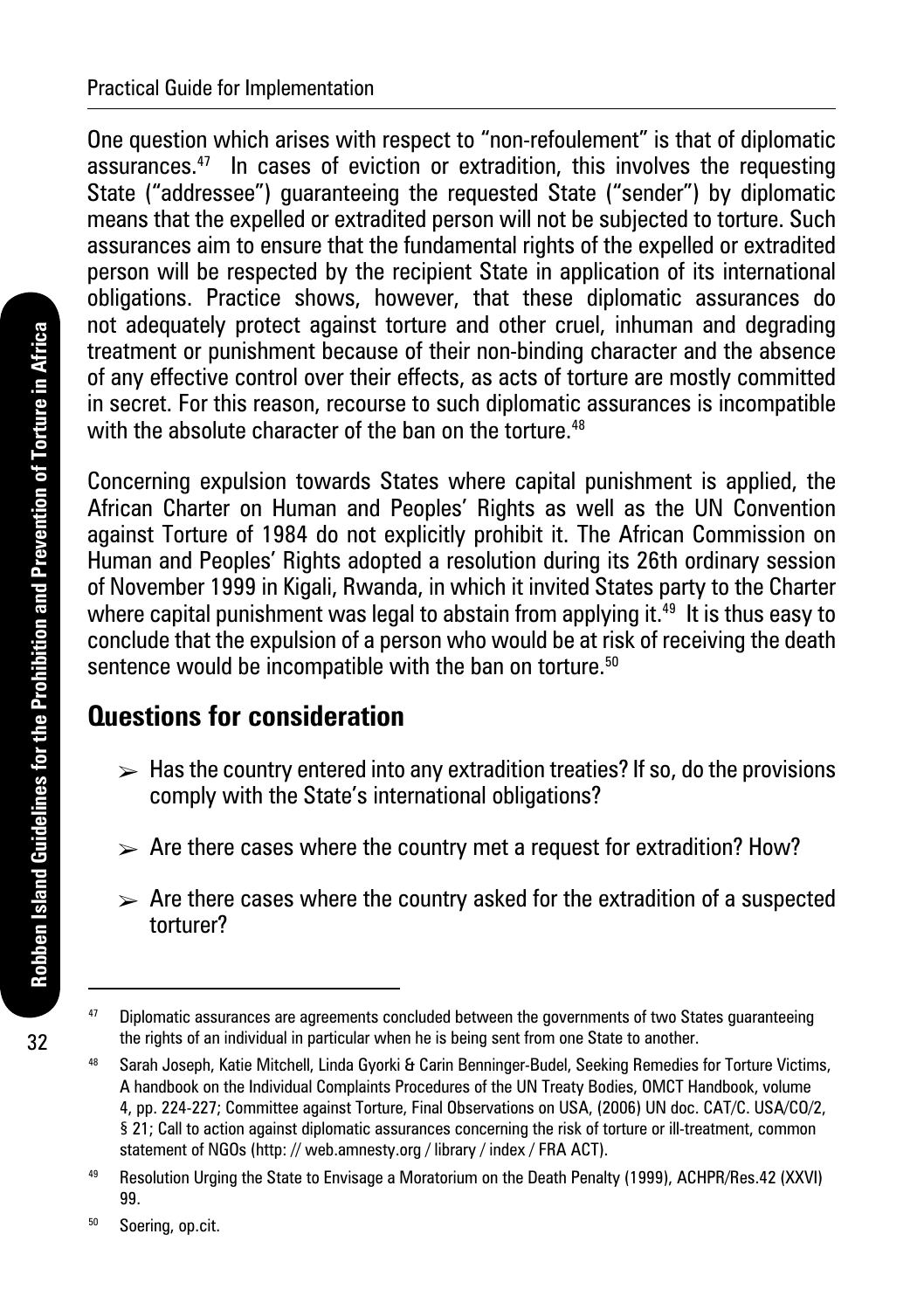- $\triangleright$  Is the risk of being subjected to torture taken into consideration when determining whether a person might be extradited from the jurisdiction of a State?
- $\triangleright$  Is the risk of being subjected to torture taken into consideration when determining whether a person might be expelled from the jurisdiction of a State?
- $\triangleright$  Is the risk of being subjected to torture taken into consideration when determining whether a person might be returned ("refoulement") from the jurisdiction of a State?

#### **To States**

- **• Ensure that extradition treaties and procedures comply with international obligations;**
- **• Provide appropriate procedures to ensure the safety of people being returned, expelled or extradited to a third country;**
- **• Provide an effective appeals process against the decision to return, expel or extradite them to a third country;**
- **• Fully respect treaty body decisions (and await pending decisions) concerning a person at risk of torture if returned, expelled or extradited and make appropriate alternative provisions for that person;**
- **• Ensure proper respect for the principle of non-refoulement in bilateral and multilateral treaties already concluded and to be concluded with third States.**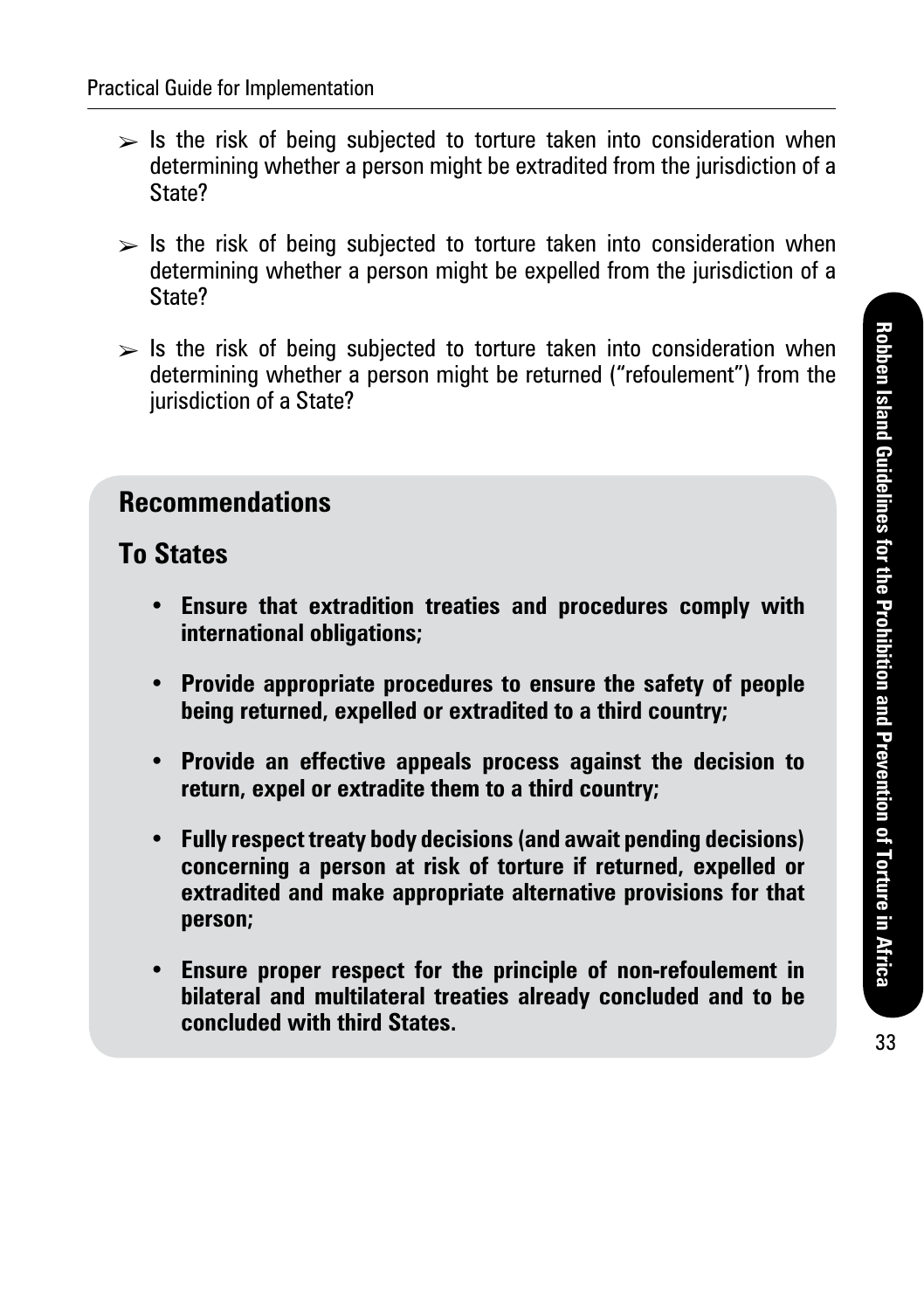### **To Civil Society**

- **• Provide the authorities with relevant information to assist them in making a risk assessment;**
- **• Raise States' awareness of their duty to protect people from the risk of torture or other forms of ill-treatment, even in third countries;**
- **• Monitor States' compliance with the principle of non-refoulement and submit information, in appropriate cases, against a return, expulsion or extradition to the relevant authorities including, where appropriate, UN treaty bodies;**
- **• Provide legal assistance, where necessary, to persons being returned, expelled or extradited.**

#### **To the African Commission and the Follow-up Committee**

**• Raise awareness amongst the Member States of the scope of application of their duty to protect any person within their jurisdiction against the risk of torture in third countries.**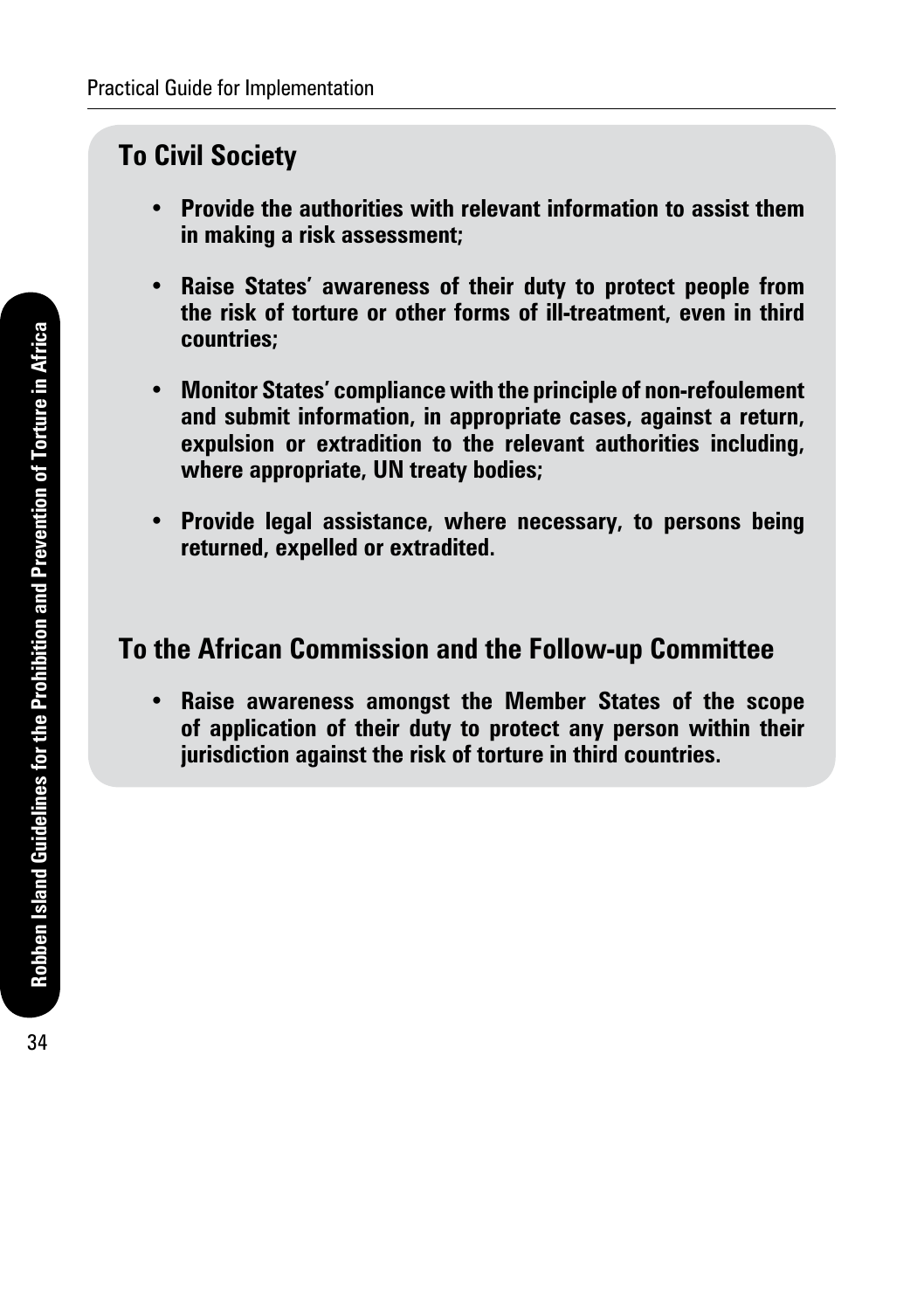# **E - Combating impunity**

#### *Article 16*

*In order to combat impunity States should:*

*a) Ensure that those responsible for acts of torture or ill-treatment are subject to legal process.*

*b) Ensure that there is no immunity from prosecution for nationals suspected of torture, and that the scope of immunities for foreign nationals who are entitled to such immunities be as restrictive as is possible under international law.*

*c) Ensure expeditious consideration of extradition requests to third states, in accordance with international standards.*

*d) Ensure that rules of evidence properly reflect the difficulties of substantiating allegations of ill-treatment in custody.*

*e) Ensure that where criminal charges cannot be sustained because of the high standard of proof required, other forms of civil, disciplinary or administrative action are taken if it is appropriate to do so.*

#### **Commentary**

The Vienna Declaration and Programme of Action adopted by the 1993 World Conference on Human Rights acknowledged as an issue of major importance the question of impunity for violations of human rights. It "view[ed] with concern the issue of impunity of perpetrators of human rights violations" and affirmed that States "should abrogate legislation leading to impunity for those responsible for grave violations of human rights such as torture and prosecute such violations, thereby providing a firm basis for the rule of law." In effect, whether it comes about by legal means (amnesty, immunity, etc.) or by actual means (absence of investigations and prosecution, etc.), impunity constitutes a breeding ground for grave violations of human rights and torture in particular.

Africa's recent history has been marked by multiple forms of impunity granted to agents of the State or to private individuals acting under the orders of, in complicity with or with the approval of the authorities. Thus, even in countries where torture is prohibited by law, the dissuasive effect is sometimes annulled by impunity, if in practice those who commit acts of torture are not prosecuted and punished.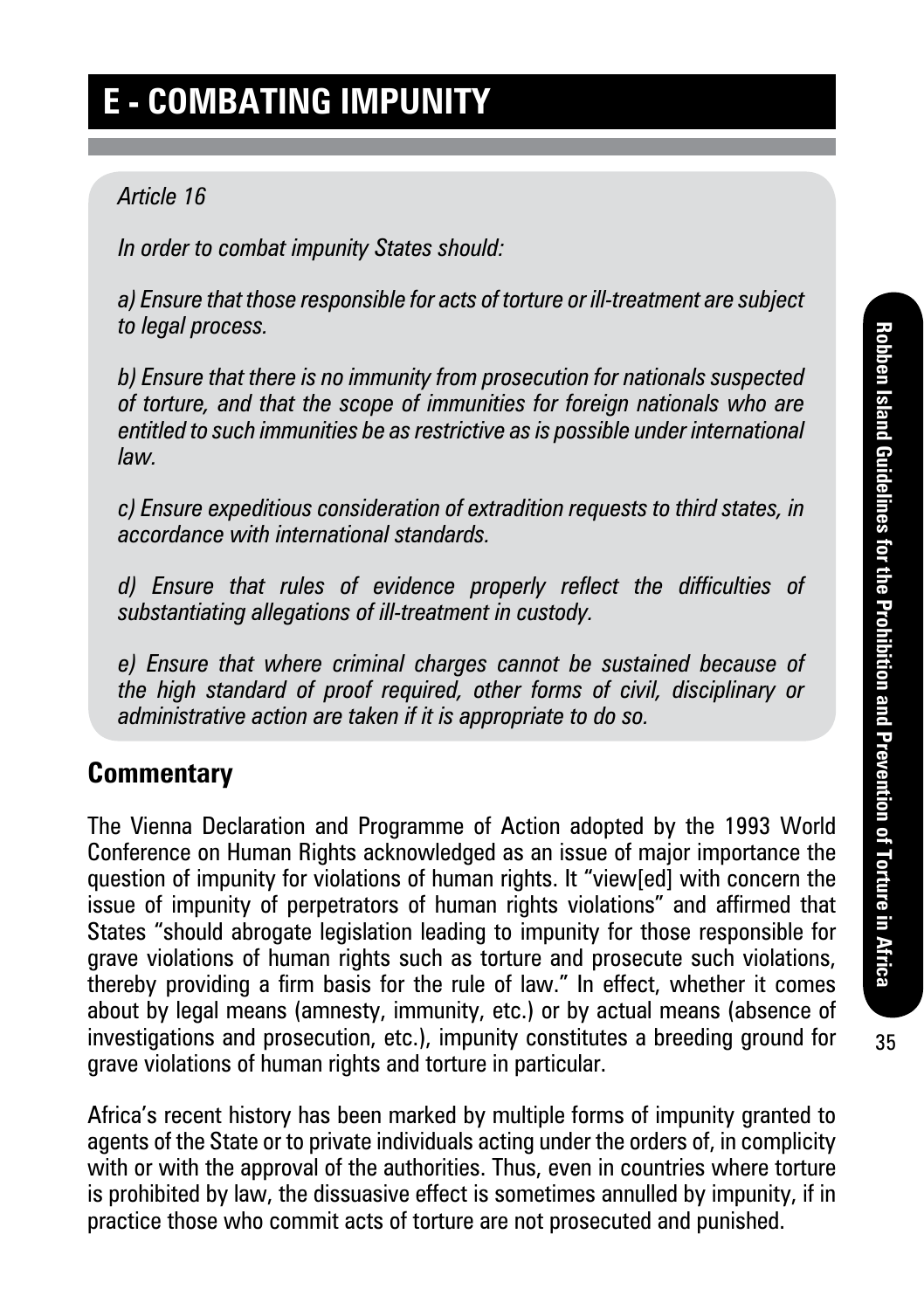As a further safeguard against impunity, and to ensure full access to justice for victims of torture, States should ensure that no time limit is imposed for commencing criminal proceedings against alleged perpetrators of torture. This is consistent with current international human rights law relating to serious violations and reflects the reality that in many instances a long time can pass between the infliction of the suffering and the ability of the victim to seek recourse to justice. This principle should apply equally to civil proceedings, thus responding to the different legal systems present in Africa, in which there are differences in the relationship between criminal and civil law procedures, penalties and remedies.

As well as disrupting social law and order, the act of torture causes physical or moral damage to the victim. The victim should therefore be granted the possibility of seeking redress before civil jurisdictions and to have a competent judge assert the reality of the damage done and establish the responsibility of the perpetrator and obtain reparation. The victim should also be able to take steps by associating in a court action with the public prosecutor. Thus, if these two courses of action are guaranteed, the rights of the victim to seek and to obtain redress will be protected whatever the outcome of the criminal proceedings.

### **Questions for consideration**

- $\triangleright$  Are allegations of torture investigated, promptly and effectively? By whom?
- $\triangleright$  Is there a specific body empowered to investigate allegations of torture?
- $\triangleright$  Are those suspected of acts of torture brought to trial? Are there statistics?
- $\triangleright$  What sanctions are imposed? Are sentences implemented?
- $\geq 0$  any amnesty laws exist which could apply to persons suspected of torture?
- $\triangleright$  Are there any statutes of limitations applying to criminal or civil proceedings concerning acts of torture?
- $\triangleright$  What is the State's approach to the application of immunity as provided for in international law?

 $51$  See above, p. 31.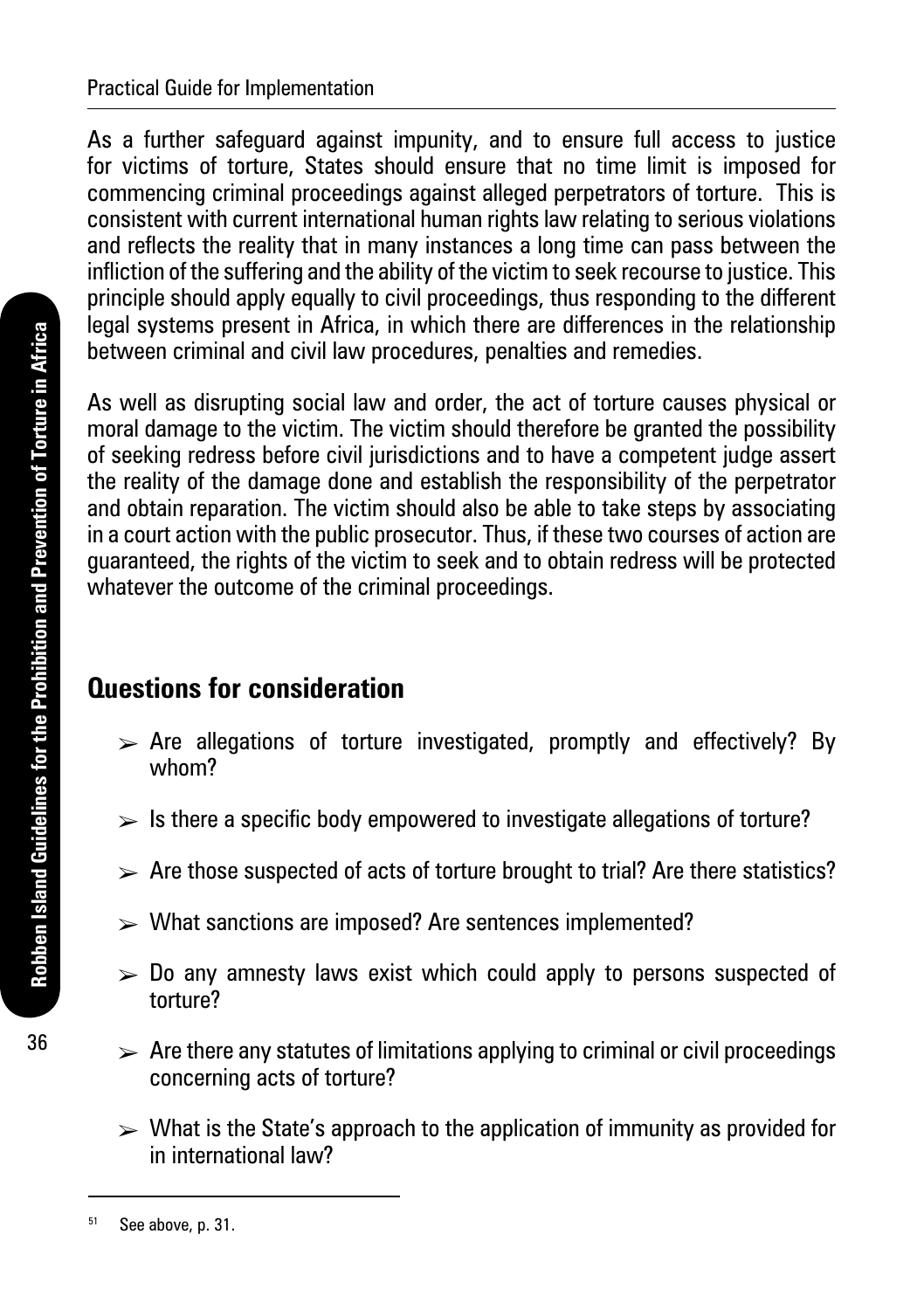#### **To States**

- **• Ensure that national legislation and regulations allow full access to justice for victims of torture;**
- **• Review existing amnesty laws;**
- **• Provide training for judges and lawyers;**
- **• Facilitate the provision of legal assistance;**
- **• Apply the principle of universal jurisdiction over acts of torture.**

### **To Civil Society**

- **• Carry out studies on and raise public awareness of impunity;**
- **• Observe trials;**
- **• Facilitate the provision of assistance in court to victims;**
- **• Assist victims to attend in person criminal and/or civil proceedings;**
- **• Lobby for changes in legislation to comply fully with regional and international norms;**
- **• Assist in the process of amending legislation;**
- **• Engage parliamentarians, judges, lawyers etc. in the campaign against impunity.**

### **To the African Commission and the Follow-up Committee**

**• Advise States to amend existing legislation in order to combat impunity.**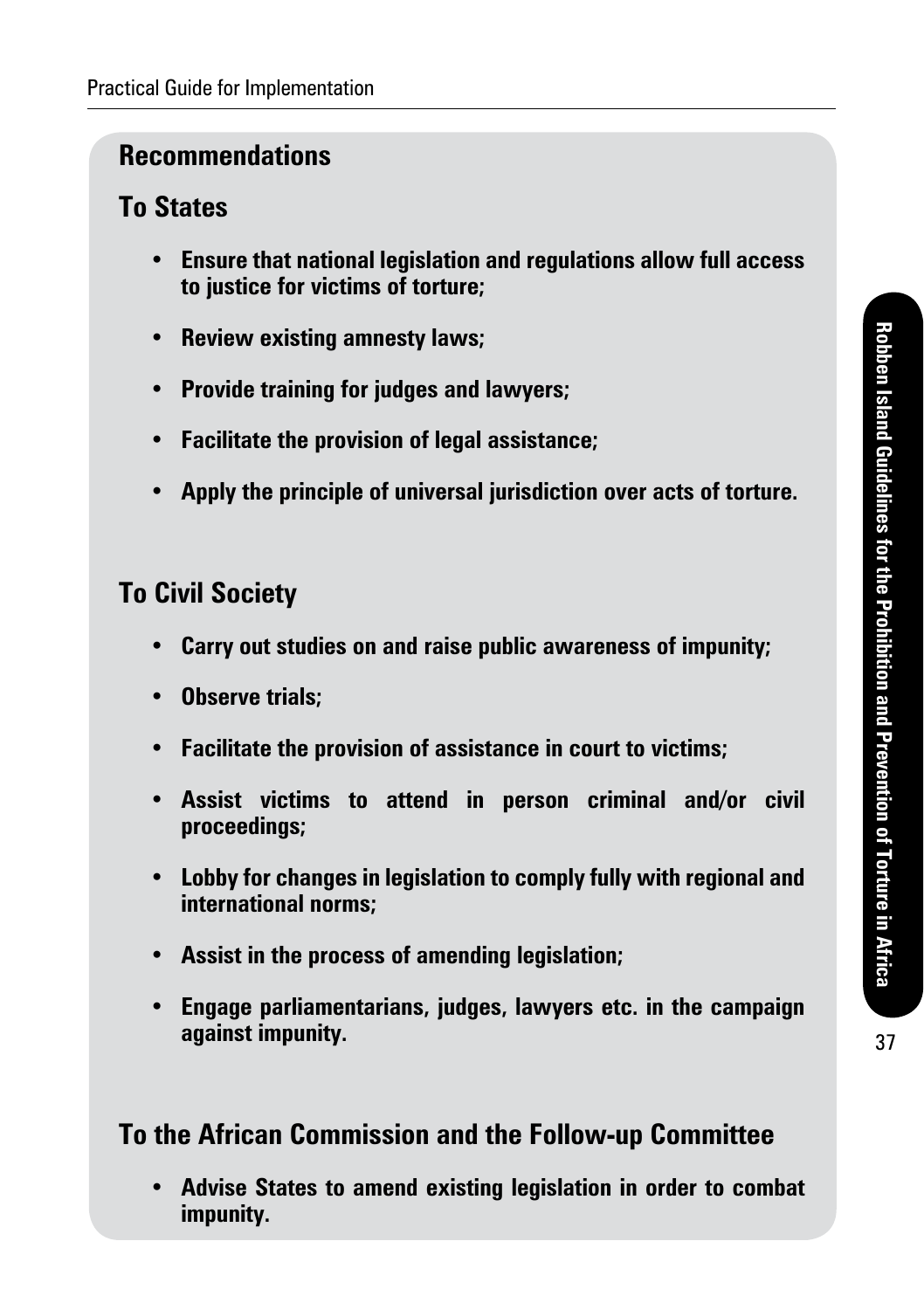# **F - Complaints and investigation procedures**

#### *Article 17*

*Ensure the establishment of readily accessible and fully independent mechanisms to which all persons can bring their allegations of torture and ill-treatment.*

#### *Article 18*

*Ensure that whenever persons who claimed to have been or who appear to have been tortured or ill-treated are brought before competent authorities an investigation shall be initiated.*

*Article 19*

*Investigations into all allegations of torture or ill-treatment shall be conducted promptly, impartially and effectively, guided by the UN Manual on the Effective Investigation and Documentation of Torture and other Cruel, Inhuman or Degrading Treatment or Punishment (The Istanbul Protocol) 52*

#### **Commentary**

It is important to ensure that States take immediate action when they have reasonable grounds to believe that torture and other acts of cruel, inhuman or degrading treatment have been committed within their jurisdiction. States have the obligation to conduct an effective investigation of allegations of torture and other acts of cruel, inhuman or degrading treatment. The authorities must conduct prompt and impartial investigations whatever the origin of the suspicion.

The effectiveness of complaints and investigation procedures presupposes the existence of a strong and independent judicial system, including an independent Bar.

To this end, States must carry out legal and institutional reforms. In a number of African countries, most of the texts date from the colonial period and have not been brought into line with the fundamental principles of human rights. New

<sup>52</sup> Annexed to UN GA Res. A/55/89, 4 December 2000, UN Publication No.8, HR/P/PT/8.

 $53$  Paragraph M (7)(j) Principles and Guidelines on the Right to a Fair Trial and Legal Assistance in Africa, ACHPR/Res.41(XXVI) 99 (1999).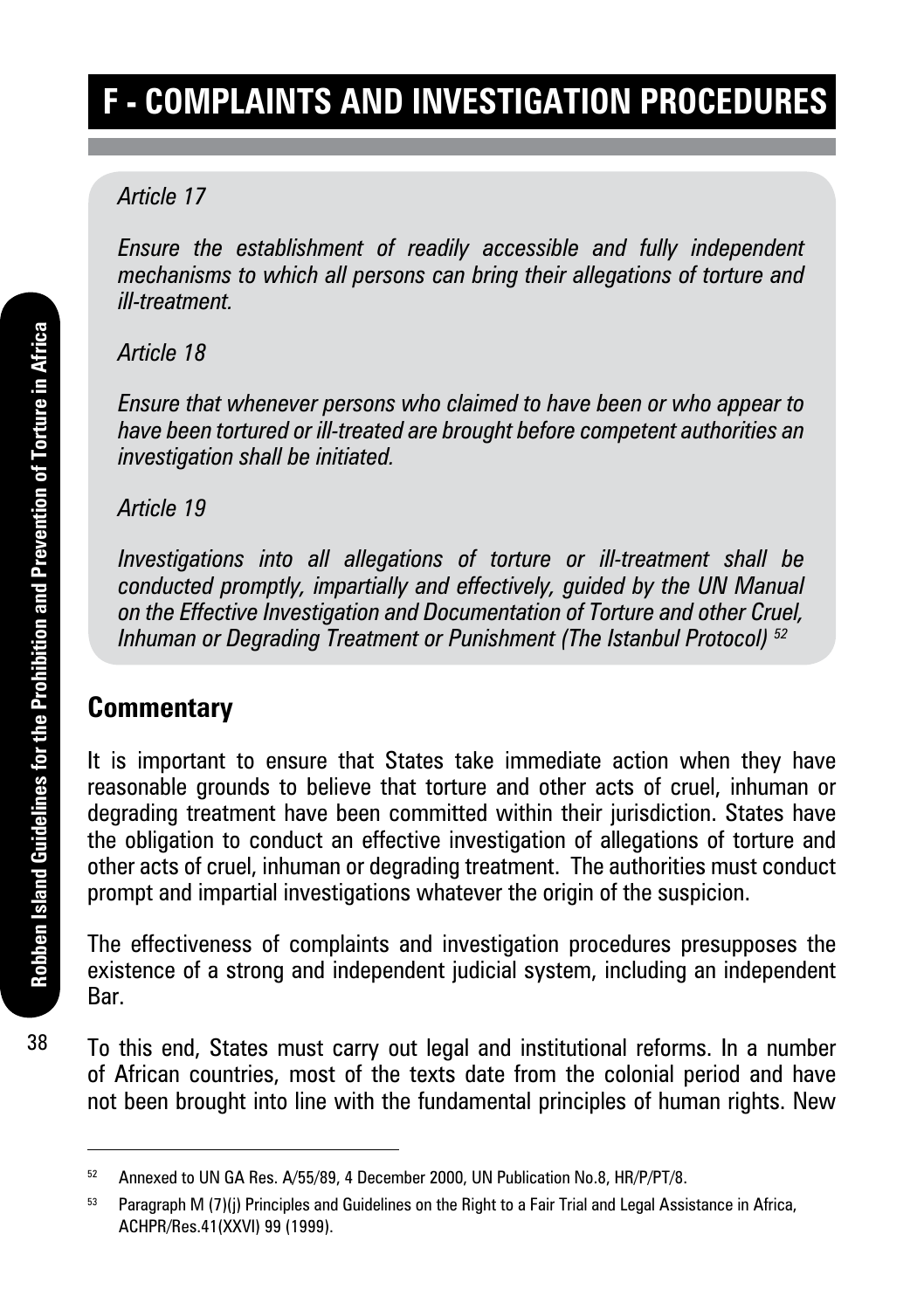criminal laws and procedures would therefore need to be drawn up which refer to the Robben Island Guidelines and other relevant texts.

Lastly, national jurisdictions should absorb these norms and be granted adequate means.

#### **Questions for consideration**

- $\triangleright$  What is the internal procedure for complaints including disciplinary procedures against law enforcement officials?
- $\geq$  Is there an external complaints mechanism?
- $\blacktriangleright$  How does it function? How independent is it?
- $\blacktriangleright$  How effective is it?
- $\geq$  Can the mechanism investigate cases?
- $\mathcal{P}$  Do victims have access to such a complaints mechanism?
- $>$  In what percentage of cases is a finding of torture or ill-treatment established?
- $\triangleright$  Does the mechanism conduct investigations effectively?
- $\geq 0$  Does the public know the existence of this mechanism?
- $\triangleright$  Do complaints related to torture receive priority?
- $\geq$  To what extent is it possible for NGOs to bring a complaint on behalf of or to assist a victim of torture?
- $\triangleright$  What specific training do investigating officers receive? Does this training include issues related to torture?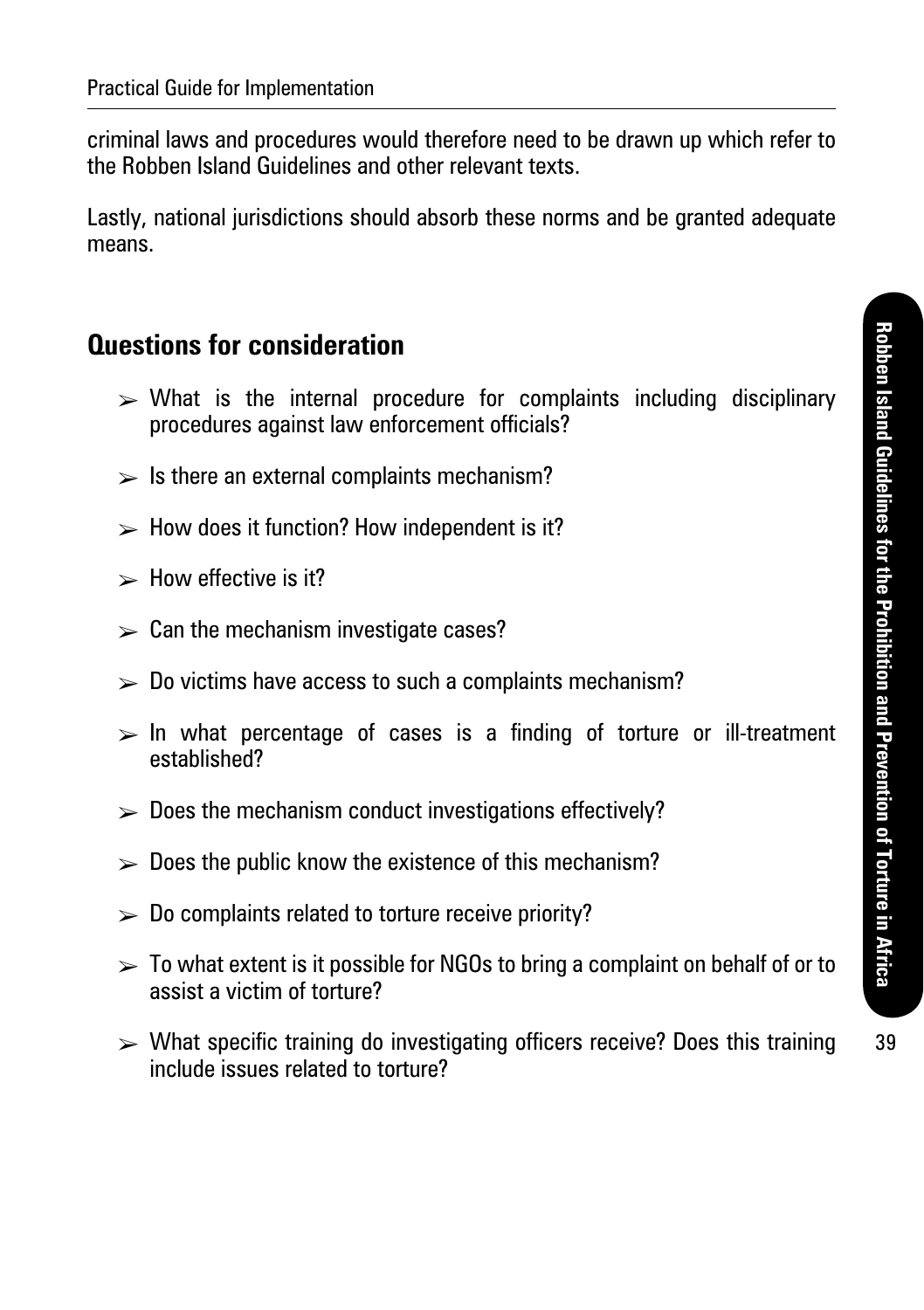#### **To States**

**• Establish independent national complaints mechanisms.**

### **To Civil Society**

- **• Monitor complaints and investigation procedures;**
- **• Lobby for the establishment of complaints mechanisms.**

#### **To the African Commission and the Follow-up Committee**

**• Conduct research and promote best practices in relation to monitoring complaints and investigation procedures**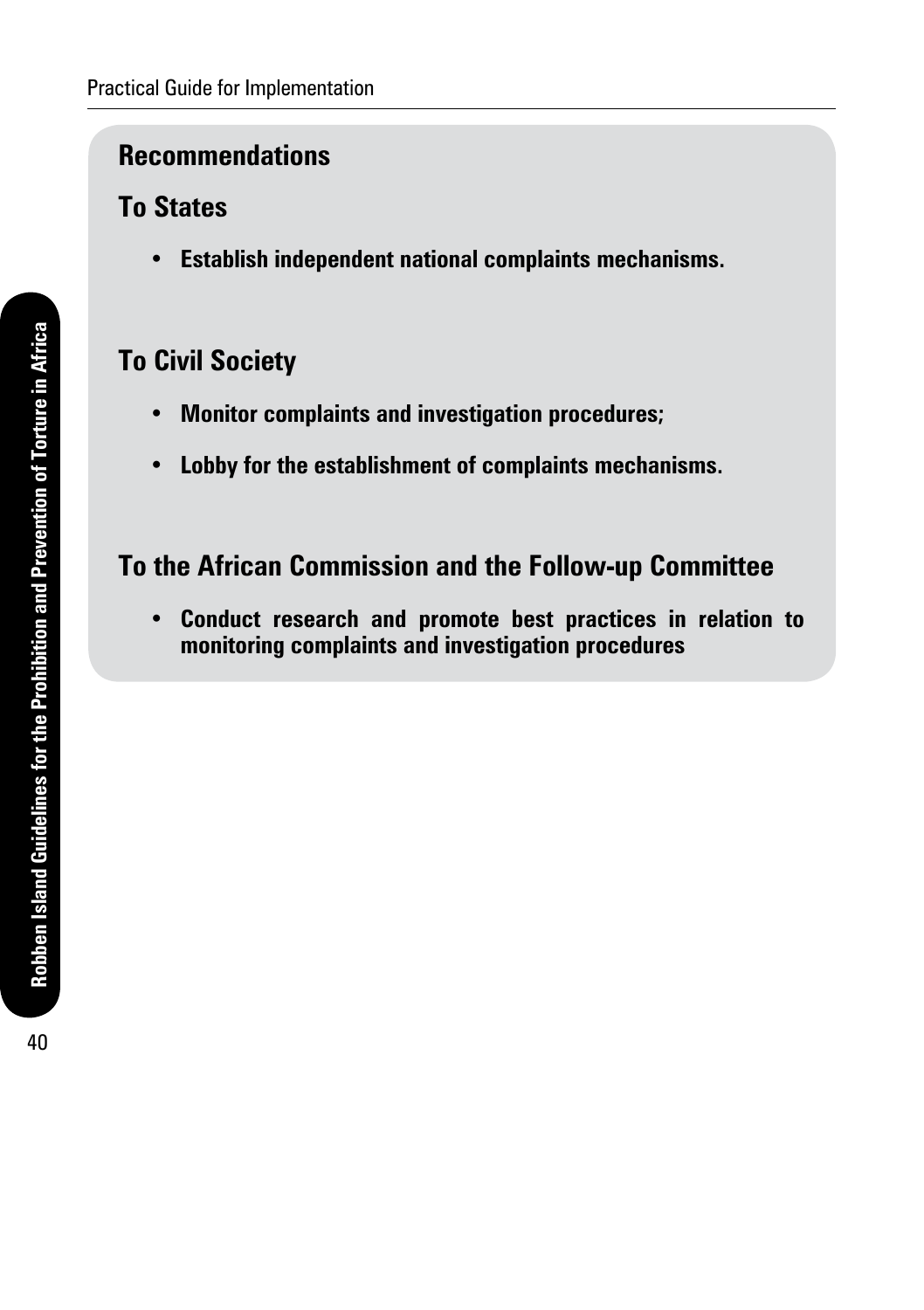# **Part II: Prevention of Torture**

|            | A - Basic procedural safeguards for persons deprived of their liberty | 43 |
|------------|-----------------------------------------------------------------------|----|
|            |                                                                       |    |
| <b>B</b> - | <b>Safeguards during the pre-trial process</b>                        | 46 |
|            |                                                                       |    |
|            | <b>C</b> - Conditions of detention                                    | 51 |
|            |                                                                       |    |
|            | <b>D</b> - Mechanisms of oversight                                    | 56 |
|            |                                                                       |    |
|            | <b>E</b> - Training and empowerment                                   | 61 |
|            |                                                                       |    |
| F.         | <b>Civil society education and empowerment</b>                        | 64 |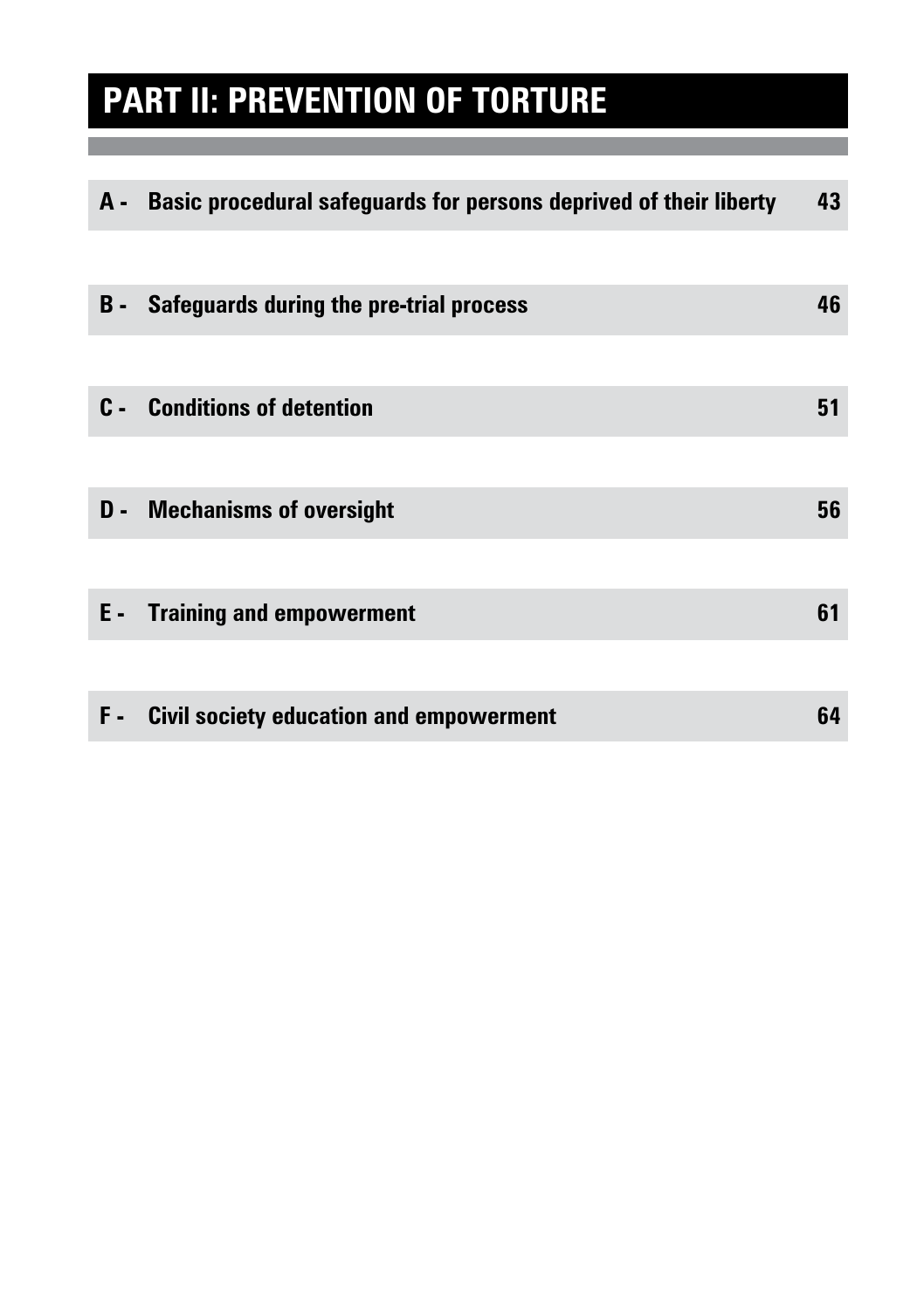*Any adequate response to torture and ill-treatment requires not only responsive and remedial action, but also preventive measures. These measures will not "prevent" in the sense of making torture or ill-treatment impossible. They seek to prevent by reducing the opportunities, lessening the motives and increasing the risk of discovery. As such, the Robben Island Guidelines provide an important tool in the protection of all persons against torture because, for the first time, the emphasis is expressly put on the prevention of torture and ill-treatment. This concern to prevent is expressed notably in the recognition of fundamental guarantees for persons deprived of their liberty and the positive obligation to respect them.*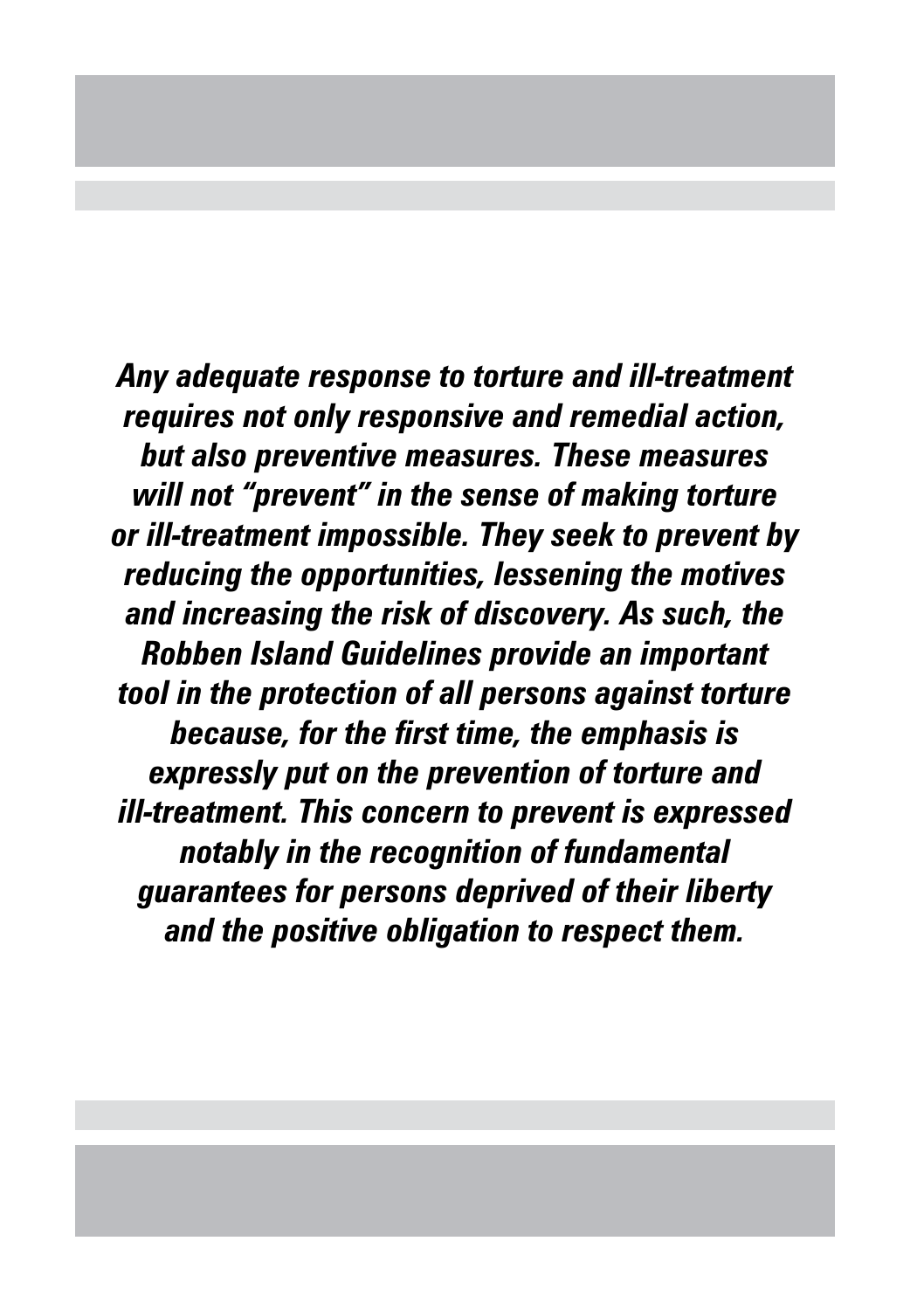# **A. Basic procedural safeguards for persons deprived of their liberty**

#### *Article 20*

*All persons who are deprived of their liberty by public order or authorities should have that detention controlled by properly and legally constructed regulations. Such regulations should provide a number of basic safeguards, all of which shall apply from the moment when they are first deprived of their liberty. These include:*

*The right that a relative or other appropriate third person is notified of the detention;*

*The right to an independent medical examination;*

*The right of access to a lawyer;*

*Notification of the above rights in a language, which the person deprived of their liberty understands.*

### **Commentary**

The proactive nature of the measures expressed by the Robben Island Guidelines is justified by the postulate that, during the initial period of custody, detainees are often in a state of shock and bewilderment, feeling disoriented and isolated, frightened and easily influenced, unaware of their rights. Even in the best regulated systems, the police are able to capitalize on this vulnerability in order to press home their advantage: now is the time to get the suspect to talk, to provide information, to confess.

Moreover, it is fully recognized that torture most often occurs during a detainee's initial period of custody. These vulnerable hours are usually spent incommunicado, when the security forces maintain total control over the fate of the detainee, denying access to relatives, a lawyer or an independent doctor.

Therefore, all persons who are, de facto, deprived of their liberty by public order or by any public authorities should have that detention controlled by properly and legally constructed regulations, notably the Standard Minimum Rules for the Treatment of Prisoners. Such regulations should provide a number of basic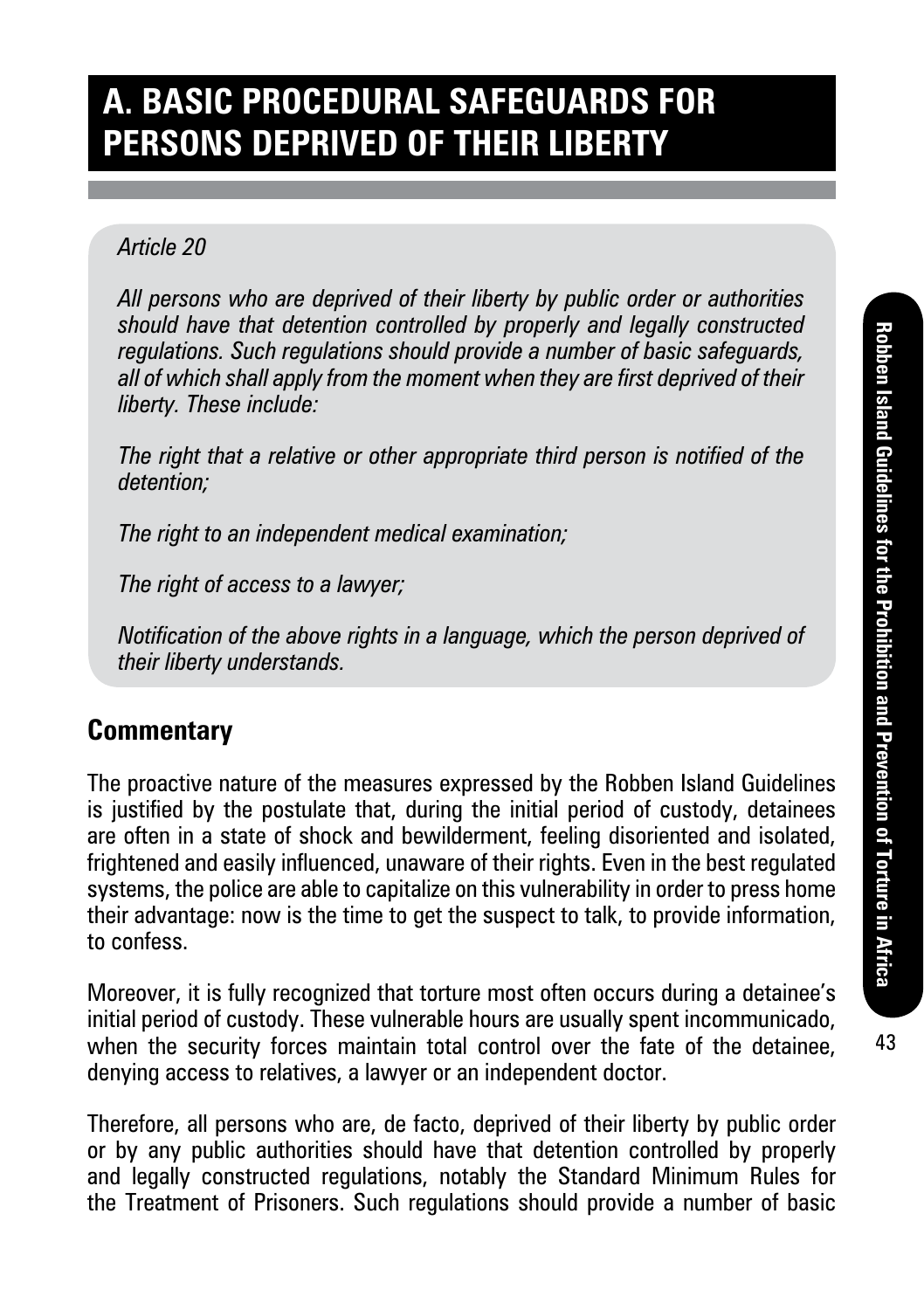safeguards applicable from the very outset of detention such as the notification of an appropriate person, $54$  access to a lawyer or legal service, access to a doctor <sup>55</sup> and notification of the person about his rights.

#### **Questions for consideration**

- $\geq$  What is the legal framework concerning compliance with safeguards for persons deprived of their liberty by public authorities including the police:
- $\geq$  Ability to inform a relative or other appropriate third person?
- $\triangleright$  Access to a lawyer?
- $\triangleright$  Access to a medical doctor?
- $\triangleright$  Notification of the above rights in an understandable language?
- $\triangleright$  What is the situation in practice regarding the implementation of these safeguards?
- $\triangleright$  Are these safeguards guaranteed immediately after deprivation of liberty?

#### **Recommendations**

#### **To States**

- **• Ensure that domestic legislation and regulations conform to the provisions of the Robben Island Guidelines;**
- **• Allow access to all places of detention and persons deprived of their liberty by independent experts and NGOs;**
- **• Permit NGOs to assist in the provision of effective legal assistance.**

<sup>54</sup> Human Rights in the Administration of Justice, Notes of the Secretary General, United Nations, E/AC-57/24, 22 April 1976, p.7, paragraph 10.

<sup>&</sup>lt;sup>55</sup> Communication 250/2002, Zegveld and Ephrem v. Eritrea, 17th Activity Report of the African Commission on Human and Peoples' Rights 2003-2004.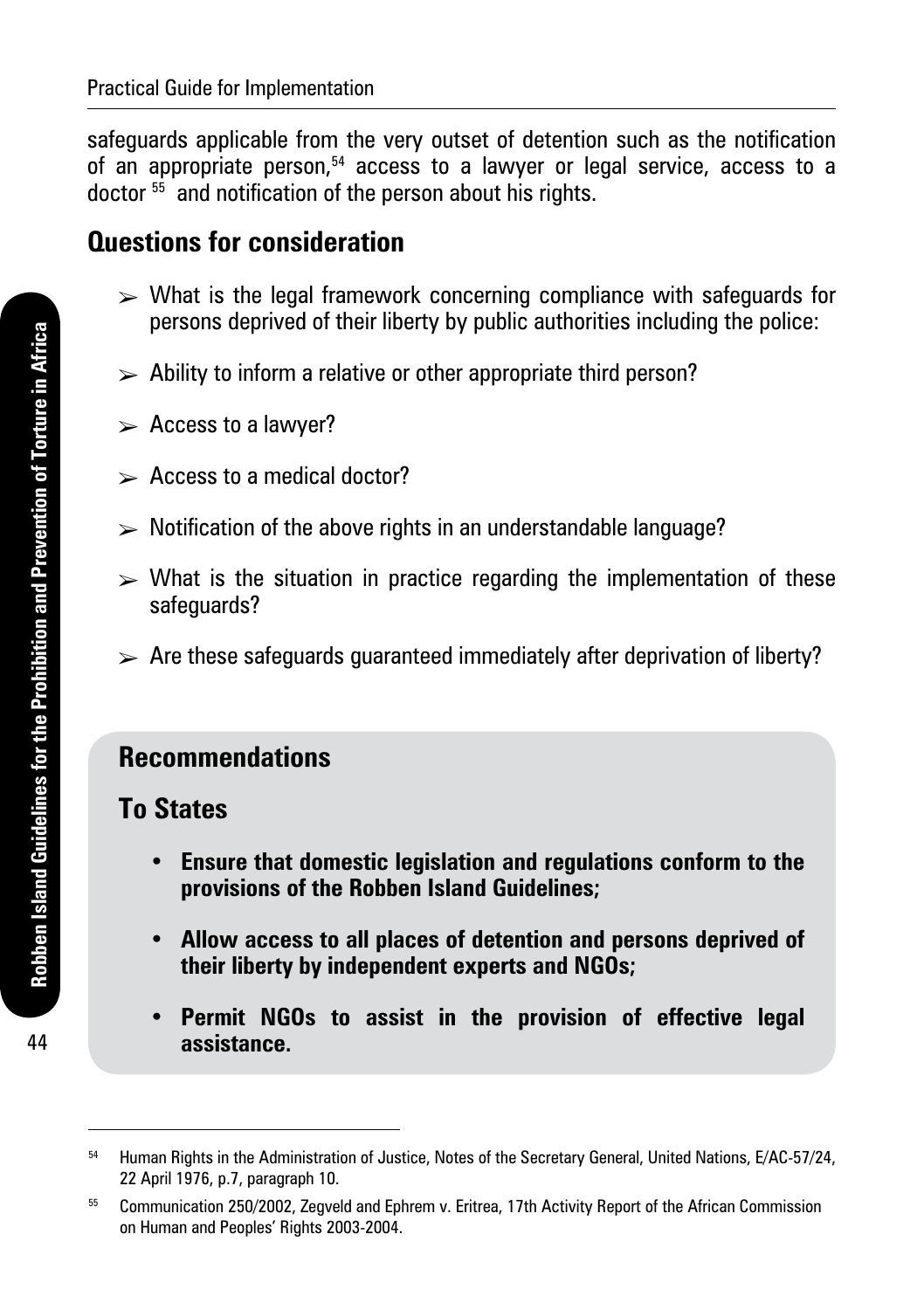### **To Civil Society**

- **• Lobby for changes in domestic legislation and regulations to comply with the provisions of the Robben Island Guidelines;**
- **• Monitor the implementation of these safeguards;**
- **• Establish or assist with a system of monitoring places of detention;**
- **• Raise awareness among legal and medical professionals of the rights of persons deprived of their liberty;**
- **• Raise awareness among the general public of the rights of persons deprived of their liberty;**
- **• Assist in translating the rights of persons deprived of their liberty into relevant languages.**

#### **To the African Commission and the Follow-up Committee**

- **• Identify and promote best practices concerning the realization of basic safeguards amongst Member States;**
- **• Provide technical assistance to States concerning the realization of basic safeguards;**
- **• Encourage the development of training programmes amongst security personnel, and legal and medical professionals on the rights of persons deprived of their liberty.**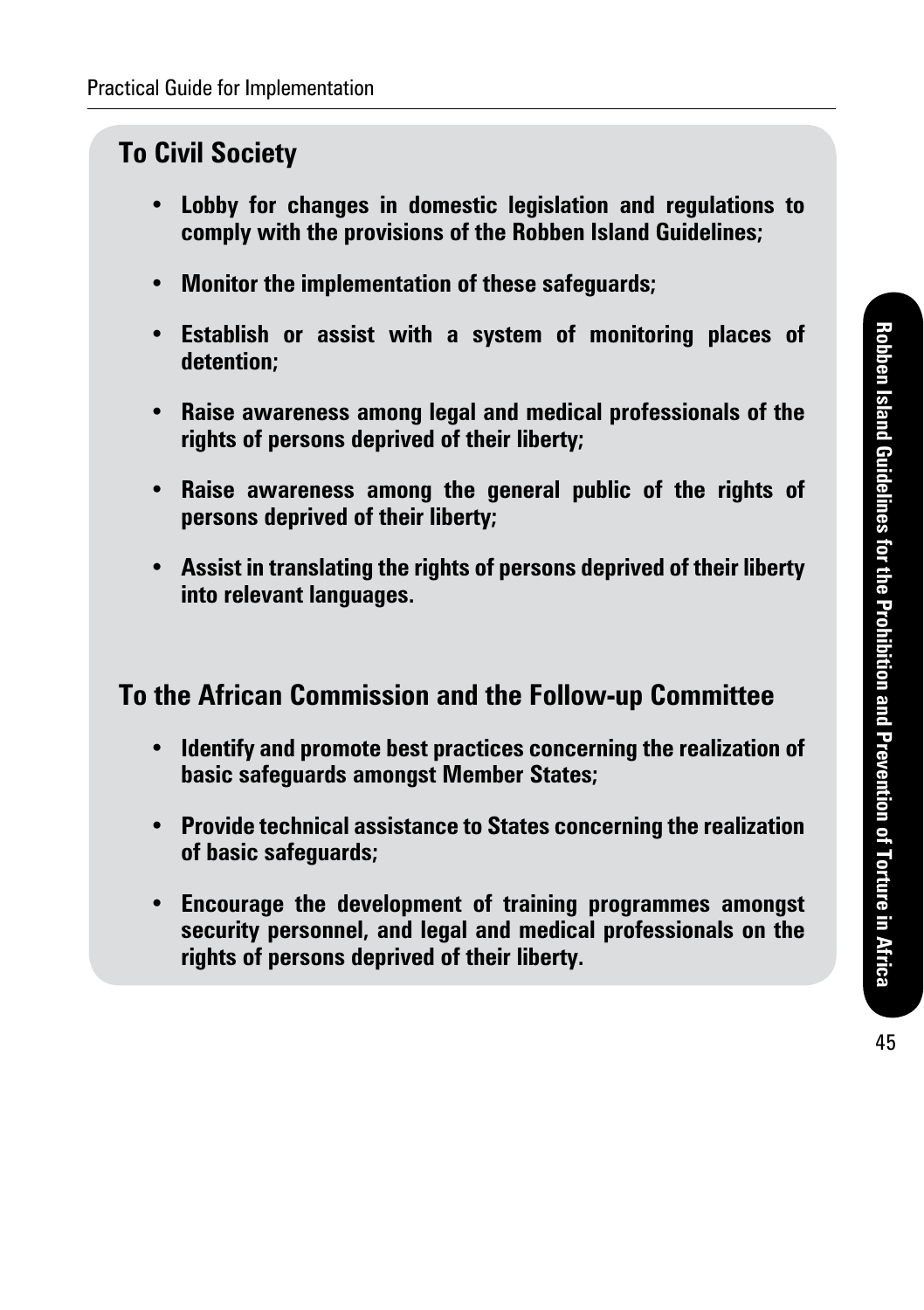# **B. Safeguards during the pre-trial process**

*States should:* 

*Article 21*

*Establish regulations for the treatment of all persons deprived of their liberty guided by the UN Body of Principles for the Protection of All Persons under Any Form of Detention or Imprisonment.* 

*Article 22*

*Ensure that those subject to the relevant codes of criminal procedure conduct criminal investigations.*

*Article 23*

*Prohibit the use of unauthorized places of detention and ensure that it is a punishable offence for any official to hold a person in a secret and/or unofficial place of detention.*

*Article 24*

*Prohibit the use of incommunicado detention.*

#### *Article 25*

*Ensure that all detained persons are informed immediately of the reasons for their detention.*

*Article 26*

*Ensure that all persons arrested are promptly informed of any charges against them.*

*Article 27*

*Ensure that all persons deprived of their liberty are brought promptly before a judicial authority, having the right to defend themselves or to be assisted by legal counsel, preferably of their own choice.*

<sup>56</sup> UN GA/Res. 43/173, 9 December 1988.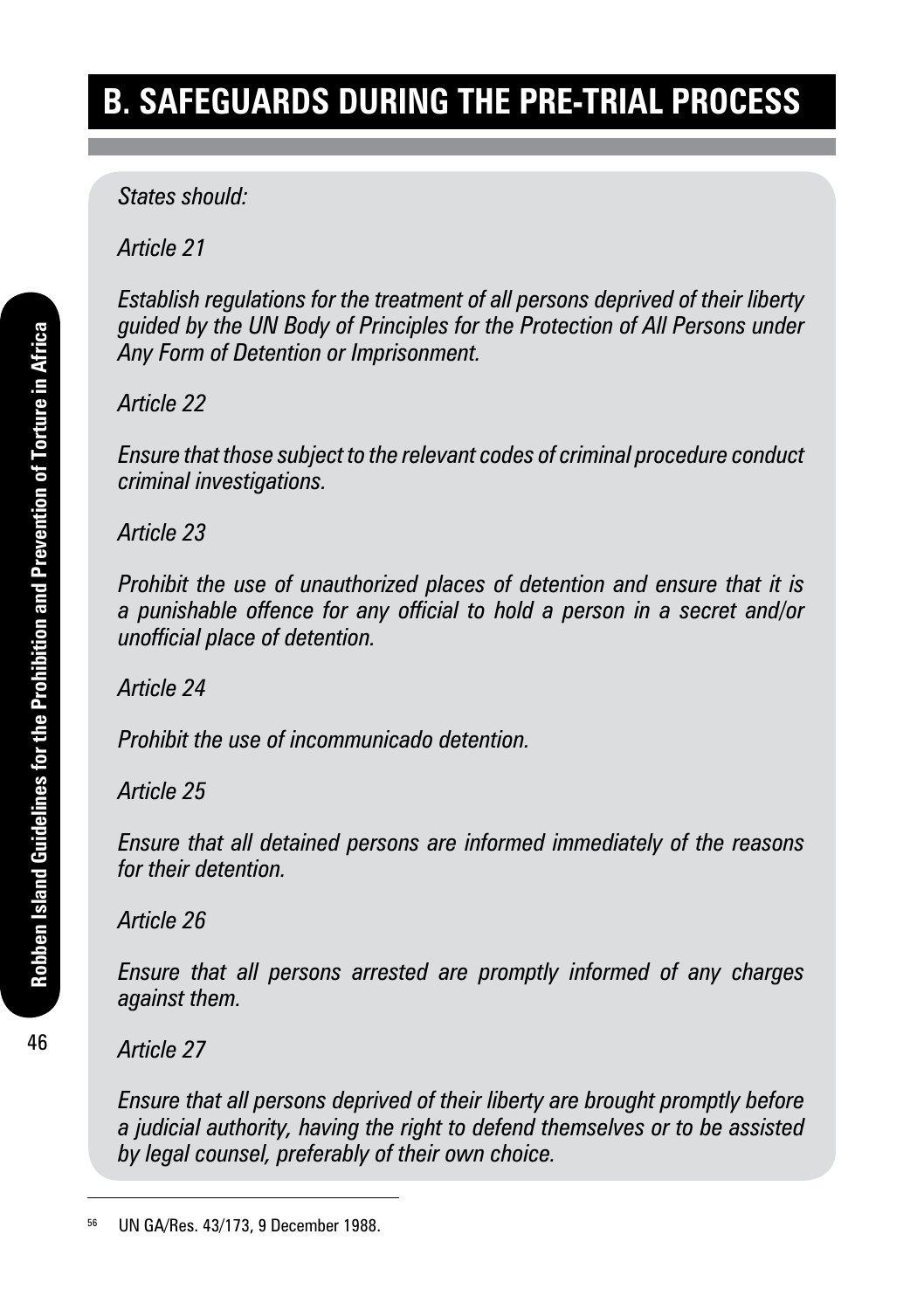#### *Article 28*

*Ensure that comprehensive written records of all interrogations are kept, including the identity of all persons present during the interrogation and consider the feasibility of the use of video and/or audio taped recordings of interrogations.*

#### *Article 29*

*Ensure that any statement obtained through the use of torture, cruel, inhuman or degrading treatment or punishment shall not be admissible as evidence in any proceedings except against persons accused of torture as evidence that the statement was made.*

#### *Article 30*

*Ensure that comprehensive written records of those deprived of their liberty are kept at each place of detention, detailing, inter alia, the date, time, place and reason for the detention.*

#### *Article 31*

*Ensure that all persons deprived of their liberty have access to legal and medical services and assistance and have the right to be visited by and correspond with family members.*

*Article 32*

*Ensure that all persons deprived of their liberty can challenge the lawfulness of their detention.*

#### **Commentary**

In Africa, all the criminal justice systems foresee the possibility of provisional detention while awaiting trial. Its length can be limited to some days, but it generally extends to at least several weeks or months, even years. It is during this detention that many people run the risk of being tortured or subjected to other cruel, inhuman or degrading treatment or punishment. Consequently, imperative guarantees must be applied during the pre-trial process. These safeguards concern the treatment of those deprived of their liberty as well as the means by which they can challenge the lawfulness of their detention. The safeguards aim at guaranteeing the physical and moral integrity of the persons deprived of their liberty.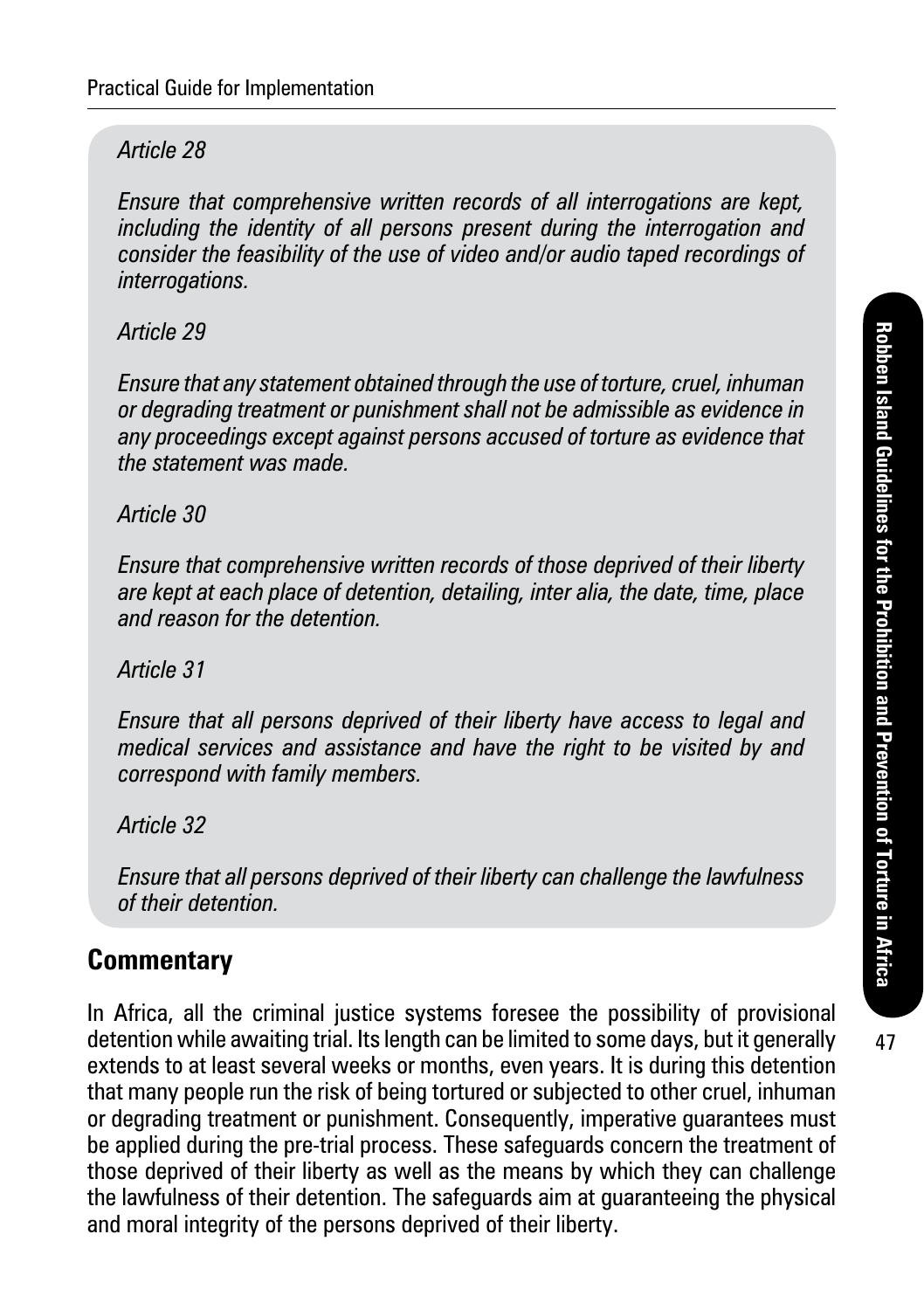For detainees in the pre-trial process, being informed of the reasons for their detention and being brought before a judge are essential elements of security. But remaining in contact with their families and their legal adviser is even more important. The authorities should therefore establish a system whereby detainees in the pre-trial process can communicate with their families and receive visits, which would be subject only to the usual security constraints. They must be able to contact legal advisers, and be able to receive visits from them in order to ensure their defence.

One of the fundamental guarantees is the ban on secret or incommunicado detention, which is qualified by the African Commission on Human and Peoples' Rights as a grave violation of human rights which can constitute a form of cruel, inhuman or degrading treatment or punishment if it is *"prolonged"* and entails *"solitary confinement."57* The effectiveness of such a guarantee implies the adoption of clear and precise imperative standards forbidding secret detention, in line with which administrations should establish a list of all places of detention (official or not) for communication to the oversight and monitoring mechanisms. During visits, such mechanisms should have free access to all places of detention.

The holding of proper detention registers which the oversight or monitoring mechanism can consult freely constitutes a further essential element in the protection of detainees.

### **Questions for consideration**

- $\triangleright$  Who has the competence to conduct preliminary/criminal investigations and under whose authority?
- $\triangleright$  Are there any circumstances in which it is possible to hold a person in secret or incommunicado detention and are there any official or unofficial facilities or places in which such persons are held?
- $\geq$  Does the code of criminal procedure provide for informing all persons arrested of the reasons of their arrest and of charges against them? What is the practice?
- $\triangleright$  Is there a right of access to legal advice and representation throughout the investigation and trial process (i.e. from preliminary investigations to final trial proceedings), for all offences?

<sup>&</sup>lt;sup>57</sup> Paragraph 55 of Communication 250/2002, Zegveld and Ephrem v. Eritrea, 17th Activity Report of African Commission on Human and Peoples' Rights 2003-2004.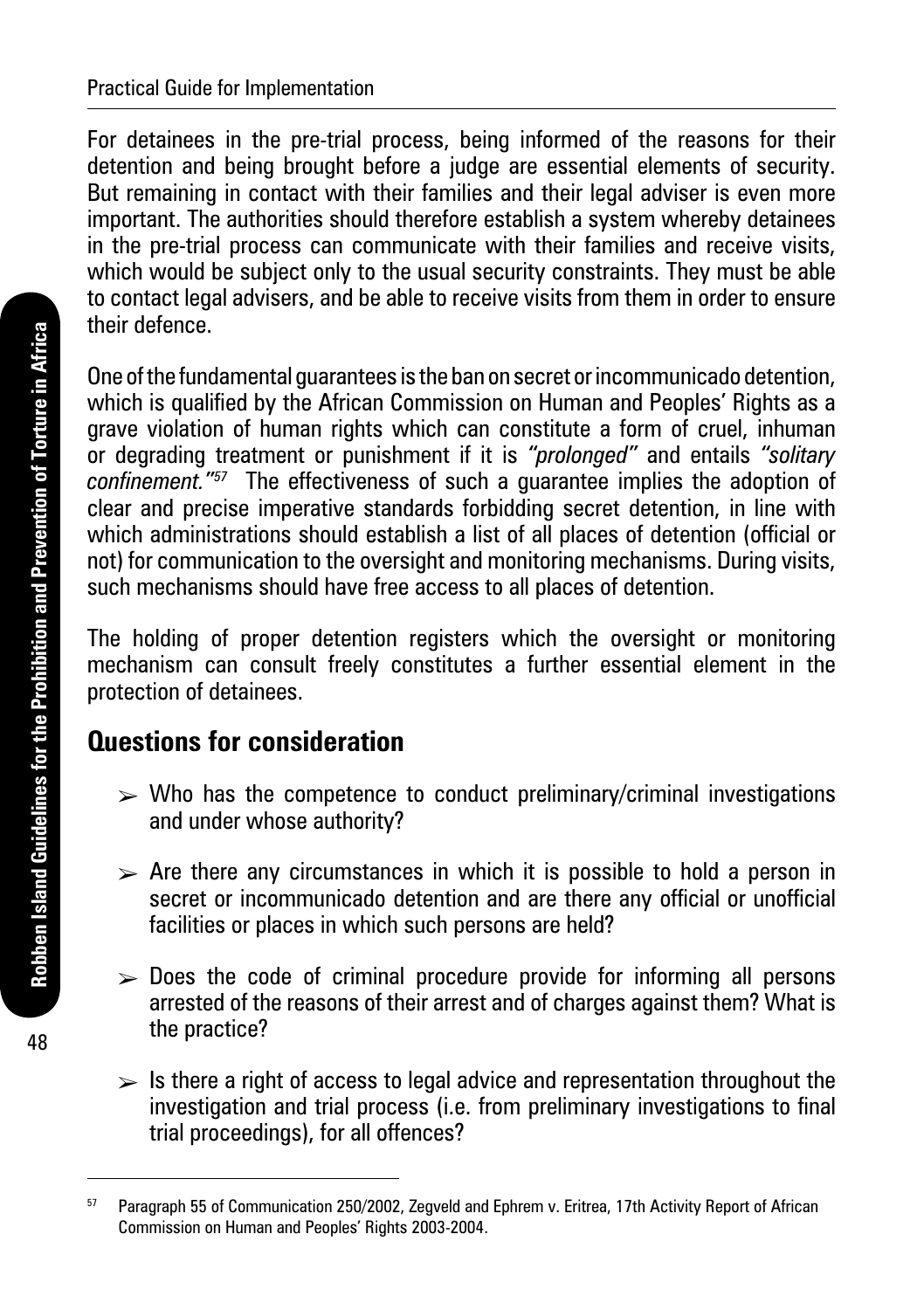- $\triangleright$  Are there any restrictions upon the right of access to a lawyer for persons in detention and during the pre-trial process?
- $\triangleright$  Are interrogations recorded (audio or video) and the names of all persons present registered?
- $\triangleright$  General aspects of detention What are the maximum periods of detention permitted by law before charge and before trial?
- $\triangleright$  What is the process by which confession evidence is recorded and placed before the courts? How does the court respond to evidence, or information leading to evidence, which it suspects or it is alleged has been acquired through torture or ill-treatment?
- $\triangleright$  Can a person deprived of his/her liberty legally challenge the lawfulness of his/her detention?
- $\triangleright$  What is the legal framework of administrative detention? What is the maximum duration of this type of detention? Can the legality of such a detention be challenged?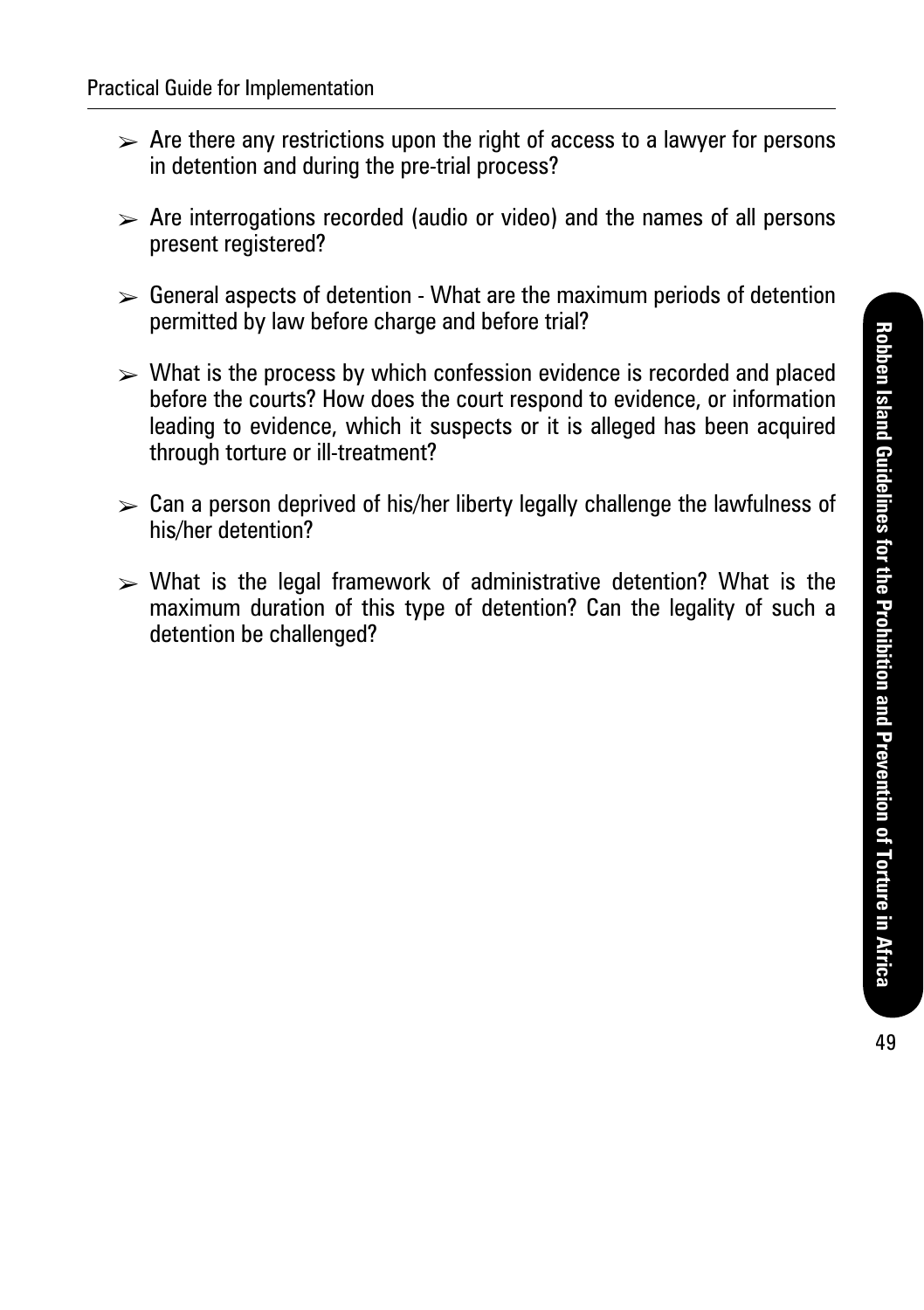#### **To States**

**• Amend legislation or regulations relating to criminal procedure to incorporate the provisions of the Robben Island Guidelines relating to safeguards during the pre-trial process.** 

### **To Civil Society**

- **• Advocate for respect for safeguards during pre-trial detention in practice;**
- **• If there is a legal gap, lobby for change and adaptation of the domestic legislation or regulations;**
- **• Raise awareness among legal and medical professionals;**
- **• Facilitate access to legal advice and practical assistance to persons deprived of their liberty;**
- **• Draw attention to places or facilities in which it is suspected that persons are being held unofficially or in secret.**

### **To the African Commission and the Follow-up Committee**

**• Identify and promote best practices concerning the realization of basic safeguards among Member States.**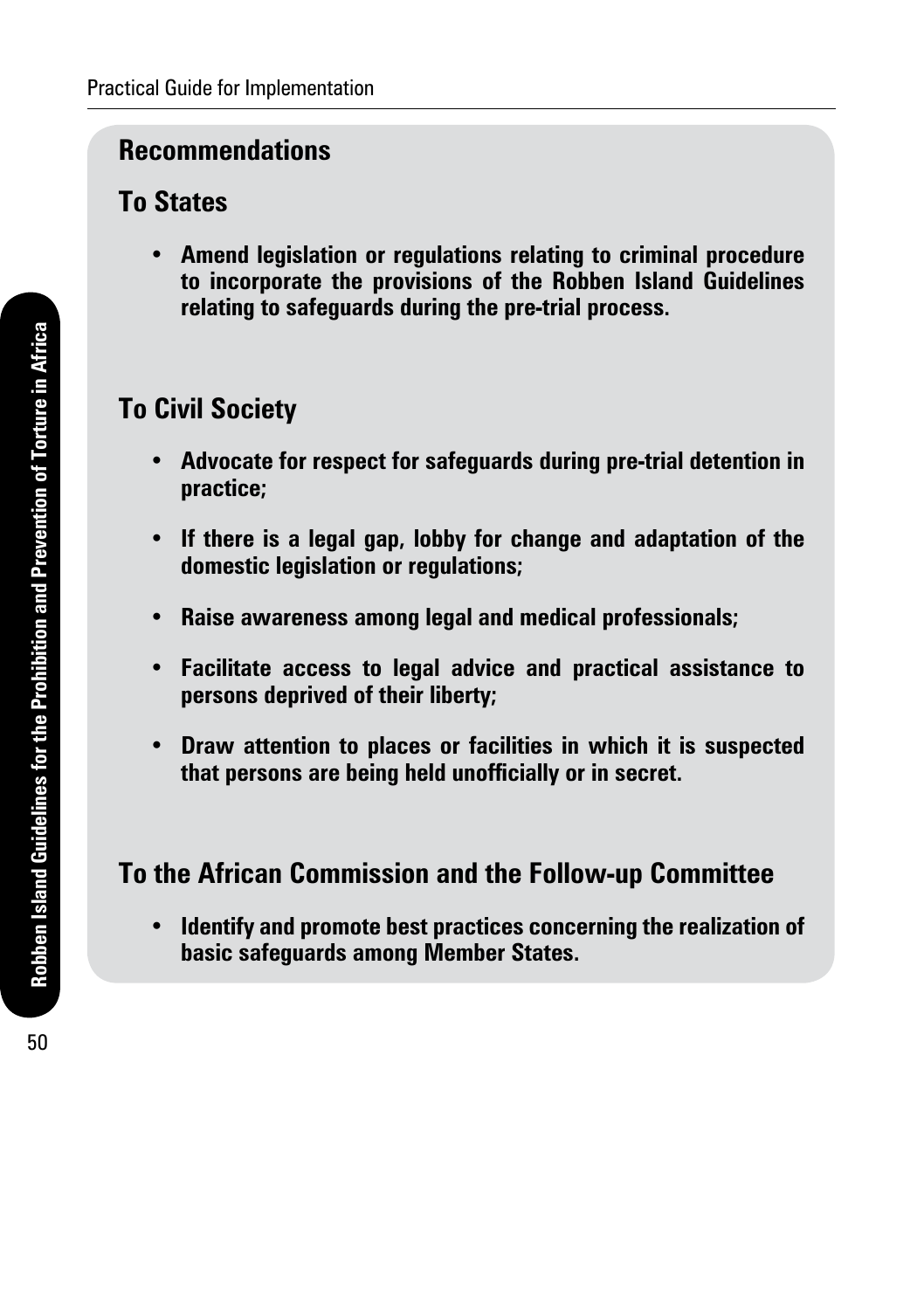*States should:* 

*Article 33*

*Take steps to ensure that the treatment of all persons deprived of their liberty are in conformity with international standards guided by the UN Standard Minimum Rules for the Treatment of Prisoners.<sup>58</sup>*

*Article 34*

*Take steps to improve conditions in places of detention, which do not conform to international standards.*

*Article 35*

*Take steps to ensure that pre-trial detainees are held separately from convicted persons.*

*Article 36*

*Take steps to ensure that juveniles, women, and other vulnerable groups are held in appropriate and separate detention facilities.*

*Article 37*

*Take steps to reduce overcrowding in places of detention by, inter alia, encouraging the use of non-custodial sentences for minor crimes.*

#### **Commentary**

Article 10(1) of the ICCPR states that: "all persons deprived of their liberty shall be treated with humanity and with respect for the inherent dignity of the human person." Article 5 of the African Charter speaks of the right "of every individual to the respect of the dignity inherent in a human being."

Conditions of detention can in themselves constitute a breach of these provisions. International human rights law does not address the sentence itself but the way it is executed. In this regard, States must take measures to comply with relevant

UN ECOSOC Res. 663 C (XXIV), 31 July 1957, amended by UN ECOSOC Res. 2076 (LXII), 13 May 1977.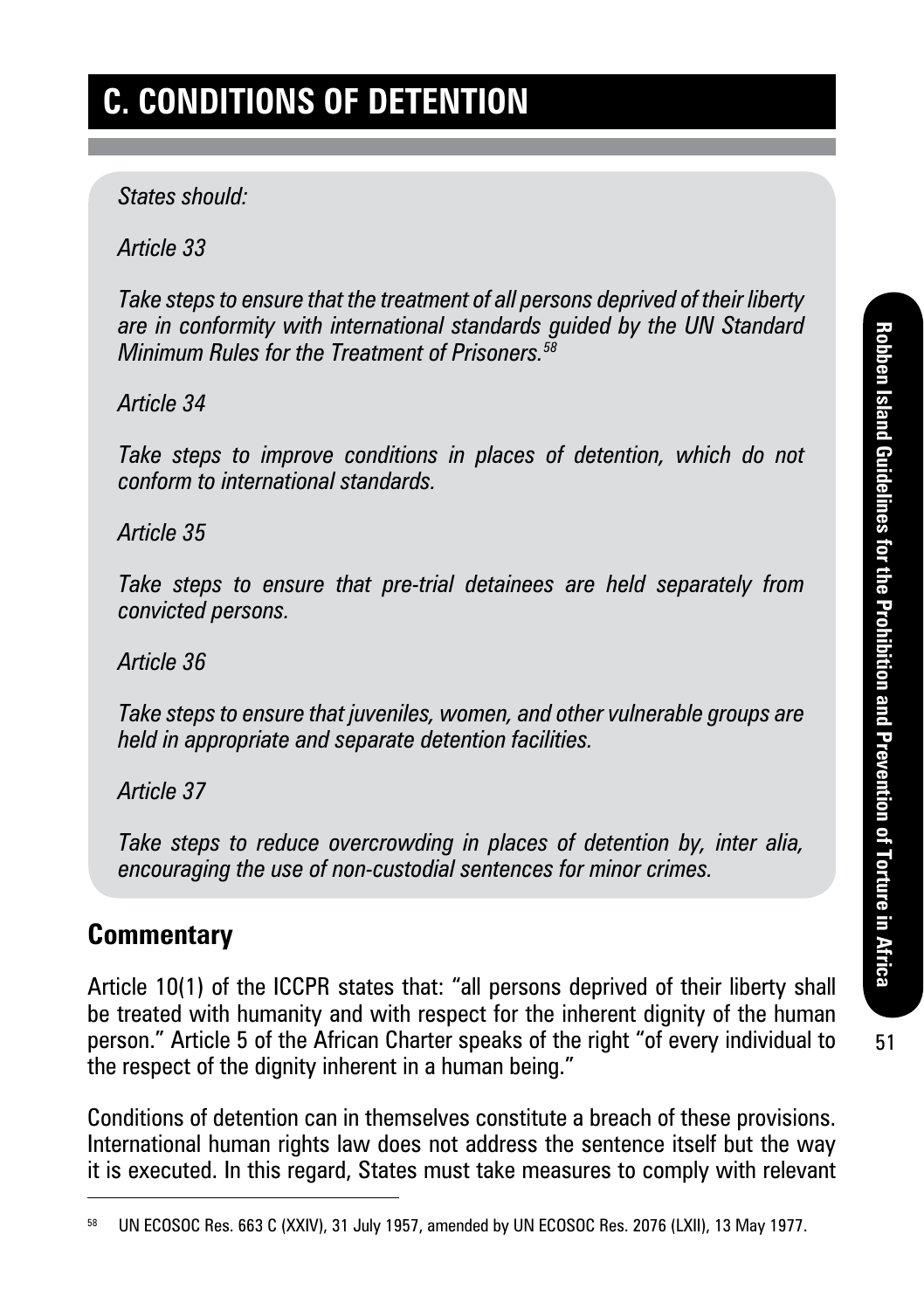international standards and jurisprudence related to the physical conditions of detention and activities of the penitentiary regime.

The measures recommended by the Robben Island Guidelines impose three categories of obligation on States: the obligations to respect, to protect and to implement.

The **obligation to respect** international standards requires that States regulate positively the exercise of the rights attributed to detainees. As such, it is advisable to integrate into national legislation the Robben Island Guidelines and the Minimum Standards for the Treatment of Prisoners adopted by the United Nations.

The **obligation to protect** implies the duty to take measures to separate vulnerable groups and those in the pre-trial process from sentenced detainees. Vulnerable persons are notably:

- Juveniles, who must always be separated from the adult prisoners (Article 10 of the ICCPR). In addition, incarceration of juveniles should be the exception rather than the rule;
- Women, who must always be separated from male detainees. Children detained with their mothers must also be treated with proper care;
- Apart from women and juveniles, the following can be classified in the category of vulnerable detainees: the elderly, handicapped, persons in the terminal phase of an illness, including those who are HIV-positive, victims of torture, drug addicts and foreign nationals.<sup>59</sup>

The obligation to implement concerns the improvement of the conditions of detention in places of detention. The conditions in which the detainees are accommodated are one of the factors that determine their frame of mind, their self-respect and their dignity. The place itself and the way a person feeds, sleeps and satisfies his/her bodily needs have a considerable impact on his/her physical and mental well-being. This means that, as a rule, the detainees should not be accommodated in conditions that are worse than those prevailing in the community from which they have come, but which, on the contrary, should be as close as possible to the environment existing outside the prison.

<sup>59</sup> OUATARA Diallo (Diénabo) and DANKWA (Emmanuel), Vulnerable Prisoners, their Conditions of Detention, in Conditions of Detention in Africa, Acts of a Pan-African Seminar, Kampala, Uganda, 19-21 September 1996, Penal Reform International, Paris, October 1997, p. 94.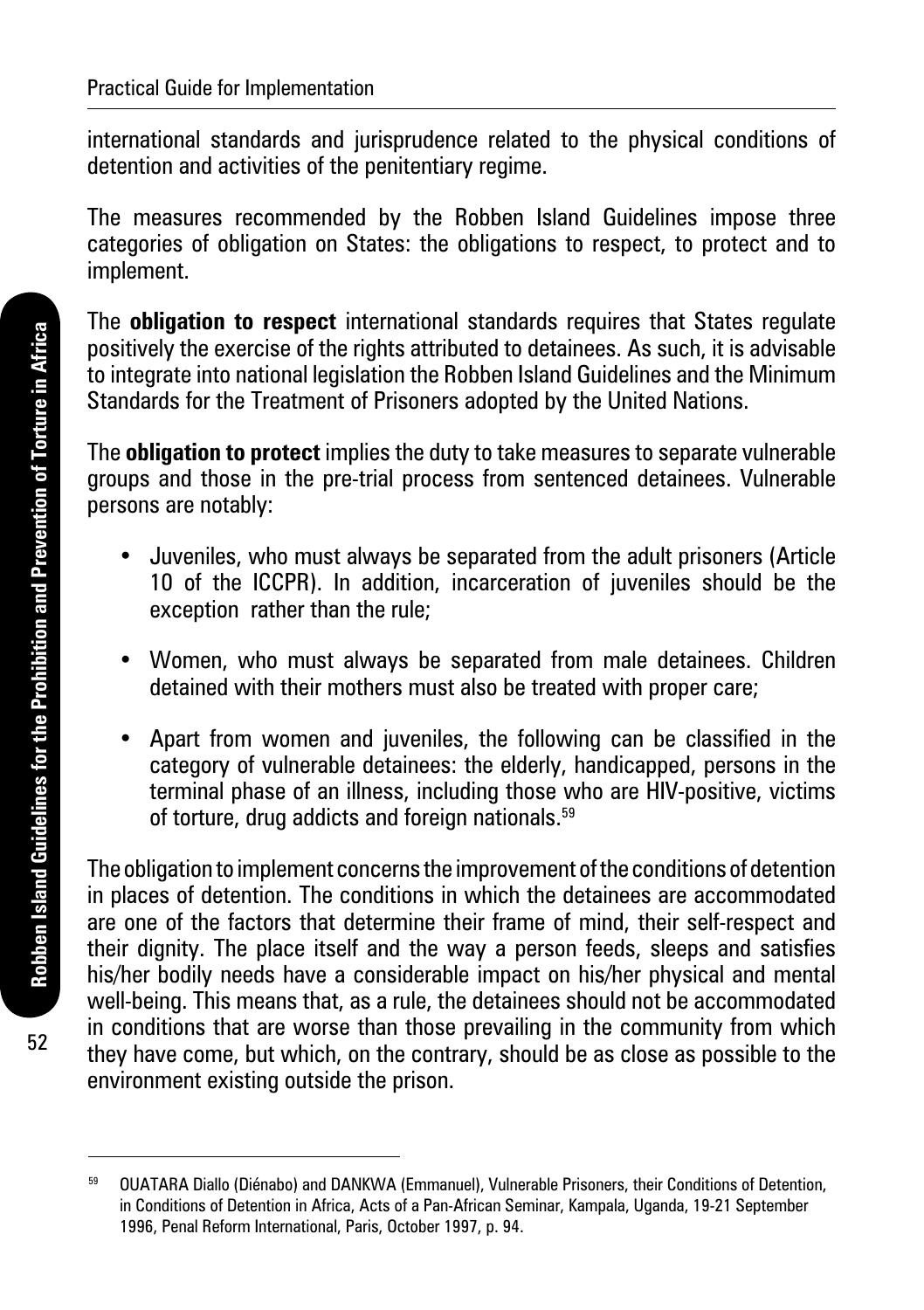This obligation to implement requires closer attention and political will to increase the budget assigned to the judicial and penitentiary systems, which must have the necessary financial, human and material means (toilets, educational programmes, visit premises allowing the preservation of family links, facilities for exercise or physical activities, medical care, places of worship, etc.).

#### **Questions for consideration**

- $\triangleright$  Which authority is responsible for the penitentiary administration?
- $\triangleright$  What is the situation regarding :
	- The official occupancy level, official capacity of the system, and the present population of the place of detention?
	- Duration of pre-trial detention?
	- Percentages of pre-trial detainees?
	- Treatment of detainees (food, outdoor exercise, hygiene and health care, visits by family and other relatives, religious facilities, etc.)?
	- Physical condition of the buildings and available facilities?
	- Separation of pre-trial detainees and convicted persons?
	- Separation of juveniles, women and other vulnerable groups?
	- The legal framework and working conditions for detainees?
- $\triangleright$  What is the disciplinary regime?
- $\triangleright$  What complaints mechanisms exist regarding disciplinary sanctions and ill-treatment?
- $\triangleright$  What response is given to any evidence of corruption within the police, prison guards and administration?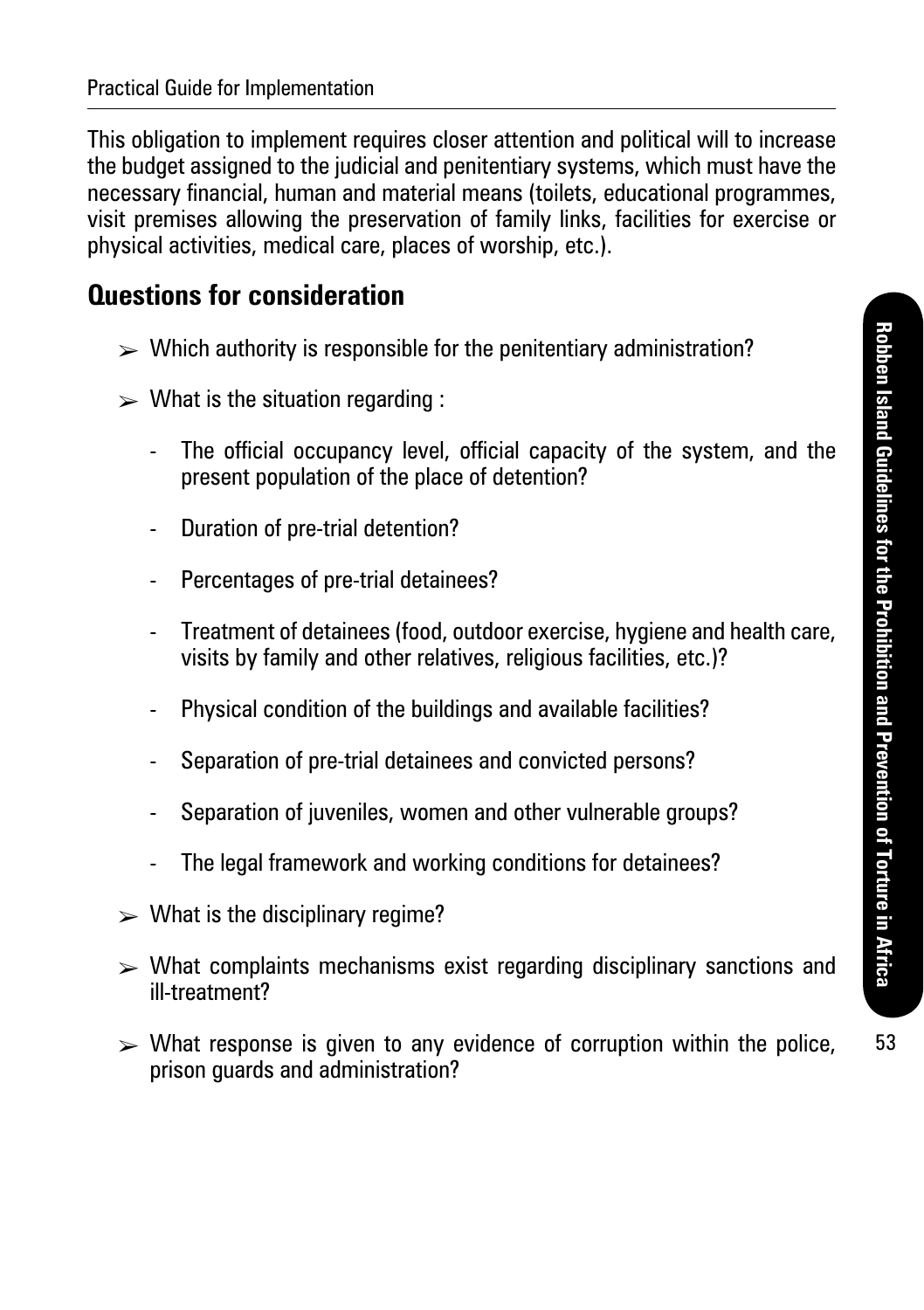### **To States**

- **• Ensure that domestic legislation, regulations and practice are in conformity with international standards on conditions of detention;**
- **• Take measures to reduce overcrowding;**
- **• Take measures to limit the length of periods in remand;**
- **• Promote alternatives to pre-trial custody;**
- **• Provide sufficient resources (budget, staff and other facilities) to the administration of places of detention;**
- **• Develop training programmes for staff involved with the care of persons deprived of their liberty including on human rights;**
- **• Separate pre-trial detainees and convicted persons, juveniles, women and other vulnerable groups.**

### **To Civil Society**

- **• Raise awareness of the situation and needs of prison populations within the communities at large;**
- **• Raise public awareness of the rights of detainees;**
- **• Visit persons deprived of their liberty and facilitate their access to material and practical assistance according to their needs;**
- **• Lobby relevant authorities (ministers, parliamentarians, etc.) for improvement of conditions of detention;**
- **• Help to provide practical assistance and access to legal and medical assistance.**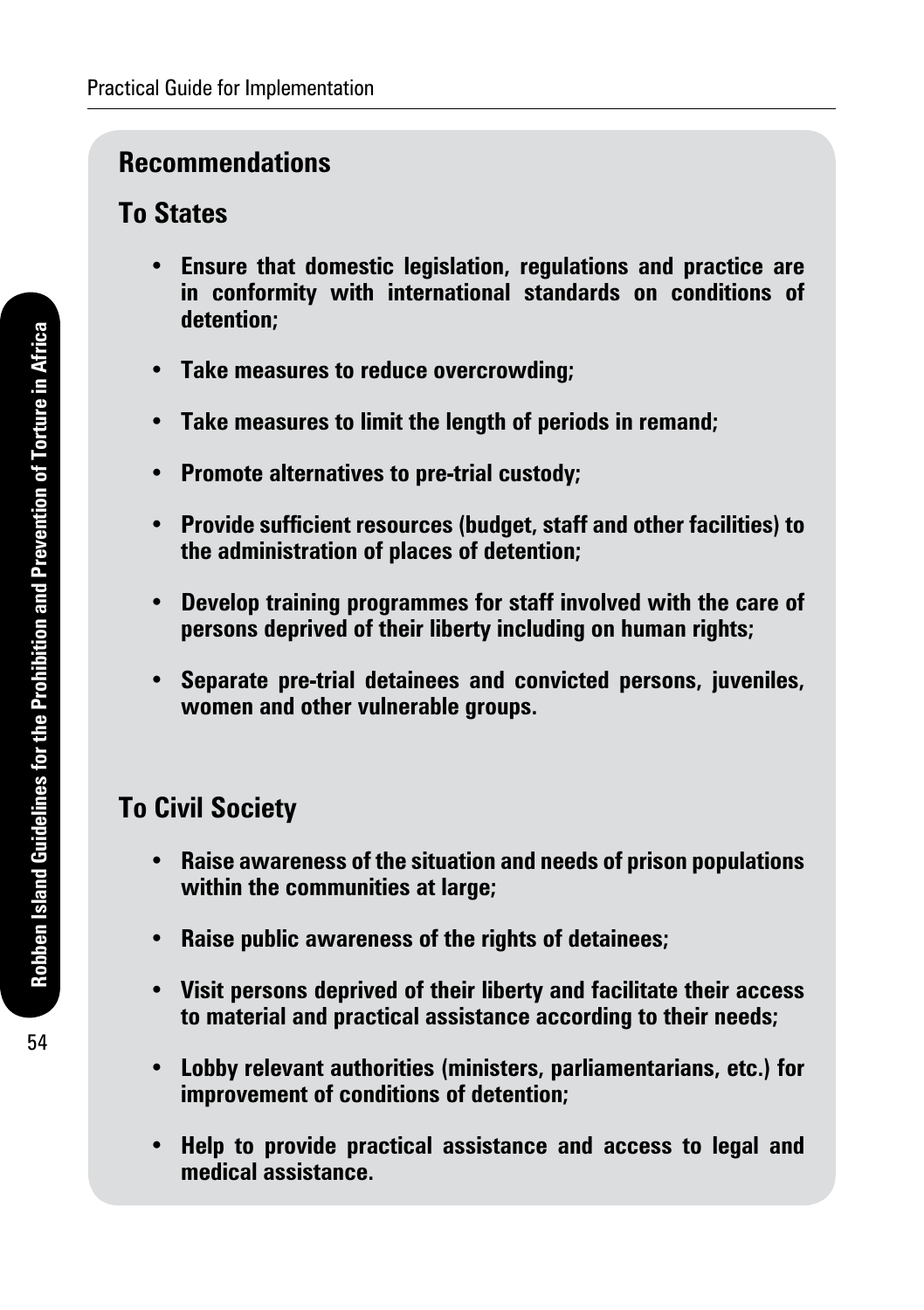### **To the African Commission and the Follow-up Committee**

- **• Identify and promote best practices concerning the realization of basic safeguards amongst Member States;**
- **• Encourage the development of training programmes and materials.**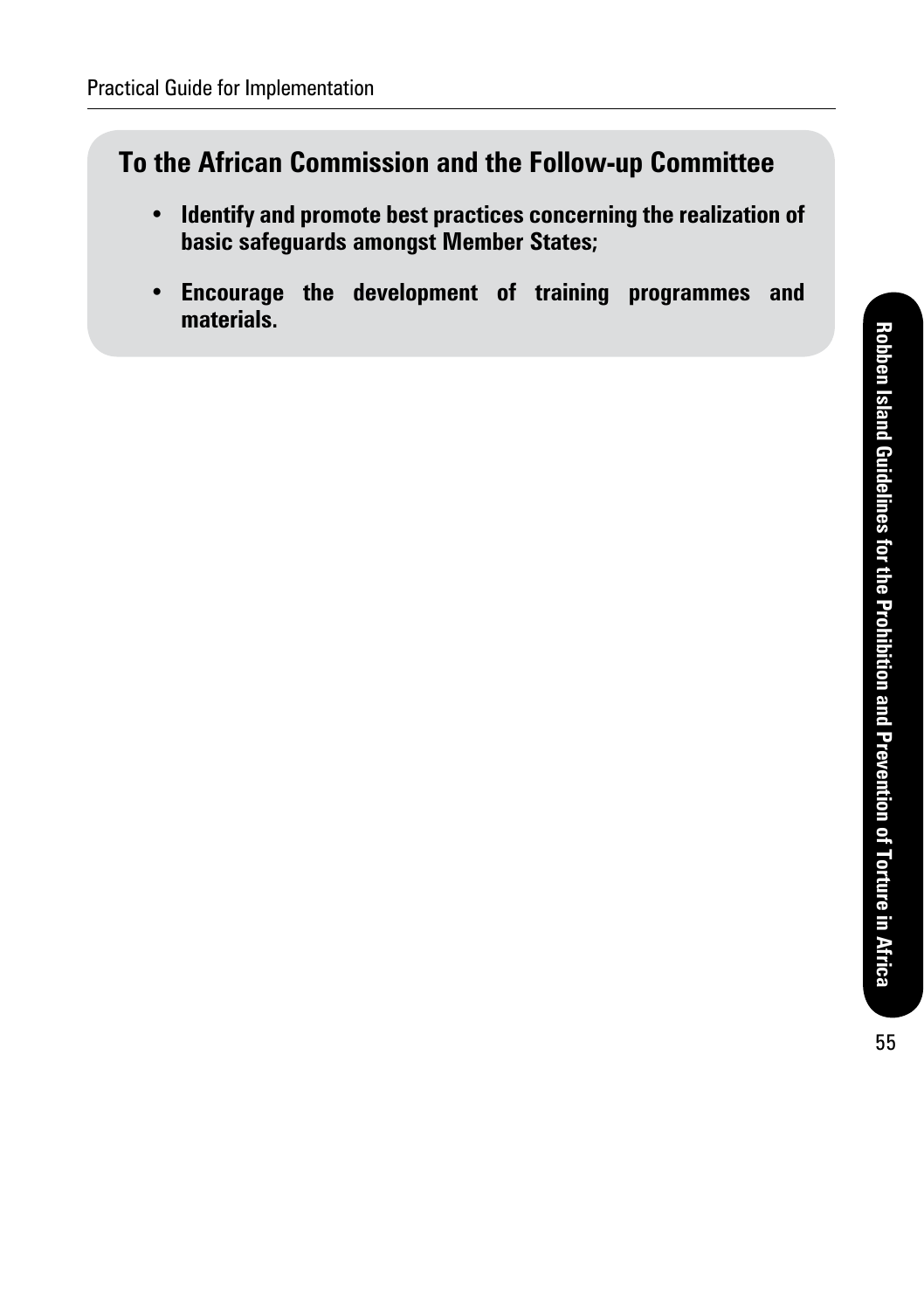*States should:* 

*Article 38*

*Ensure and support the independence and impartiality of the judiciary including by ensuring that there is no interference in the judiciary and judicial proceedings, guided by the UN Basic Principles on the Independence of the Judiciary.<sup>60</sup>*

*Article 39*

*Encourage professional legal and medical bodies to concern themselves with issues of the prohibition and prevention of torture, cruel, inhuman and degrading treatment or punishment.*

#### *Article 40*

*Establish and support effective and accessible complaint mechanisms which are independent from detention and enforcement authorities and which are empowered to receive, investigate and take appropriate action on allegations of torture, cruel, inhuman or degrading treatment or punishment.*

#### *Article 41*

*Establish, support and strengthen independent national institutions such as human rights commissions, ombudspersons and commissions of parliamentarians, with the mandate to conduct visits to all places of detention and to generally address the issue of the prevention of torture, cruel, inhuman and degrading treatment or punishment, guided by the UN Paris Principles Relating to the Status and Functioning of National Institutions for the Protection and Promotion of Human Rights.<sup>61</sup>*

*Article 42*

*Encourage and facilitate visits by NGOs to places of detention.*

<sup>60</sup> UN Doc. E/CN.4/1995/39.

<sup>61</sup> UN A/Res/48/134, 20 Dec. 1993.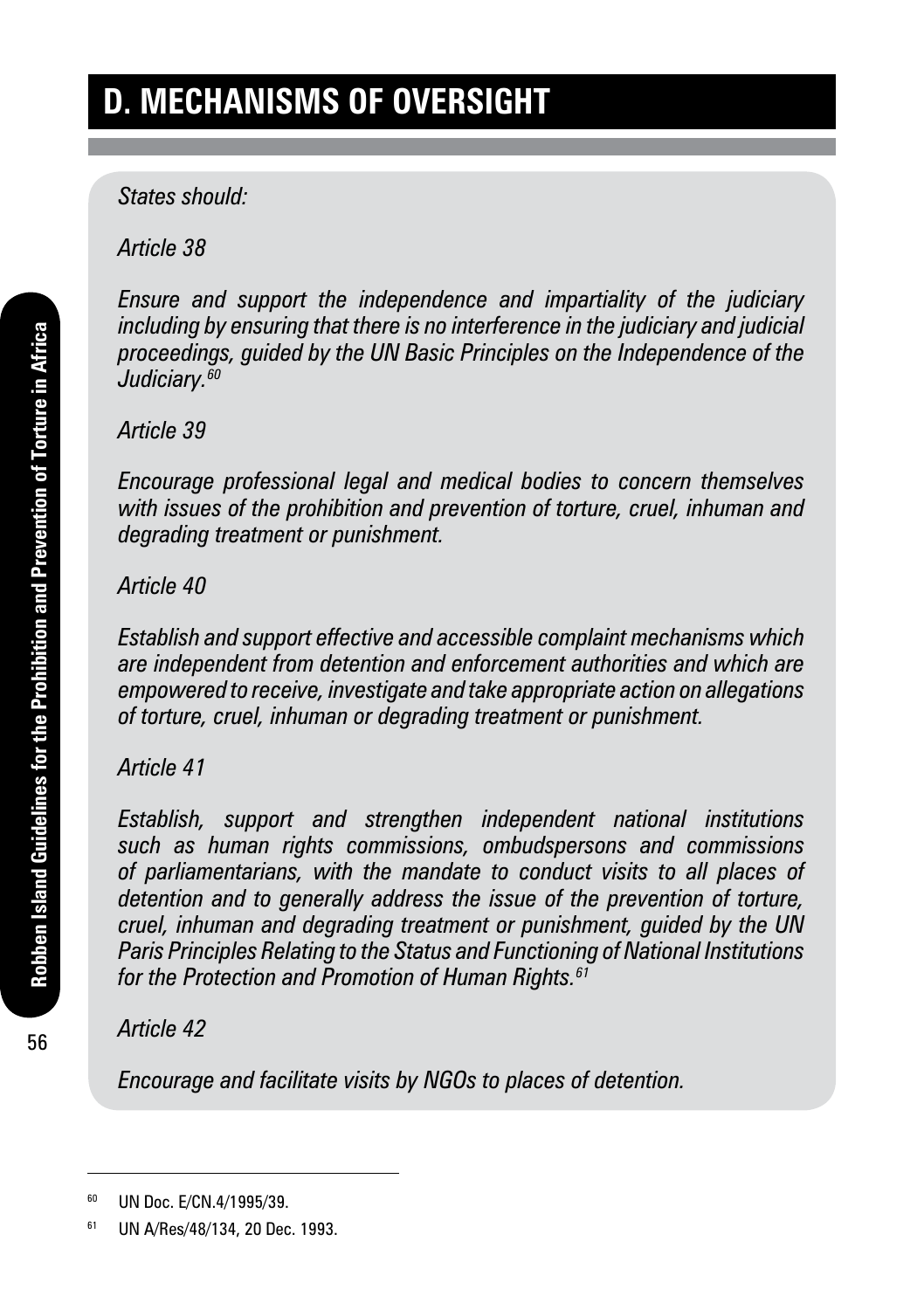*Article 43*

*Support the adoption of an Optional Protocol to the UNCAT to create an international visiting mechanism with the mandate to visit all places where people are deprived of their liberty by a State Party.*

*Article 44*

*Examine the feasibility of developing regional mechanisms for the prevention of torture and ill-treatment.*

#### **Commentary**

The fate of persons deprived of their liberty should not be left under the sole responsibility of law enforcement officials. Other professionals such as lawyers and doctors, and other institutions such as NGOs, national human rights institutions and ombudsmen should also be involved.

As such, all law enforcement officials should be accountable for their work to independent judicial and disciplinary authorities.

Oversight and complaints mechanisms that are internal to the institution or authority concerned as well as other external ones, such as national human rights committees and parliamentary committees, should also be given this responsibility.

Moreover, conditions of detention should be monitored through regular visits to the places where people are detained. The mere possibility of a visit can act as a deterrent and reduce the risk of torture or ill-treatment. Visiting experts can make recommendations for improvements to both conditions and working practices. These can form the basis for constructive dialogue. Visits also provide moral and practical support to persons deprived of their liberty. This is the basic idea which led to the adoption of the Optional Protocol to the United Nations Convention against Torture (OP CAT). Indeed, the Optional Protocol is the first international instrument that seeks to prevent torture and other forms of ill-treatment by establishing a system of regular visits to places of detention by independent experts. In accordance with the Protocol, at the international level the Subcommittee on the Prevention Torture was set up, $62$  whereas at the national level, the Protocol requires each State Party to establish a "national preventive mechanism" (NPM) with the mandate to conduct regular visits to all places of detention. The NPM must enjoy

<sup>&</sup>lt;sup>62</sup> See above, p.18.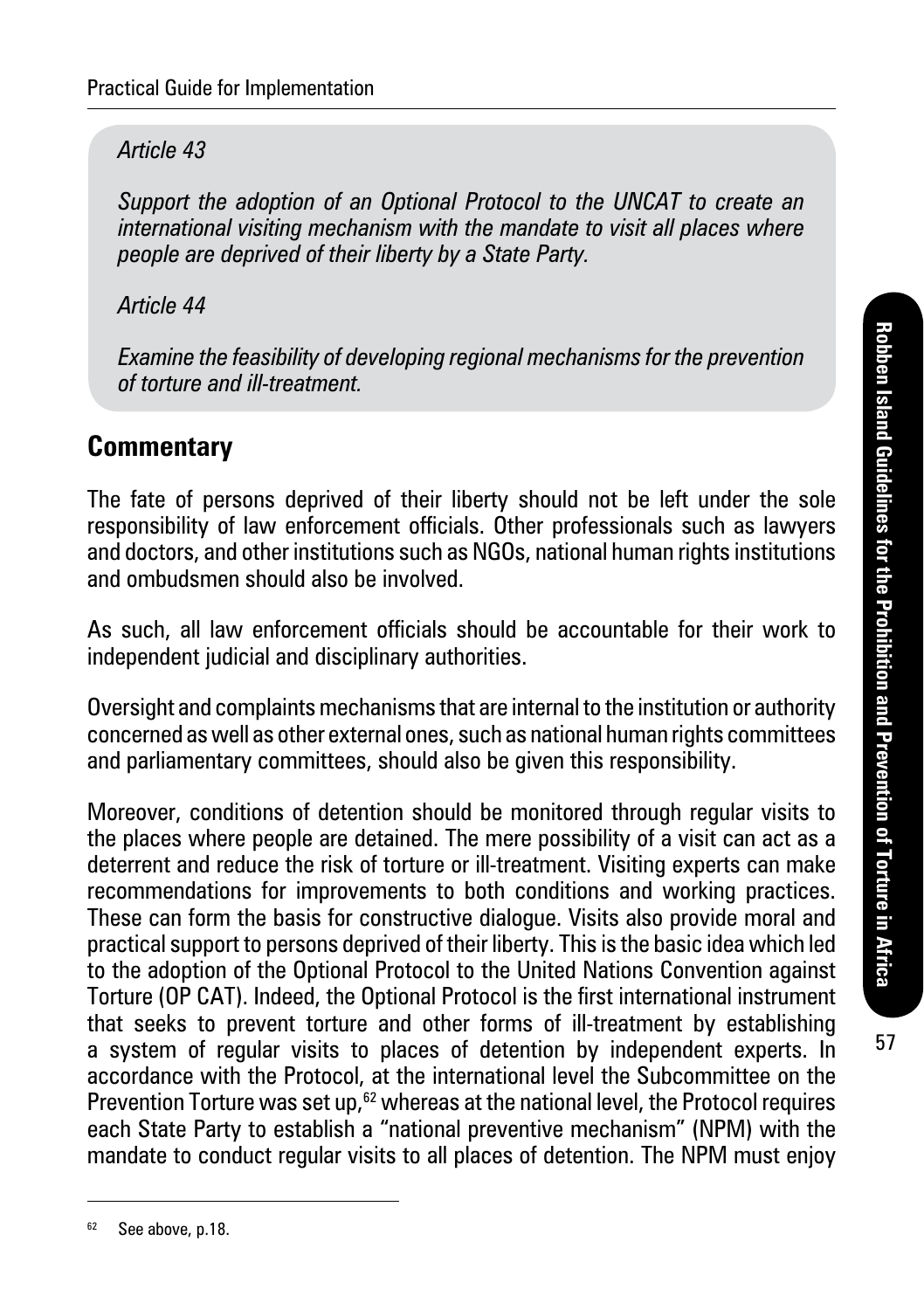functional and financial independence as well as the necessary guarantees for it to be effective in preventing torture<sup>63</sup>.

#### **Questions for consideration**

- $\ge$  Has the OP CAT of 2002 been ratified? If so, what bodies have been designated as the national preventive mechanism?
- $\triangleright$  Are there internal and external oversight mechanisms for prisons, police stations and other places of detention? What are the powers of these mechanisms?
- $\triangleright$  Does the external oversight mechanism conduct its own independent investigation of complaints?
- $\triangleright$  Does this mechanism make recommendations to the prosecutorial authority for criminal prosecution?
- $\geq 0$  Does this mechanism make recommendations for disciplinary action against suspect or offending officials?
- $\geq$  Does this mechanism make pro-active recommendations to prevent the recurrence of the complaint which was the object of the investigation?
- $\geq$  To whom does this mechanism report? Does this body/government department to which it reports follow any recommendations that are made?
- $\triangleright$  Can other bodies carry out visits to places of detention, such as parliamentary commissions, ombudspersons, national, international and regional human rights institutions or NGOs? Are such visits effective?
- $\geq 0$  the powers of these various bodies correspond with those set out in Article 14(1) of the OP CAT?
- $\triangleright$  What are the restrictions to the right of access to places of detention for all the above various bodies?
- $\triangleright$  Who comprises the visiting delegation of these various bodies?

<sup>63</sup> More information: (http://www.apt.ch/component/option,com\_docman/Itemid,59/lang,en/).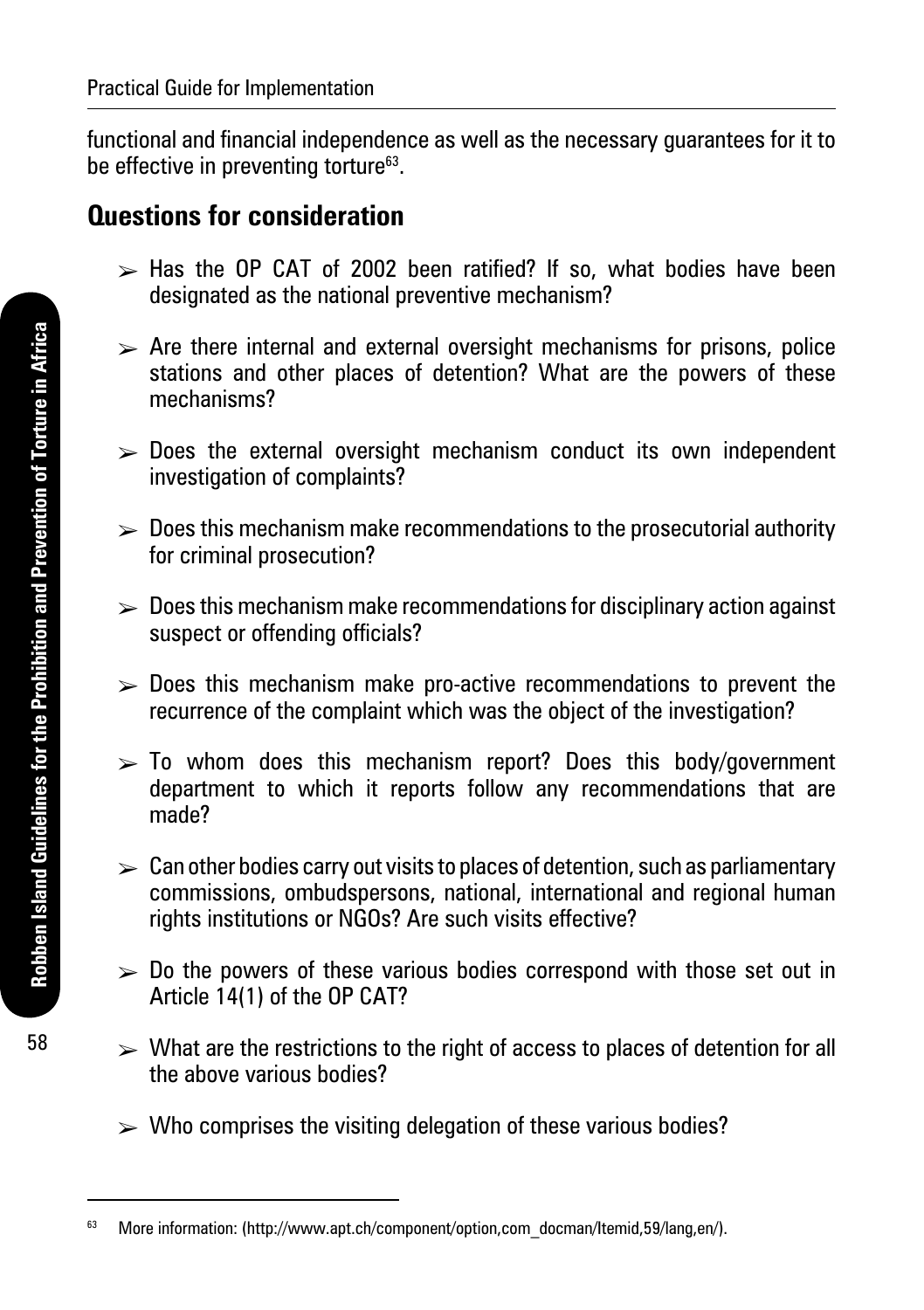- $\triangleright$  How often do these various bodies visit?
- $\geq$  To whom do these various bodies report?
- $\triangleright$  What is their follow-up procedure after a visit?
- $\geq 0$  all the above various bodies have a procedure for enforcement or other recourse for action?

#### **To States**

- **• Ratify and implement the OP CAT;**
- **• Allow all oversight mechanisms and visiting bodies full access to all places of detention, in accordance with the OP CAT criteria;**
- **• Cooperate fully with oversight mechanisms and visiting bodies;**
- **• Establish and ensure the effective functioning of one or several national preventive mechanisms;**
- **• Establish external oversight mechanisms for law enforcement agencies;**
- **• Maintain constructive dialogue with national mechanisms and civil society to effectively implement improvements.**

#### **To Civil Society**

- **• Visit places of detention;**
- **• Promote best practices and methodology on visiting places of detention;**
- **• Lobby for the ratification of the OP CAT and for its full implementation.**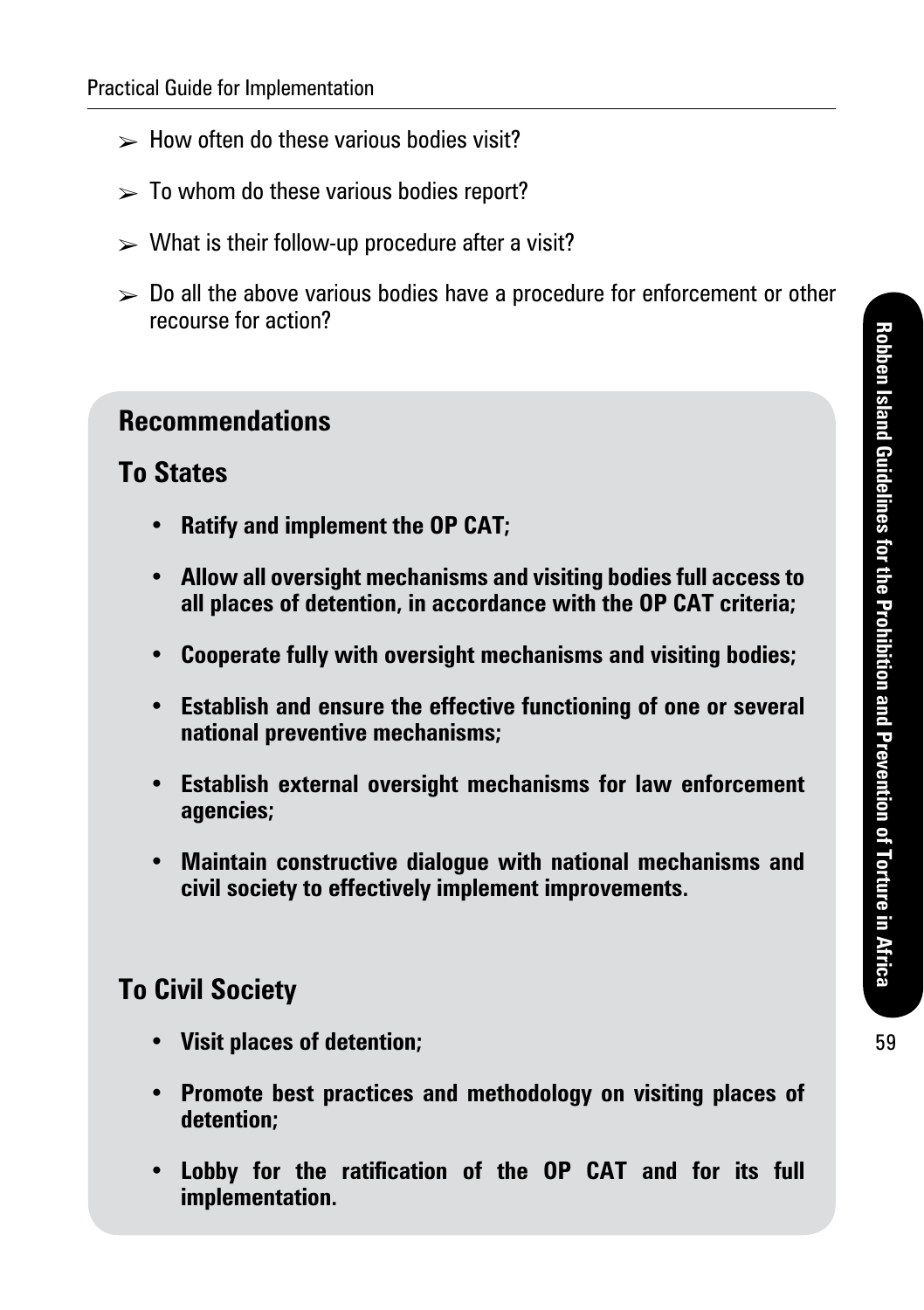#### **To the African Commission and the Follow-up Committee**

- **• Identify and promote best practices concerning the realization of basic safeguards amongst Member States;**
- **• Encourage ratification of the OP CAT;**
- **• Research and promote best practices and methodology on visiting places of detention;**
- **• Promote external oversight of law enforcement.**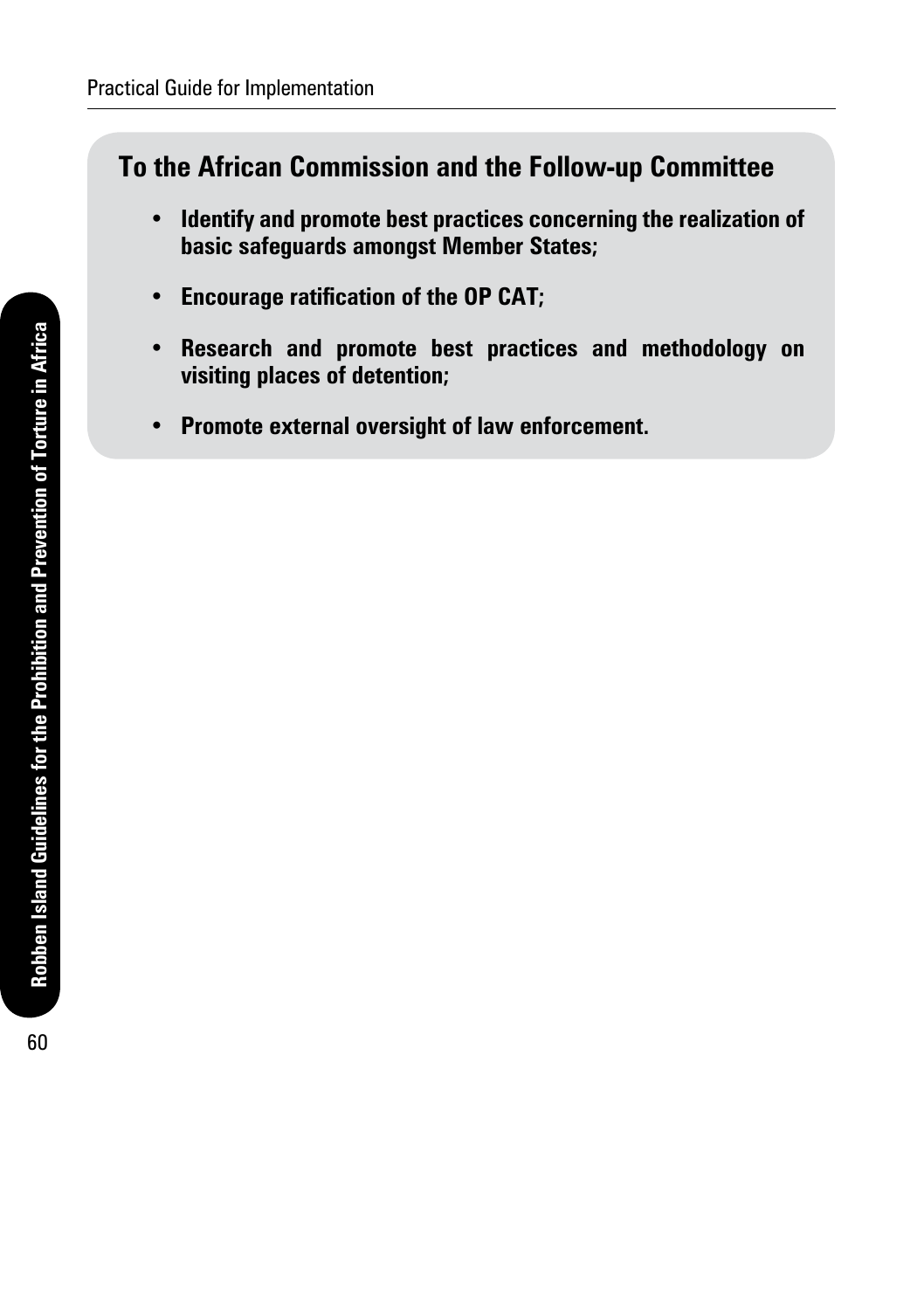#### *States should:*

*Article 45*

*Establish and support training and awareness-raising programmes, which reflect human rights standards and emphasize the concerns of vulnerable groups.*

*Article 46*

*Devise, promote and support codes of conduct and ethics and develop training tools for law enforcement and security personnel, and other relevant officials in contact with persons deprived of their liberty such as lawyers and medical personnel.*

### **Commentary**

In general, the protection of persons deprived of their liberty depends on the existence of a mindset favourable to their rights. It is thus necessary to develop a philosophy and practice that create the objective conditions for respect for these rights. These conditions are linked to the creation of an environment favourable to respect for human dignity and the rights of detainees in particular. To this end, States should take measures to ensure that education and information regarding the prohibition of torture and ill-treatment are fully included in the training of all persons who come into contact with detainees. Those should include law enforcement personnel, whether civil or military, medical personnel, public officials and other persons who may be involved in the holding in custody, interrogation or treatment of any individuals subjected to any form of deprivation of liberty.

The serious personal consequences of engaging or acquiescing in acts of torture and ill- treatment should be highlighted in the training of law enforcement personnel.

Furthermore, it should be made absolutely clear that torture and acts of cruel, inhuman or degrading treatment or punishment are not permitted under any circumstances whatsoever, even in a state of emergency or during armed conflict.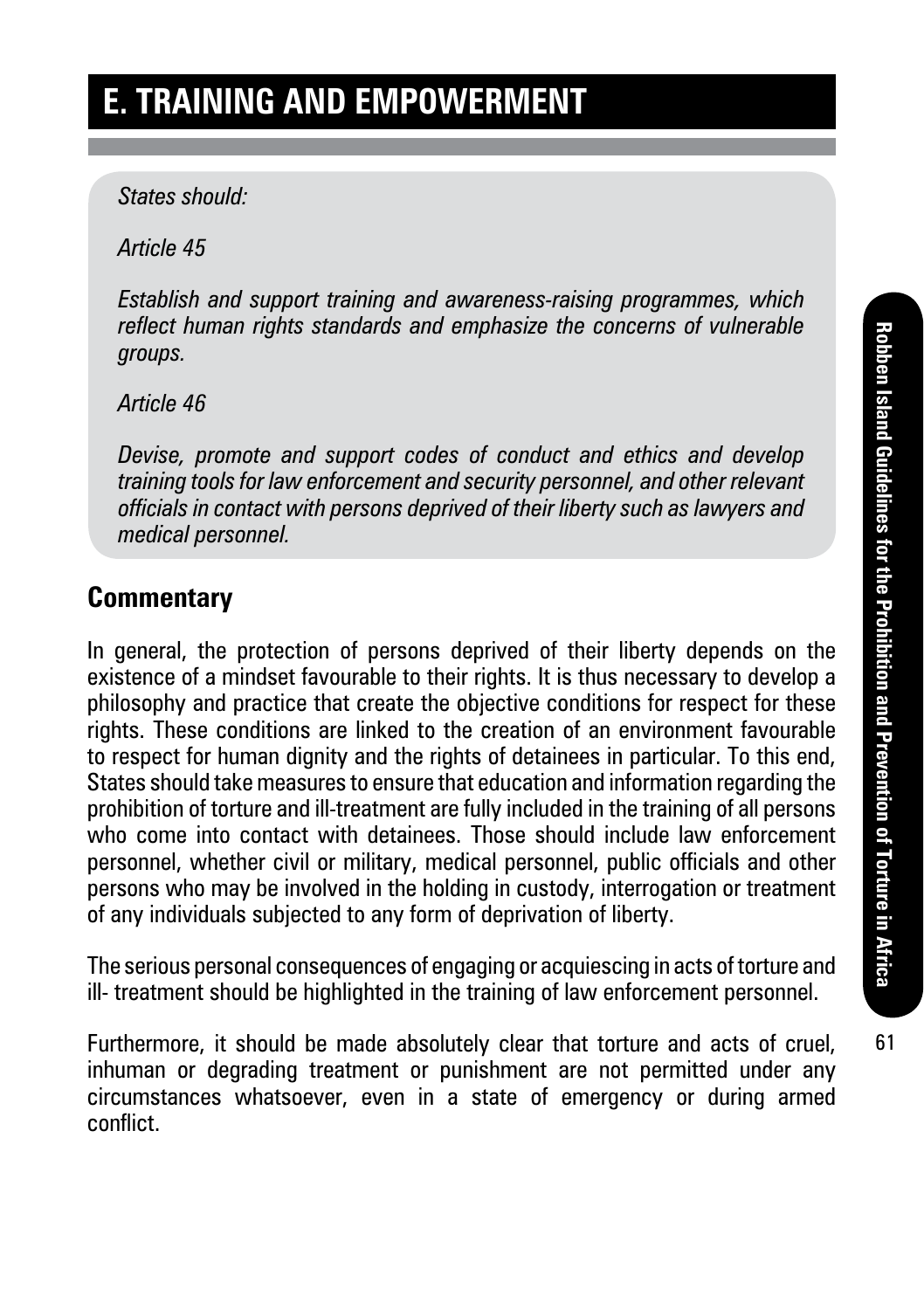#### **Questions for consideration**

- $\triangleright$  Do law enforcement officials (police, prison staff, judges, etc.) receive specific human rights training during their basic training?
- $\triangleright$  What is the content of this training?
- $\triangleright$  Who is in charge of this specific training?
- $\geq 0$  other personnel in contact with persons deprived of their liberty receive specific human rights training? Are they regularly trained on human rights including on the prohibition and prevention of torture?
- $\geq 0$  Security forces (services) have a specific code of conduct? Who drafted it? How was it adopted and by whom?
- $\triangleright$  What is the content of these codes? Who are the recipients of these codes?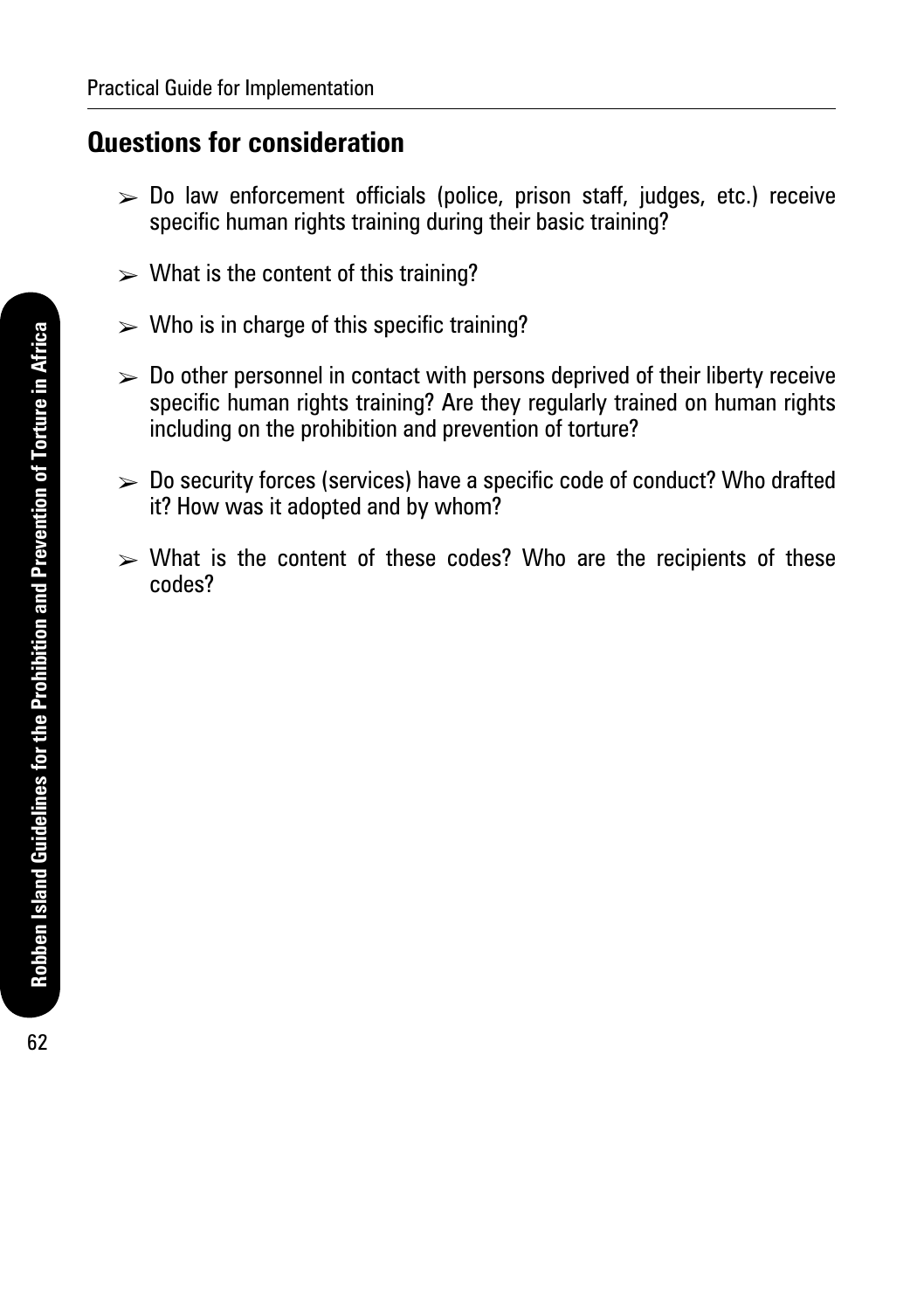### **To States**

- **• Implement training programmes for law enforcement officials and other relevant personnel on human rights standards in general and in particular on the prohibition and the prevention of torture and other forms of ill-treatment;**
- **• Promote the elaboration of codes of conduct for law enforcement officials in conformity with existing international recognized norms.**

### **To Civil Society**

**• Co-operate with local authorities to provide training and awareness-raising of law enforcement officials and other concerned groups, including community-based organizations and traditional leaders.**

### **To the African Commission and the Follow-up Committee**

**• Encourage the development of training programmes for law enforcement officials and other groups whose work bears upon the treatment of detainees.**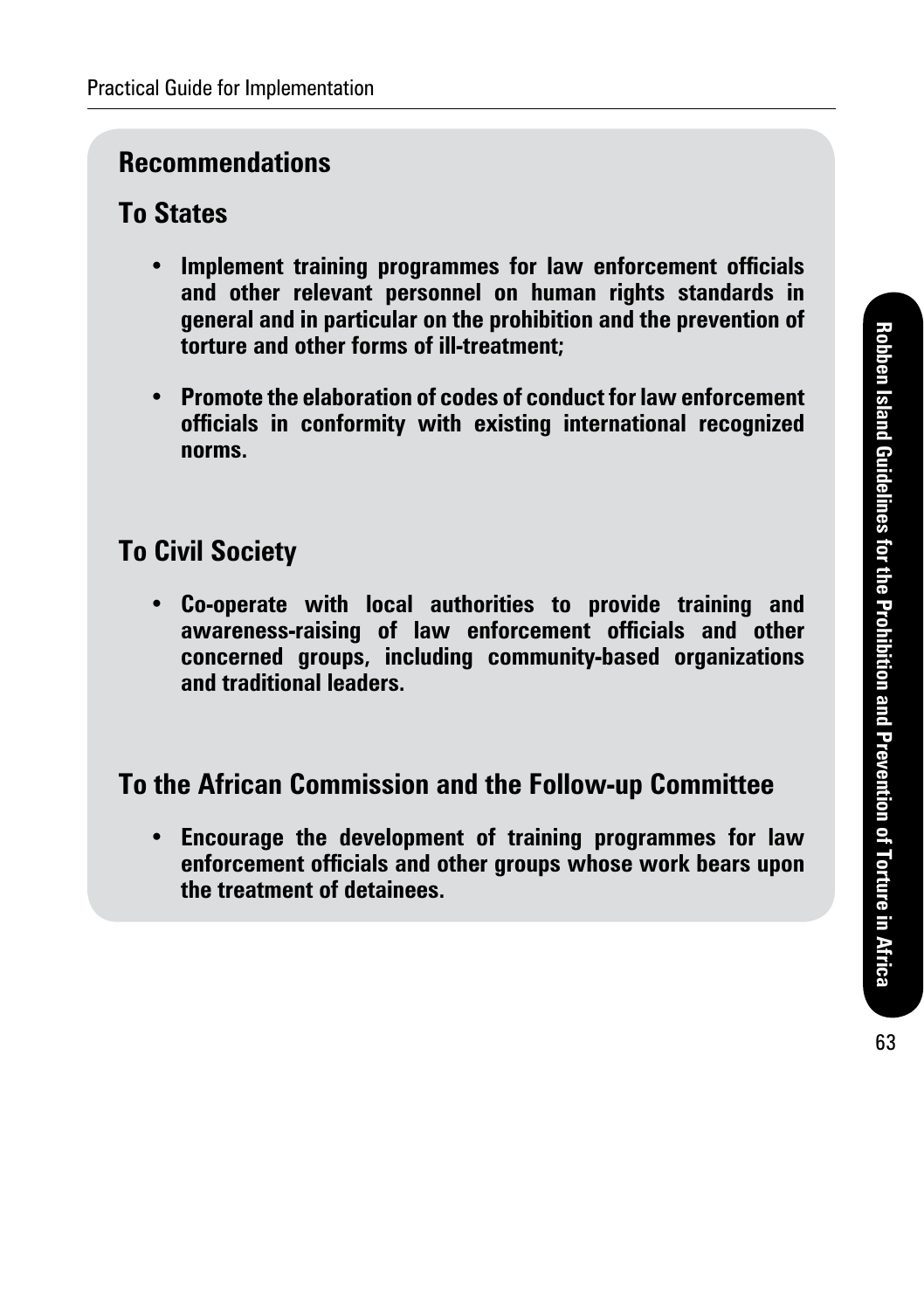# **F. Civil society education and empowerment**

#### *Article 47*

*Public education initiatives, awareness-raising campaigns regarding the prohibition and prevention of torture and the rights of detained persons shall be encouraged and supported.*

#### *Article 48*

*The work of NGOs and of the media in public education, the dissemination of information and awareness-raising concerning the prohibition and prevention of torture and other forms of ill-treatment shall be encouraged and supported.*

#### **Commentary**

Civil society has an important role to play in the prevention of torture and illtreatment. This role consists mainly of raising public awareness through media and NGO campaigns and lobbying for positive change. Spreading knowledge of human rights undoubtedly constitutes a strong guarantee against any kind of abuse and violation.

Integration of international human rights instruments into the internal legislative system is an important step, but it is not enough in order to ensure the protection of persons deprived of their liberty. The starting point for implementing these measures lies primarily in generating knowledge and understanding of human rights among the general public. This is based on the double postulate that people who know their rights have a better chance of having them respected, and will be more likely to be responsible for these rights and to respect those of others, thus paving the way for the advent of a more humane society.

One way of achieving this is through promotion and dissemination of the texts on the prohibition and prevention of torture, including the Robben Island Guidelines, by all relevant actors.

Civil society in Africa should therefore work on promoting the Guidelines through active lobbying of ministerial, parliamentary and judicial authorities aimed at the integration of the Guidelines and other relevant instruments into internal legislative and judicial systems. It should also ensure their effectiveness by taking charge of those persons and groups that have difficulty in understanding or being informed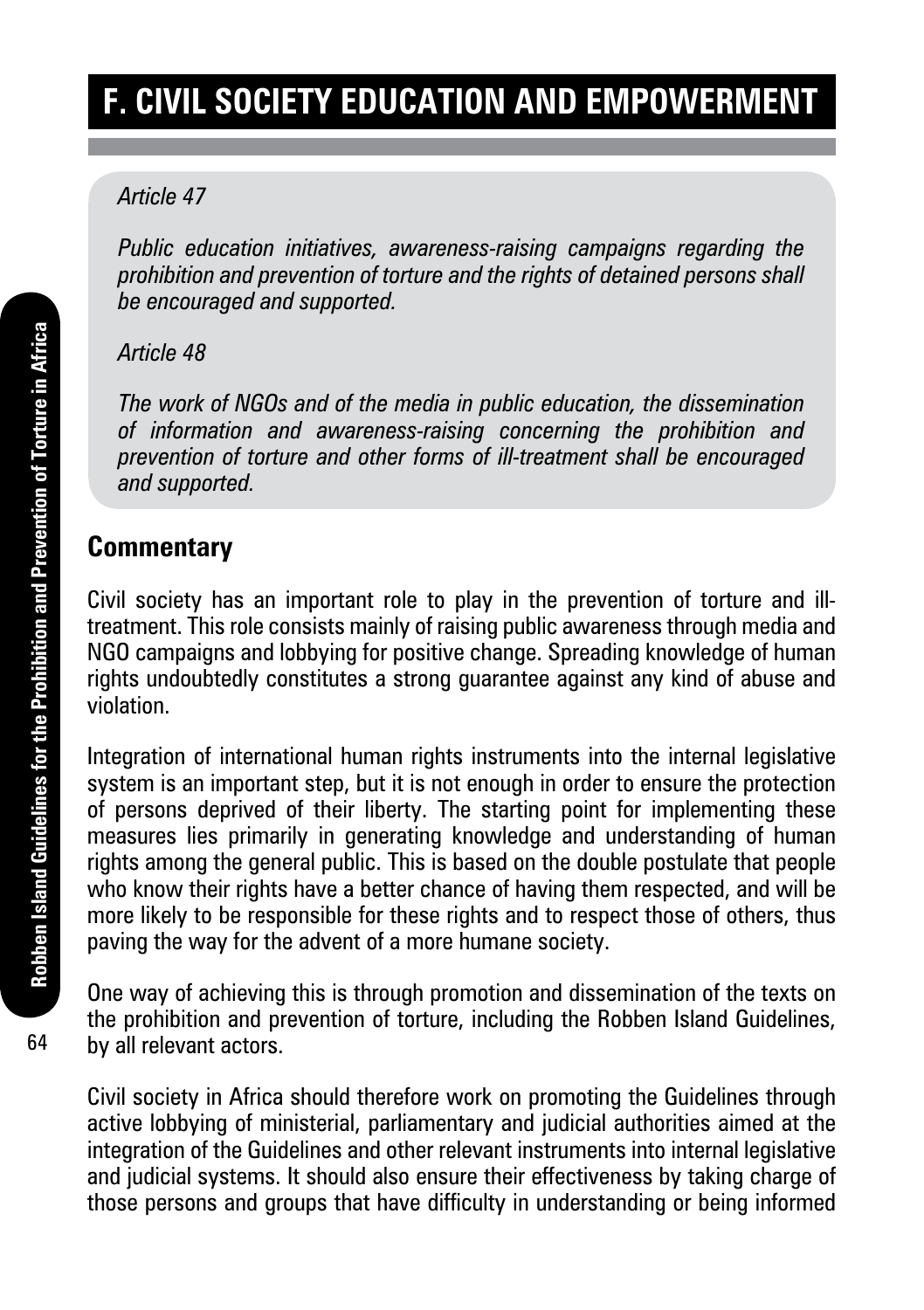of their rights. It is recommended that civil society establish intelligent policies for awareness-raising and education based on the Guidelines. These efforts can take the form of training and information seminars for judicial, police or prison staff, but should also be extended to society as a whole (schools, universities, churches, etc.).

#### **Questions for consideration**

- $\triangleright$  How is the prohibition of torture reflected in the political debate, the media, and public opinion?
- $\triangleright$  How are the law enforcement services perceived? Is there confidence in the system?
- $\geq 0$  cases of private justice exist (vigilantism)?
- $\triangleright$  Are vulnerable groups legally protected within society?
- $\triangleright$  Are there traditional practices that are harmful for vulnerable groups or are contrary to respect for human dignity?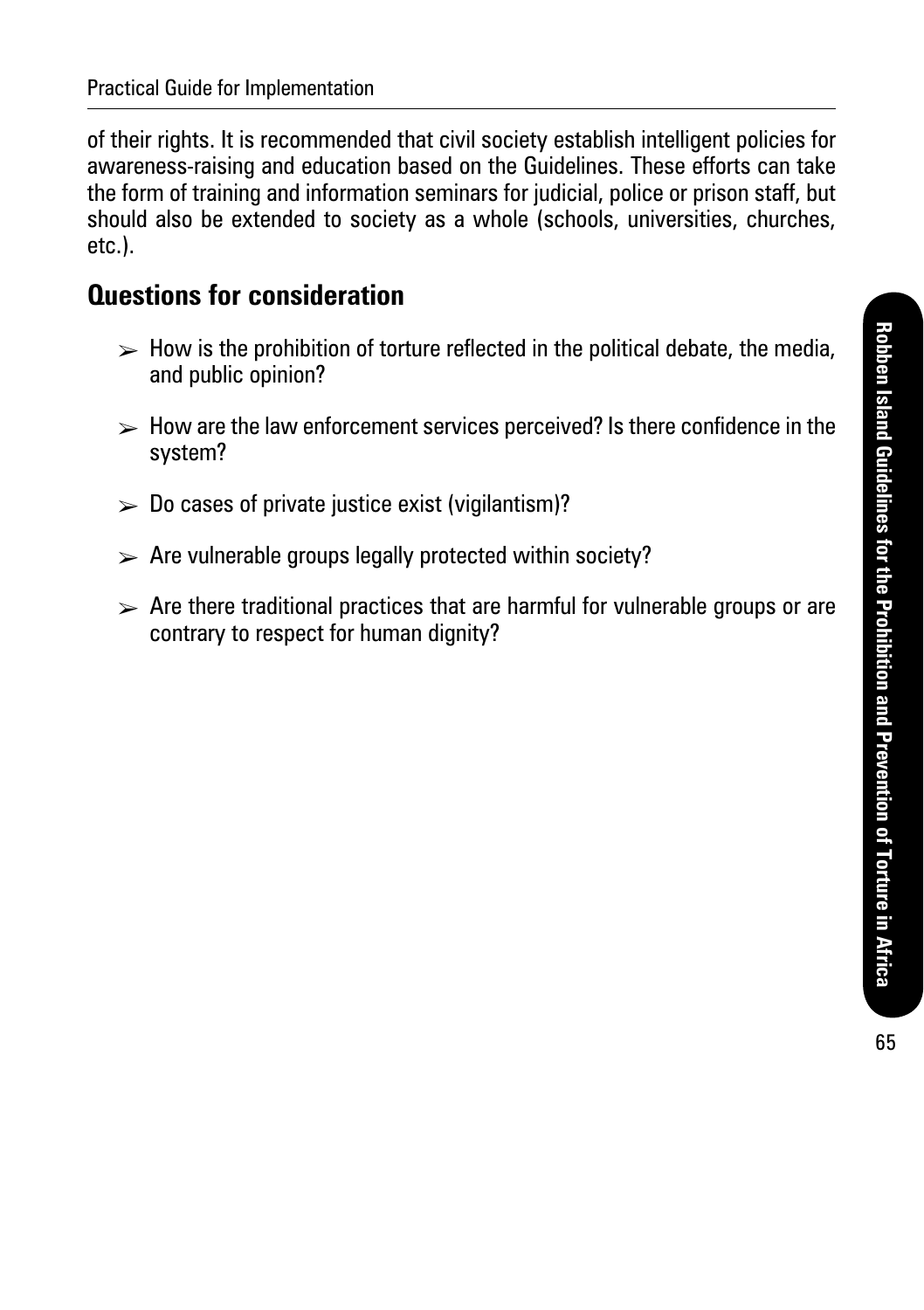#### **To States**

- **• Engage in education and awareness-raising concerning the manner in which violence or social violence can feed and develop into acts of torture;**
- **• Enter into a constructive dialogue with civil society to implement positive change.**

### **To Civil Society**

- **• Sensitize and promote public education and awareness campaigns against torture and other forms of ill-treatment;**
- **• Conduct research and studies on the situation of torture and other forms of ill-treatment in their country;**
- **• Provide training for various groups in the community;**
- **• Provide counseling services to victims of torture.**

### **To the African Commission and the Follow-up Committee**

**• Encourage education and awareness raising concerning issues of torture and ill-treatment and their prevention.**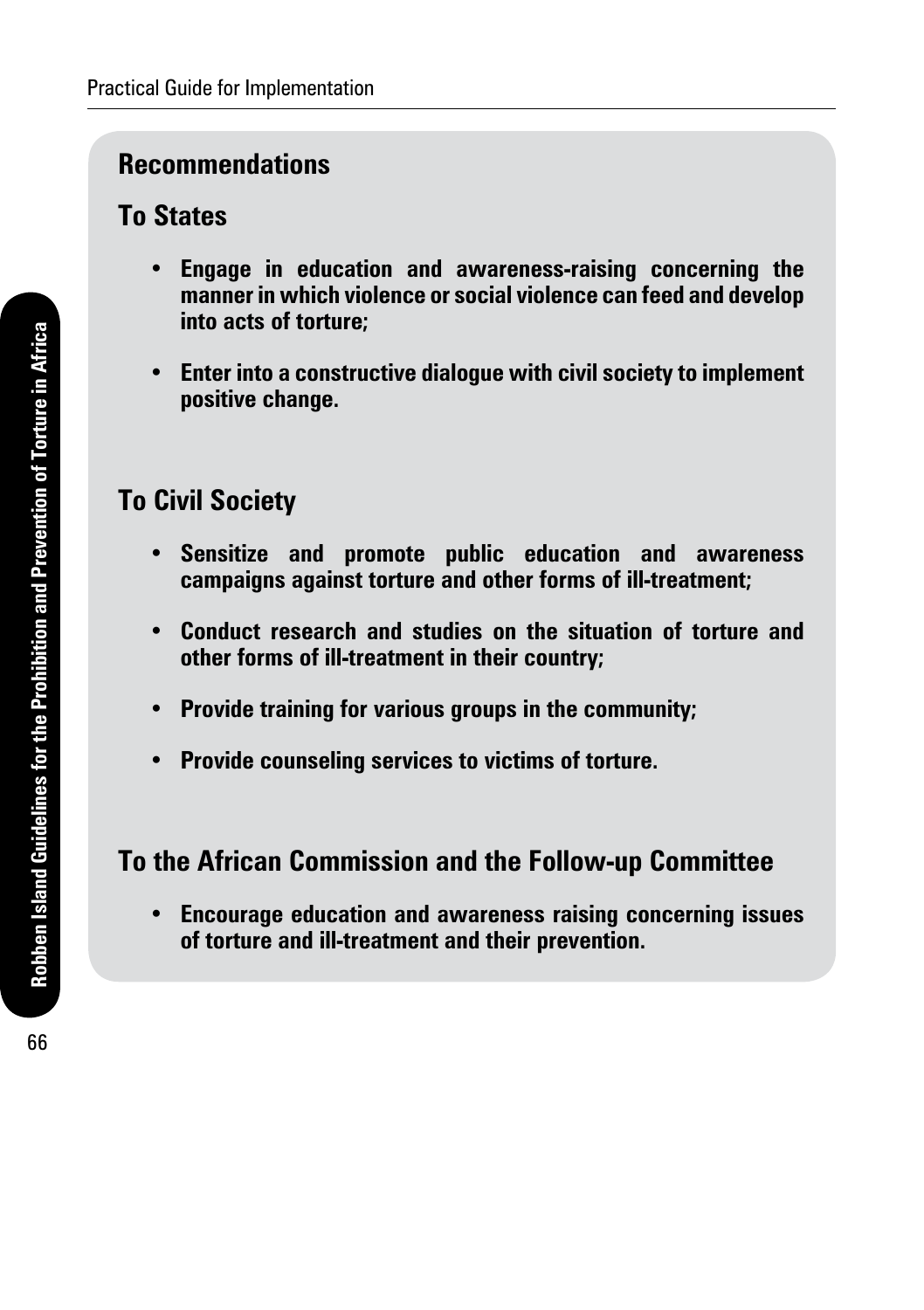# **Part III. Responding to the needs of victims**

The Robben Island Guidelines bestow on States a triple obligation regarding victims. On the one hand, States are invited to make sure that victims and their families are protected against violence and reprisals. On the other hand, States have the obligation to provide reparation to the victims, irrespective of the outcome of any criminal prosecution. They also have the obligation to bear the cost of any medical care and to ensure access to full rehabilitation, compensation and effective support to the victims and their families.

#### *Article 49*

*Ensure that alleged victims of torture, cruel, inhuman and degrading treatment or punishment, witnesses, those conducting the investigation, other human rights defenders and families are protected from violence, threats of violence or any other form of intimidation or reprisal that may arise pursuant to the report or investigation.*

*Article 50*

*The obligation upon the State to offer reparation to victims exists irrespective of whether a successful criminal prosecution can or has been brought. Thus all States should ensure that all victims of torture and their dependents are:*

*Offered appropriate medical care;*

*Have access to appropriate social and medical rehabilitation;*

*Provided with appropriate levels of compensation and support;*

*In addition there should also be recognition that families and communities which have also been affected by the torture and ill-treatment received by one of its members can also be considered as victims.*

### **Commentary**

Prosecution and punishment of those responsible for torture and ill-treatment form a vital part of the States' response to the harm done to the victim, his or her family and the community. The State also has an obligation to provide full reparation to the victim irrespective of whether a successful criminal prosecution can or has been brought.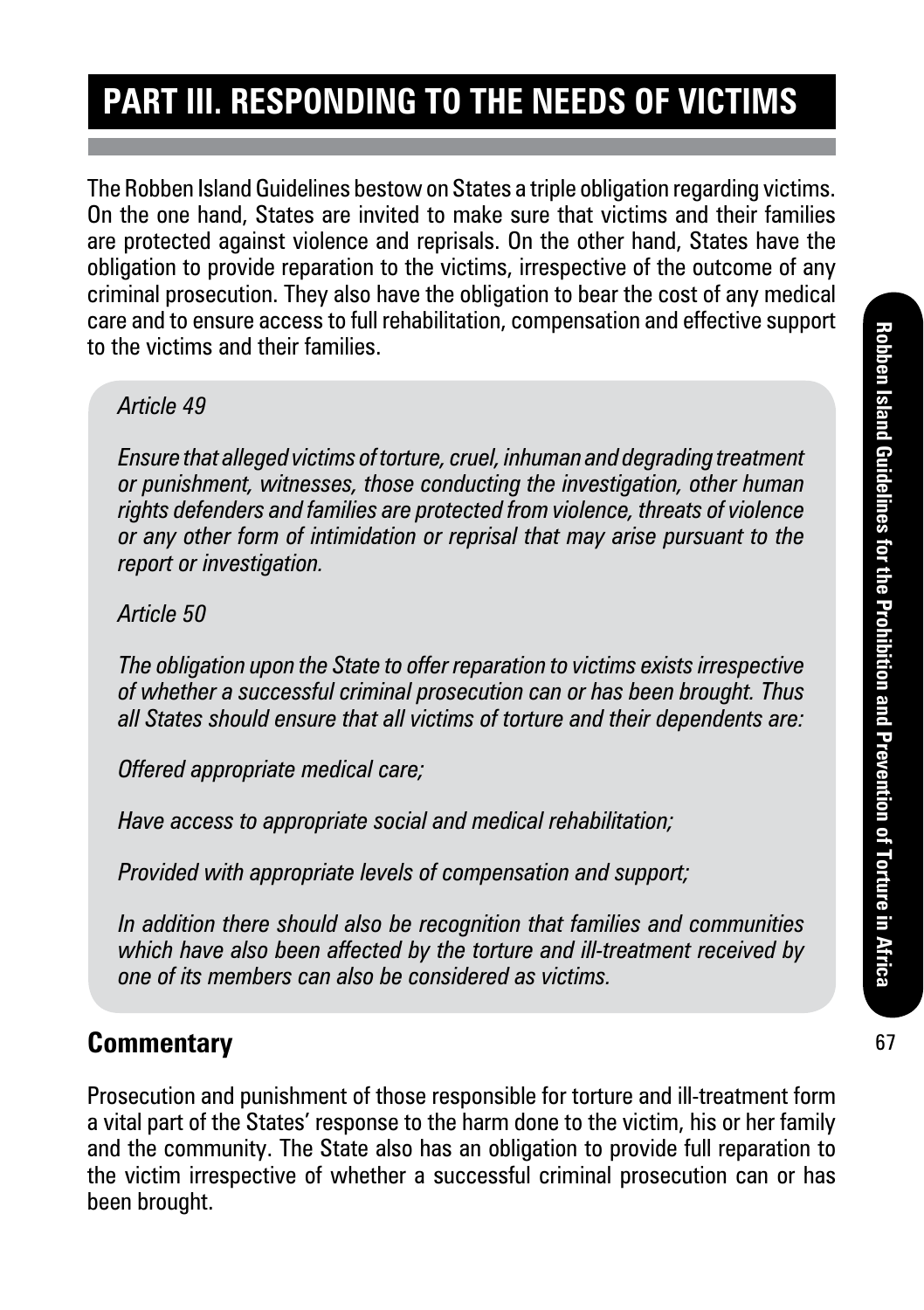Prosecution and punishment of those responsible for torture and ill-treatment form a vital part of the States' response to the harm done to the victim, his or her family and the community. The State also has an obligation to provide full reparation to the victim irrespective of whether a successful criminal prosecution can or has been brought.

From the point of view of the Robben Island Guidelines, the concept of "victim" includes the family and communities affected by the torture and/or ill-treatment inflicted on one of its members.

It is also crucial that the victim be protected from any further victimization and other forms of reprisals. Witnesses should also be fully protected.

The right to an effective appeal and compensation is recognized under international law. In the opinion of the United Nations Human Rights Committee, the victims have "the right to an effective remedy, including compensation and such full rehabilitation as may be possible." The realization of this right includes access to justice, restitution, compensation, rehabilitation, moral satisfaction and guarantees of non-repetition for the victims.

Restitution is reparation that aims at erasing, in as far as possible, all the consequences of the torture and/or cruel, inhuman or degrading treatment or punishment and at restoring the state that would credibly have existed if these acts had not been committed. This means that the victims' right to liberty, security and civil rights as well as their right to family life are restored.

The State should also take steps to rehabilitate the victims, including the provision of medical, psychological or psychiatric care. In addition, the State could provide compensation which covers the physical, material and moral damage done to the victims. To this end, each State should establish a compensation fund for victims of torture and other grave violations of human rights.

Reparation also implies that the State recognizes the victims' right to know the truth. The victims have the right to know the truth about the circumstances in which the violations they suffered were committed.

Robben Island Guidelines for the Prohibition and Prevention of Torture in Africa **Robben Island Guidelines for the Prohibition and Prevention of Torture in Africa**

<sup>&</sup>lt;sup>64</sup> General Comment No. 20 of the Human Rights Committee. The right not to be subjected to torture and cruel, inhuman or degrading treatment or punishment, Article 7, June 1982.(supprimer).1993.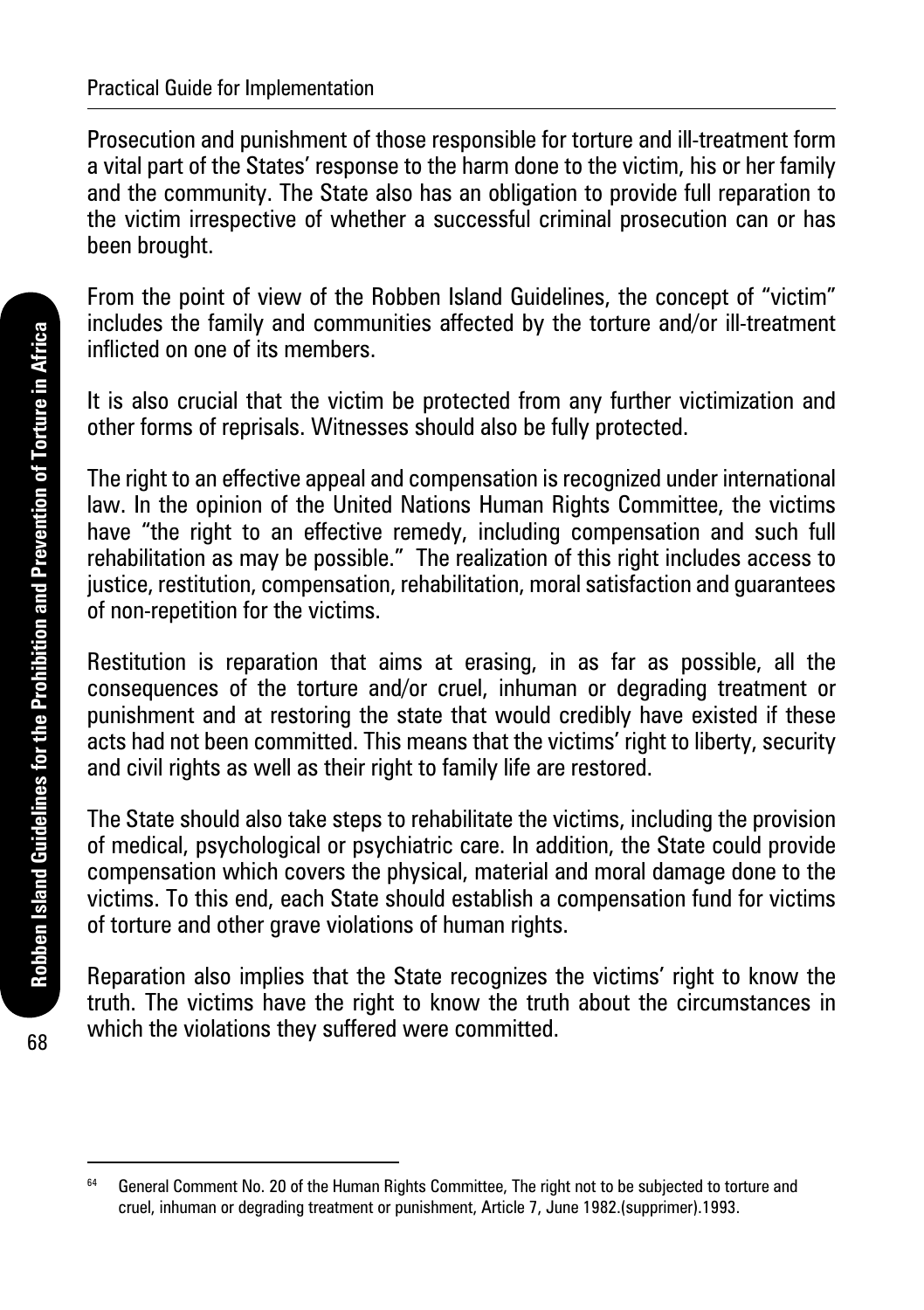Lastly, the State should provide victims of torture and ill-treatment with assurances and guarantees that the acts will not be repeated or renewed, by taking a certain number of measures. First, it should identify the perpetrators of these acts and prosecute them. Second, it should refrain from adopting measures that favour impunity. Third, it should take preventive administrative measures aimed at sidelining public officials involved in acts of torture or cruel, inhuman or degrading treatment or punishment.

### **Questions for consideration**

- $\triangleright$  Are victims and witnesses protected from victimization and all forms of reprisals? If so how? Is this protection effective in practice?
- $\geq$  Is there a victim support programme?
- $\triangleright$  What provisions oblige the State to provide reparation to torture victims in addition to remedies available under the criminal or civil iustice systems?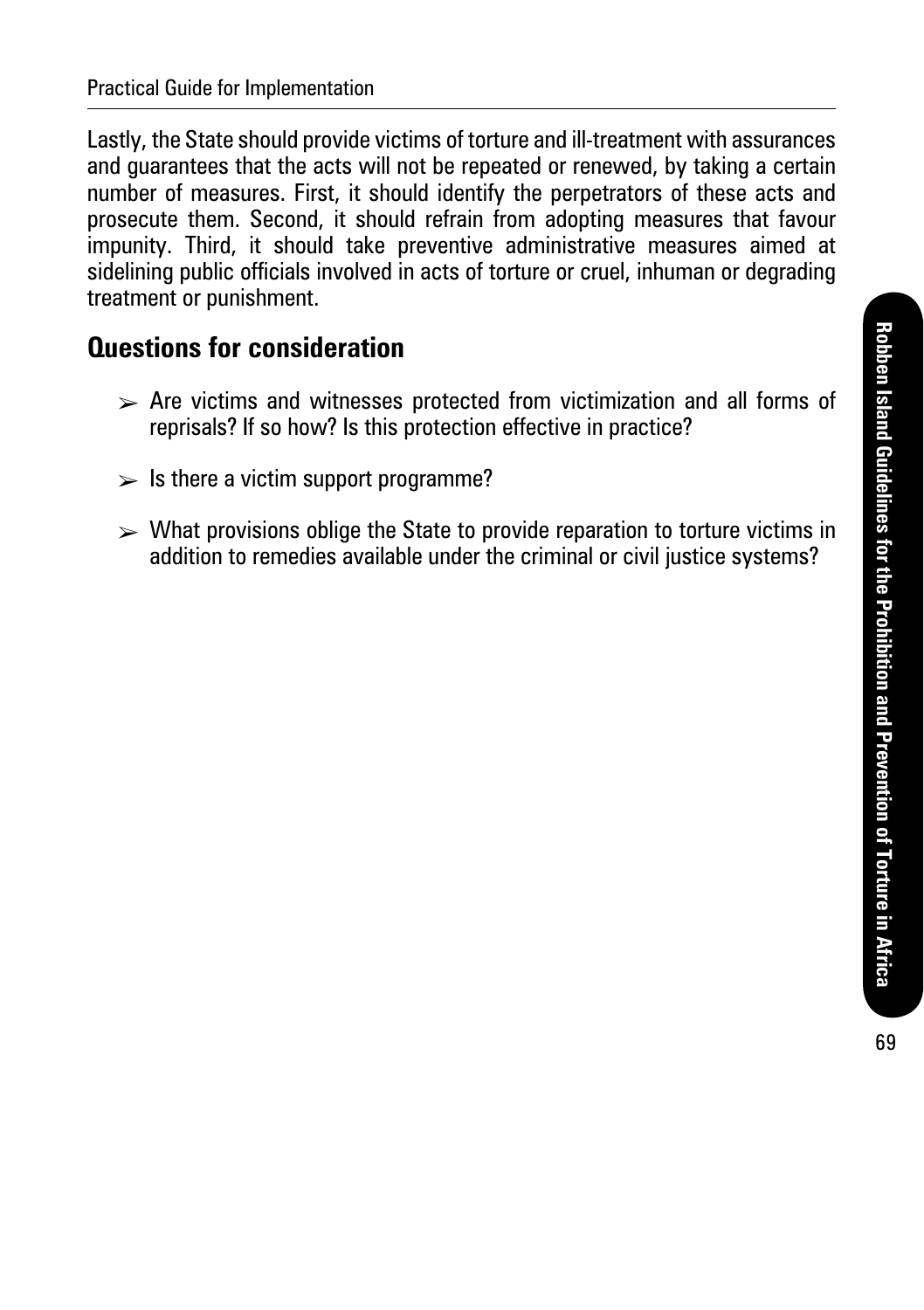### **Recommendations**

## **To States**

- **• Establish a comprehensive victim support programme;**
- **• Ensure adequate provision for victims, families and communities to receive varied forms of reparation;**
- **• Ensure holistic training for police officers, judges, legal advisers and lawyers, immigration personnel and other relevant actors.**

## **To Civil Society**

- **• Raise awareness of the needs of victims, families and communities;**
- **• Build networks to facilitate contact between victims;**
- **• Provide medical, legal and other appropriate assistance to victims.**

## **To the African Commission and the Follow-up Committee**

- **• Raise awareness of the variety of needs of victims, families and communities;**
- **• Promote and encourage the provision of full and appropriate reparation to victims, families and communities by Member States.**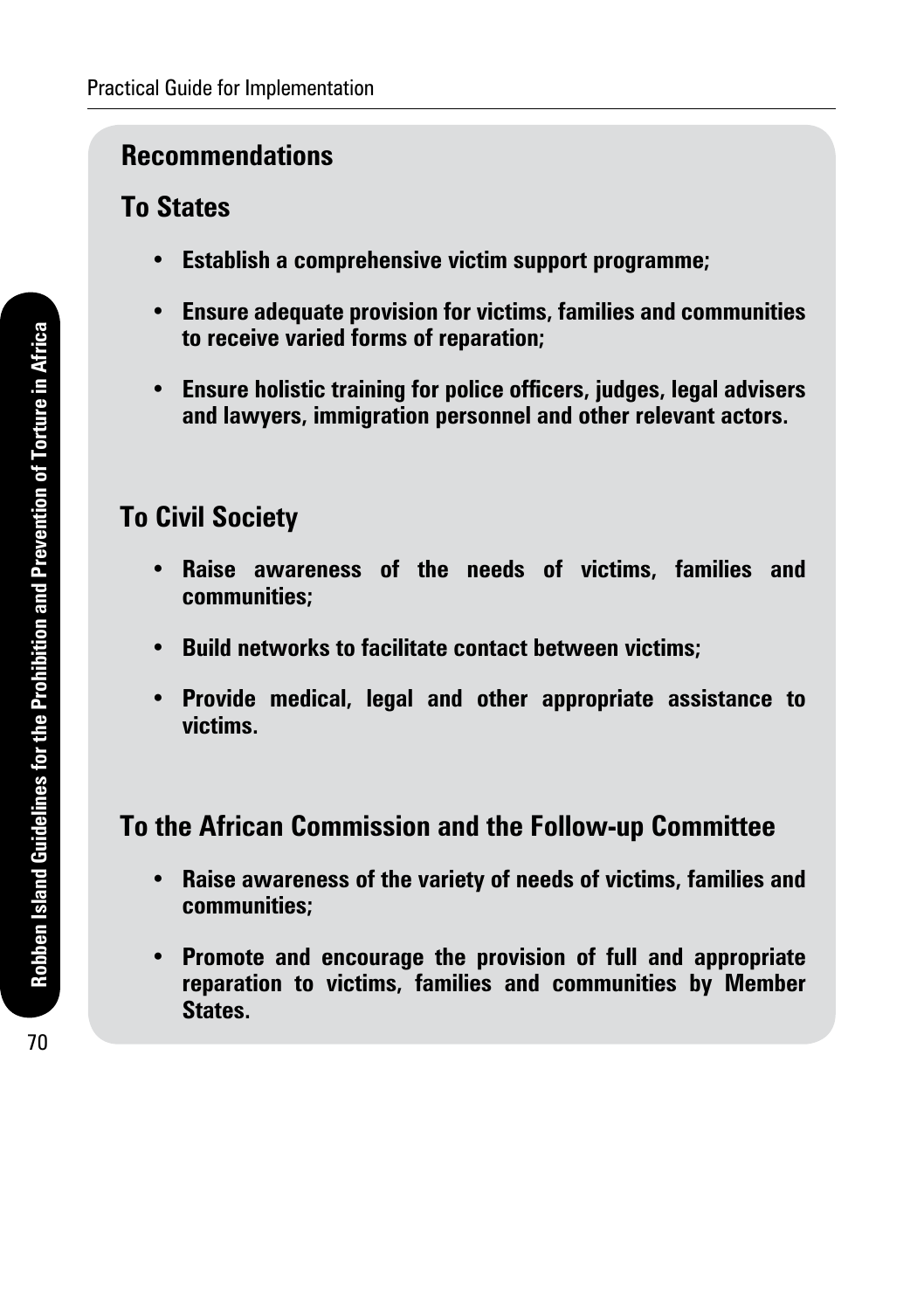# **CONCLUSION**

The present guide does not claim to contain all possible measures for full implementation of the Robben Island Guidelines. Its main objective is to open up horizons by proposing issues for reflection to relevant actors that should lead to concrete action. In other words, any study or new idea, whether at the regional or national level - which takes into account the specific characteristics of the local context - and which contributes to the fight against torture and cruel, inhuman or degrading treatment, will strengthen these measures in Africa.

As has been clearly stated in the lines above, the decision to implement the Robben Island Guidelines depends above all on the will of States. As guarantors of the physical integrity and security of the population, governments have a responsibility to take all necessary measures to guarantee respect for the absolute ban on torture and to ensure the prevention of torture and other cruel, inhuman treatment or punishment. Measures such as the ratification of relevant human rights instruments, judicial and prison reform, the establishment of national mechanisms and cooperation with regional and international mechanisms, and respect for reparation measures for victims are benchmarks of the will to bring about an evolution in the situation of human rights in Africa. After all, the Robben Island Guidelines are the fruit of the African Commission on Human and Peoples' Rights, which is an African mechanism and the specialized human rights body of the African Union. This "africanization" of legal standards deserves to be effective in all senses of the term.

Secondly, civil society in Africa should play fully its role in raising awareness of human rights in the collective consciousness in Africa. Despite its human, material and financial limits, civil society remains the key actor in the promotion and distribution of these Guidelines vis-à-vis the general public and above all the relevant authorities. It should strive to create a culture of human rights through the dissemination of the Robben Island Guidelines.

Lastly, the African Commission on Human and Peoples' Rights (in particular through the examination of State reports and during promotion missions) and its Follow-up Committee on the Implementation of the Guidelines should identify and promote best implementation practices, as well as providing the technical support and training required by various actors.

It is through the concerted efforts of all these actors that strategies ensuring full effectiveness of the Robben Island Guidelines in particular and human rights in Africa in general, will emerge.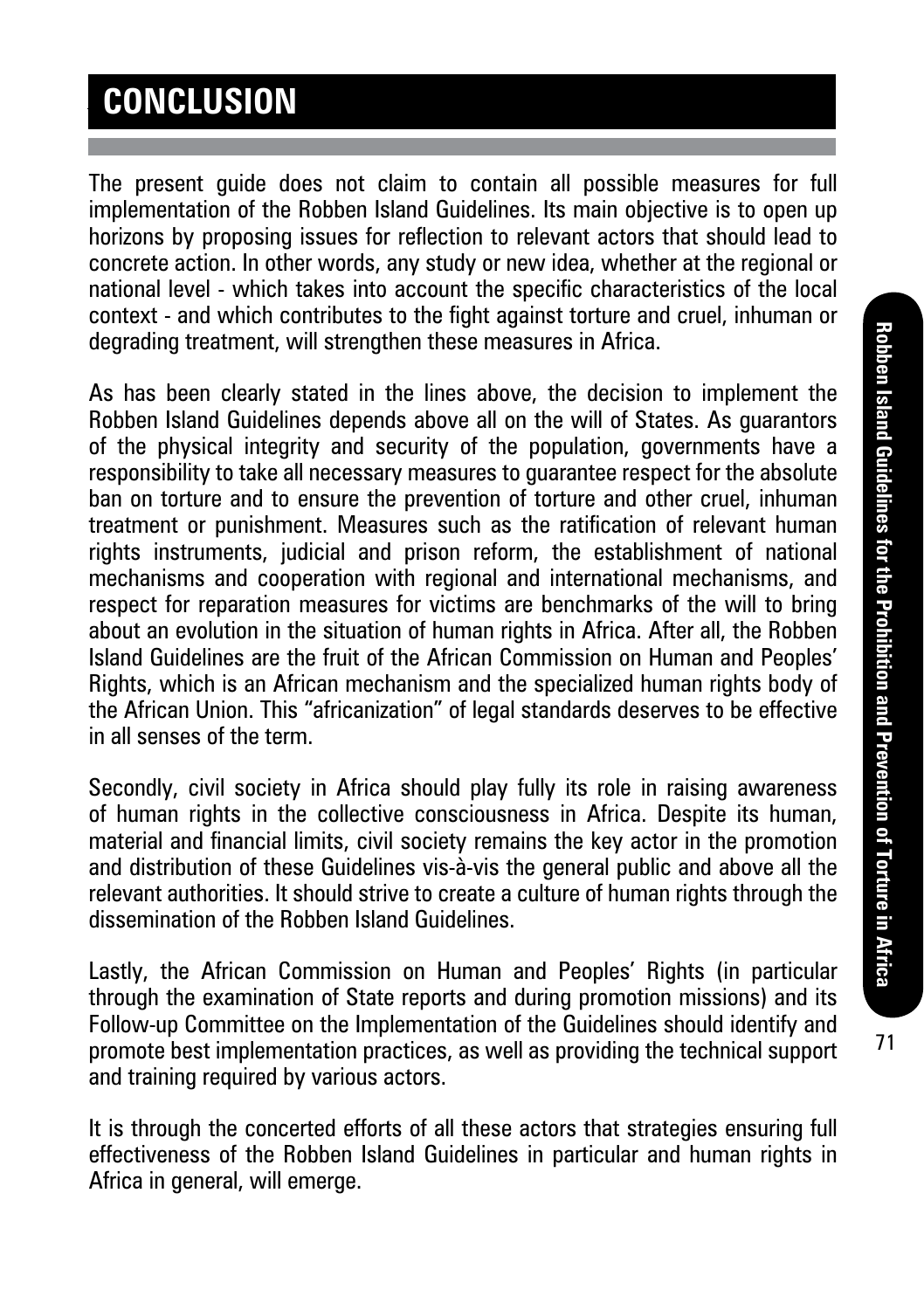# **ANNEX I**

# **RESOLUTION ON GUIDELINES AND MEASURES FOR THE PROHIBITION AND PREVENTION OF TORTURE, CRUEL, INHUMAN OR DEGRADING TREATMENT OR PUNISHMENT IN AFRICA**

The African Commission on Human and Peoples' Rights, meeting at its 32nd ordinary session, held in Banjul, The Gambia, from 17th to 23rd October 2002;

Recalling the provisions of -:

- Article 5 of the African Charter on Human and Peoples' Rights that prohibits all forms of exploitation and degradation of man, particularly slavery, slave trade, torture, cruel, inhuman or degrading punishment and treatment;
- Article 45 (1) of the African Charter which mandates the African Commission to, inter alia, formulate and lay down principles and rules aimed at solving legal problems relating to human and peoples' rights and fundamental freedoms upon which African Governments may base their legislation;
- Articles 3 and 4 of the Constitutive Act of the African Union wherein States Parties undertake to promote and respect the sanctity of human life, rule of law, good governance and democratic principles;

**Recalling** further its Resolution on the Right to Recourse Procedure and Fair Trial adopted during its 11th ordinary session, held in Tunis, Tunisia, from 2nd to 9th March 1992;

**Noting** the commitment of African States to ensure better promotion and respect of human rights on the continent as reaffirmed in the Grand Bay Declaration and Plan of Action adopted by the 1st Ministerial Conference on Human Rights in Africa;

**Recognising** the need to take concrete measures to further the implementation of existing provisions on the prohibition of torture and cruel, inhuman or degrading treatment or punishment;

**Mindful** of the need to assist African States to meet their international obligations in this regard;

**Recalling** the recommendations of the Workshop on the Prohibition and the Prevention of Torture and Ill-treatment, organised jointly by the African Commission

72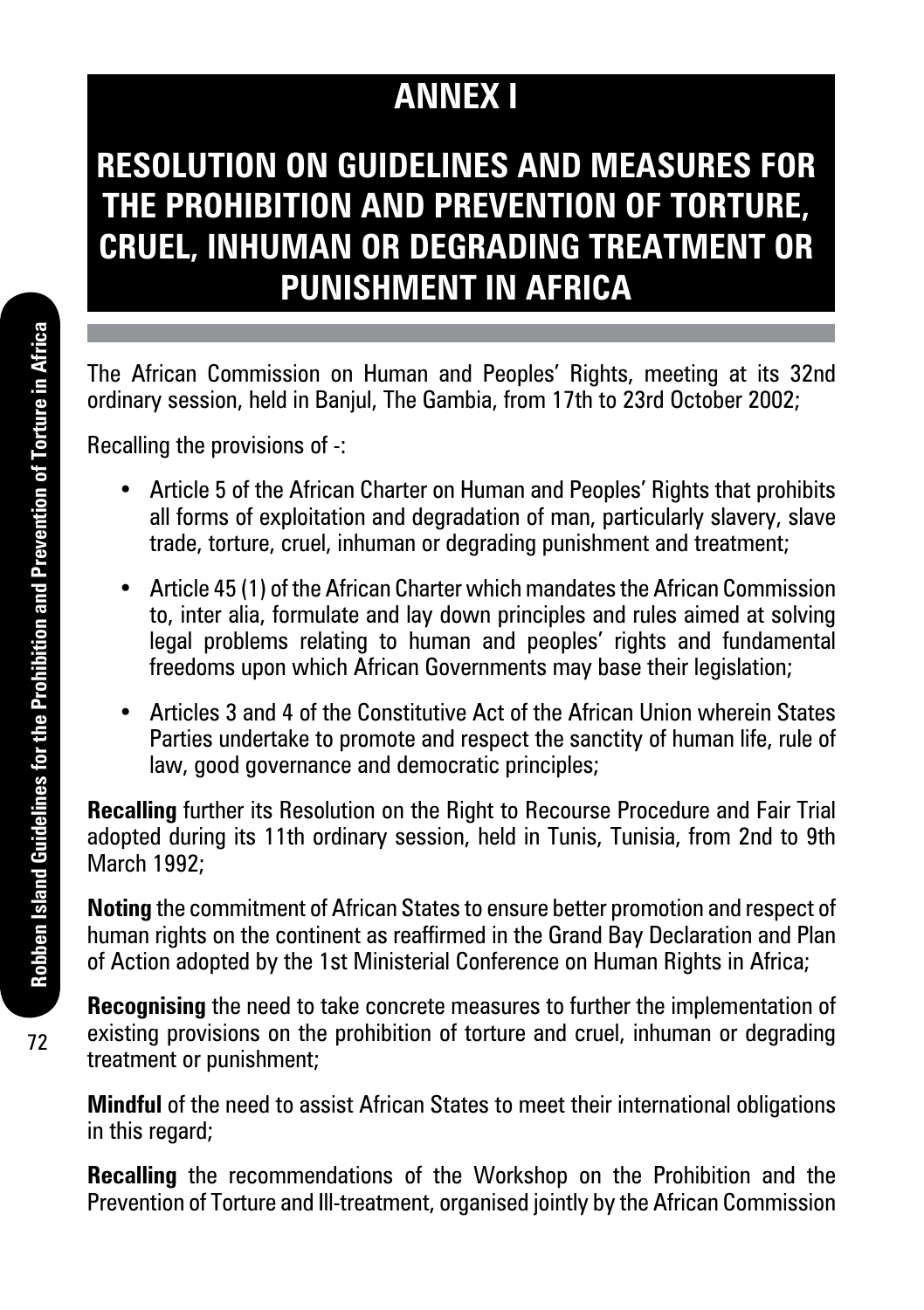and the Association for the Prevention of Torture, on Robben Island, South Africa, from 12th to 14th February 2002;

- 1. **Adopts** the Guidelines and Measures for the Prohibition and Prevention of Torture, Cruel, Inhuman or Degrading Treatment or Punishment in Africa (The Robben Island Guidelines).
- 2. **Establishes** a Follow-up Committee comprising of the African Commission, the Association for the Prevention of Torture and any prominent African Experts as the Commission may determine.
- 3. **Assigns** the following mandate to the Follow-up Committee -:
	- To organise, with the support of interested partners, seminars to disseminate the Robben Island Guidelines to national and regional stakeholders.
	- To develop and propose to the African Commission strategies to promote and implement the Robben Island Guidelines at the national and regional levels.
	- To promote and facilitate the implementation of the Robben Island Guidelines within Member States.
	- To make a progress report to the African Commission at each ordinary session.
- 4. **Urges** Special Rapporteurs and Members of the African Commission to widely disseminate the Robben Island Guidelines as part of their promotional mandate.
- 5. **Encourages** States parties to the African Charter, in their periodic reports to the African Commission, to bear in mind the Robben Island Guidelines.
- 6. **Invites** NGOs and other relevant actors to widely disseminate and utilise the Robben Island Guidelines in the course of their work.

Done in Banjul, The Gambia, 23rd October 2002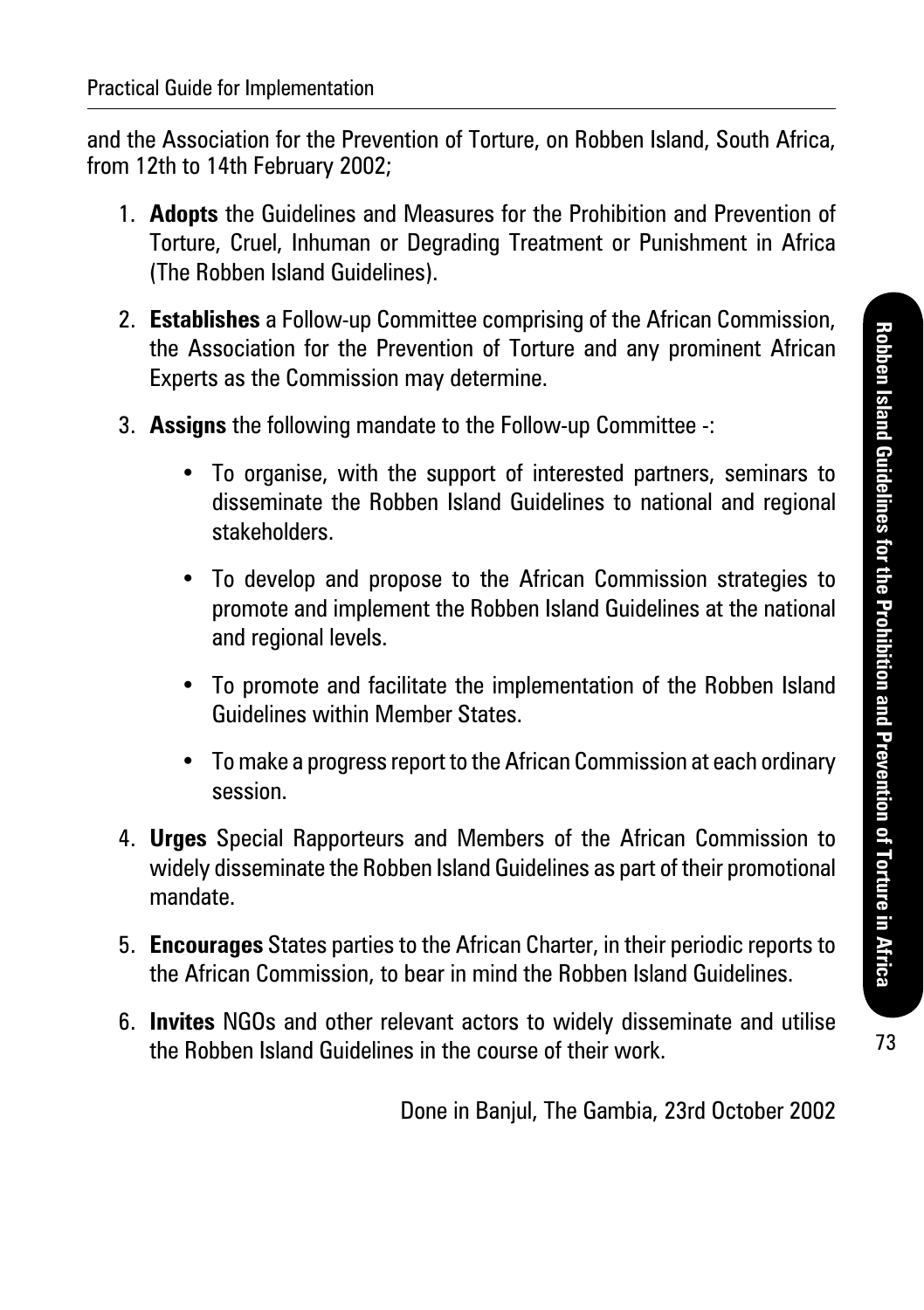# **GUIDELINES AND MEASURES FOR THE PROHIBITION AND PREVENTION OF TORTURE, CRUEL, INHUMAN OR DEGRADING TREATMENT OR PUNISHMENT IN AFRICA**

# **THE ROBBEN ISLAND GUIDELINES**

**\_\_\_\_\_\_\_\_**

## **Preamble**

**Recalling** the universal condemnation and prohibition of torture, cruel, inhuman and degrading treatment and punishment;

**Deeply** concerned about the continued prevalence of such acts;

**Convinced** of the urgency of addressing the problem in all its dimensions;

**Recognising** the need to take positive steps to further the implementation of existing provisions on the prohibition of torture, cruel, inhuman and degrading treatment and punishment;

**Recognising** the importance of preventive measures in the furtherance of these aims;

**Recognising** the special needs of victims of such acts;

**Recalling** the provisions of:

- Art. 5 of the African Charter on Human and Peoples' Rights which prohibits all forms of exploitation and degradation of man, particularly slavery, slave trade, torture, cruel, inhuman or degrading punishment and treatment;
- Art. 45 (1) of the African Charter which mandates the African Commission to, inter alia, formulate and lay down principles and rules aimed at solving legal problems relating to human and peoples' rights and fundamental freedoms upon which African Governments may base their legislations;
- Arts. 3 and 4 of the Constitutive Act of the African Union by which States Parties undertake to promote and respect the sanctity of human life, rule of law, good governance and democratic principles;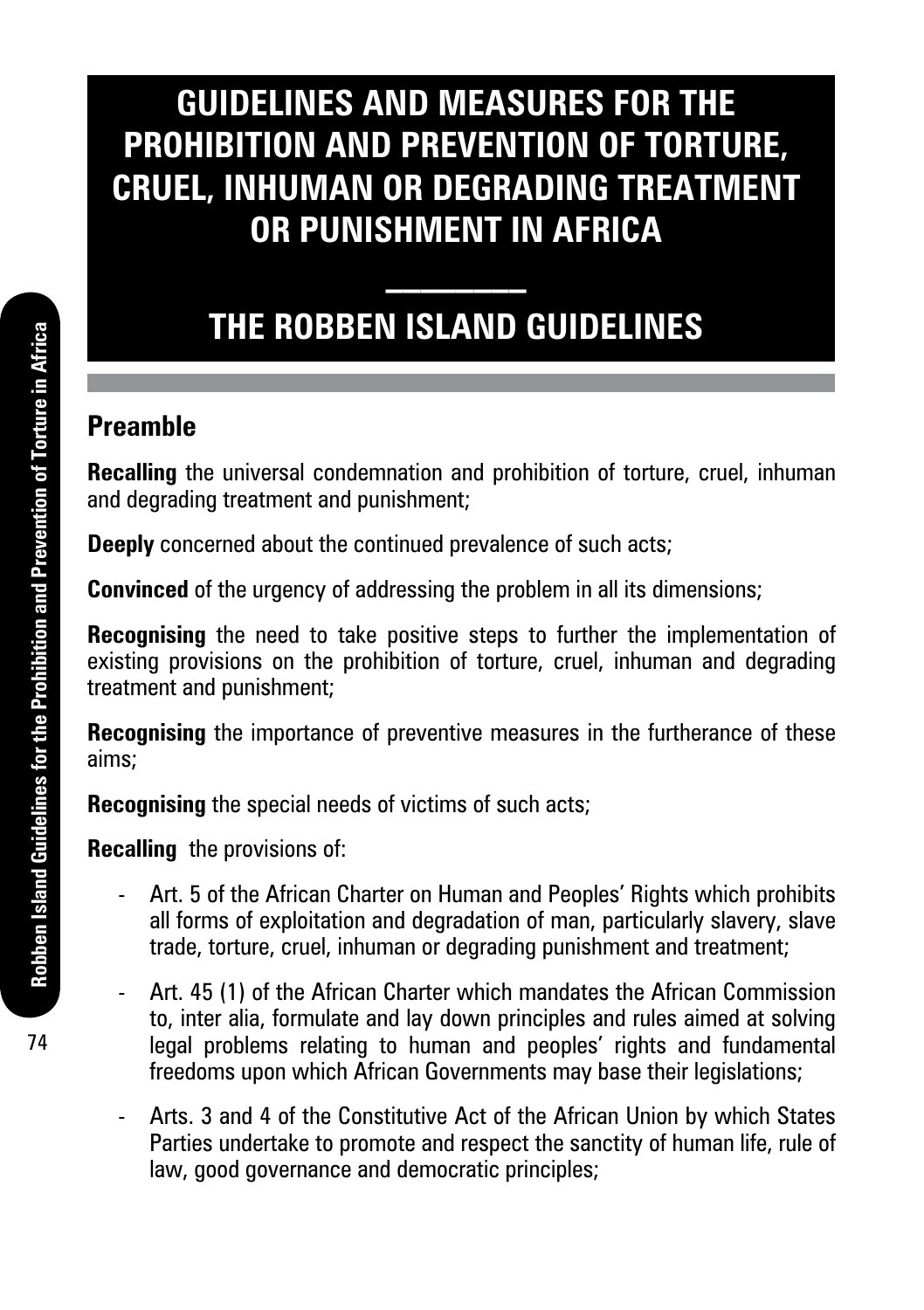**Recalling** further the international obligations of States under:

- Art. 55 of the United Nations Charter, calling upon States to promote universal respect for and observance of human rights and fundamental freedoms;
- Art. 5 of the UDHR, Art. 7 of the ICCPR stipulating that no one shall be subjected to torture, inhuman or degrading treatment or punishment;
- Art. 2 (1) and 16 (1) of the UNCAT calling upon each State to take effective measures to prevent acts of torture and other acts of cruel, inhuman or degrading treatment or punishment in any territory under its jurisdiction;

**Noting** the commitment of African States as reaffirmed in the Grand Bay Declaration and Plan of Action adopted by the 1st Ministerial Conference on Human Rights in Africa to ensure better promotion and respect of human rights on the continent;

**Desiring** the implementation of principles and concrete measures in order to make more effective the struggle against torture and other cruel, inhuman or degrading treatment or punishment in Africa and to assist African States to meet their international obligations in this regard;

The *"Robben Island Workshop on the Prevention of Torture"*, held from 12 to 14 February 2002, has adopted the following guidelines and measures for the prohibition and prevention of torture, cruel, inhuman and degrading treatment or punishment and recommends that they are adopted, promoted and implemented within Africa.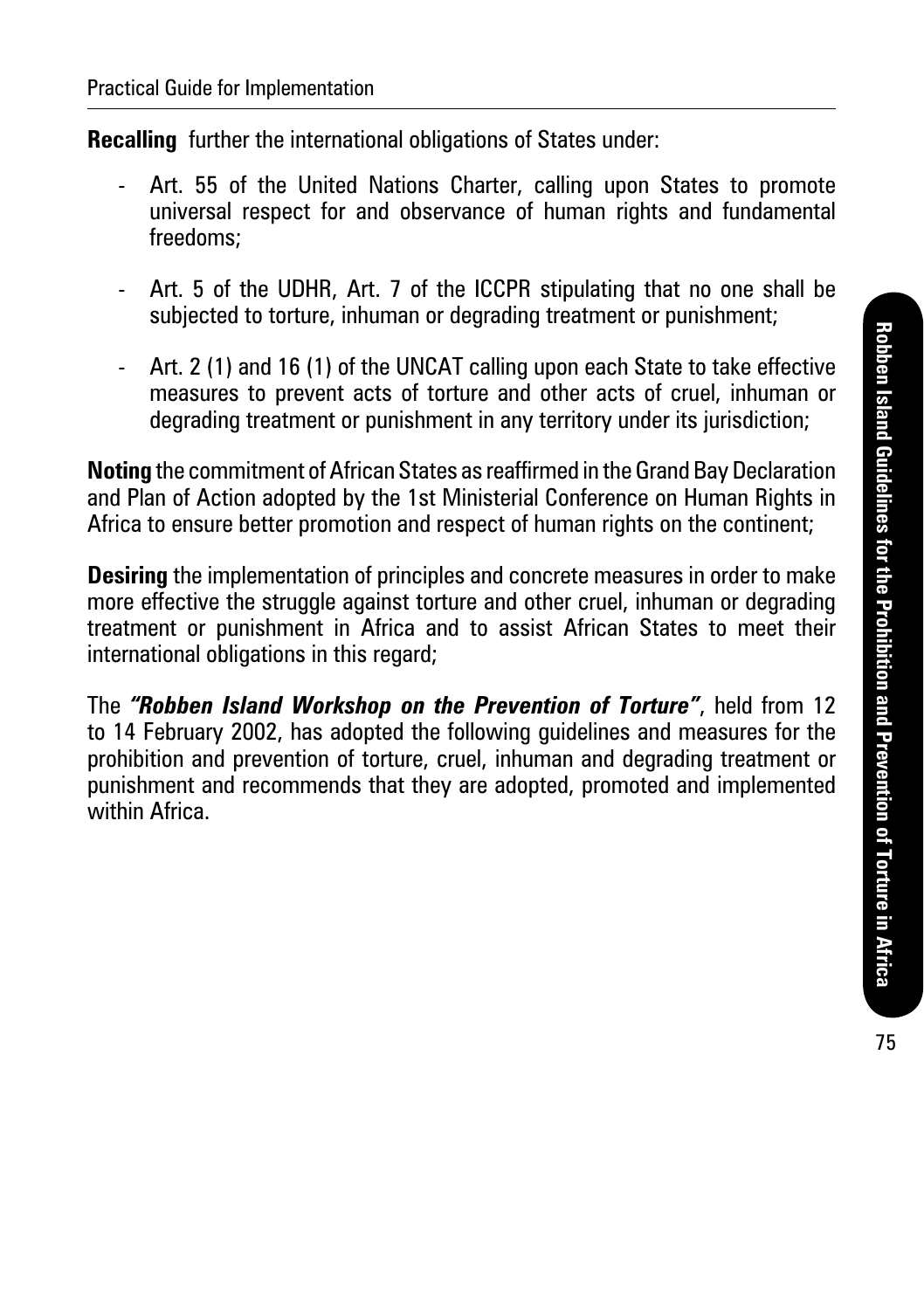## **A. Ratification of Regional and International Instruments**

- 1. States should ensure that they are a party to relevant international and regional human rights instruments and ensure that these instruments are fully implemented in domestic legislation and accord individuals the maximum scope for accessing the human rights machinery that they establish. This would include:
	- a) Ratification of the Protocol to the African Charter of Human and Peoples' Rights establishing an African Court of Human and Peoples' Rights;
	- b) Ratification of or accession to the UN Convention against Torture, Cruel, Inhuman and Degrading Treatment or Punishment without reservations, to make declarations accepting the jurisdiction of the Committee against Torture under Articles 21 and 22 and recognising the competency of the Committee to conduct inquiries pursuant to Article 20;
	- c) Ratification of or accession to the International Covenant on Economic, Social and Cultural Rights and the International Covenant on Civil and Political Rights and the First Optional Protocol thereto without reservations;
	- d) Ratification of or accession to the Rome Statute establishing the International Criminal Court;

## **B. Promote and Support Co-operation with International Mechanisms**

2. States should co-operate with the African Commission on Human and Peoples' Rights and promote and support the work of the Special Rapporteur on prisons and conditions of detention in Africa, the Special Rapporteur on arbitrary, summary and extra-judicial executions in Africa and the Special Rapporteur on the rights of women in Africa.

76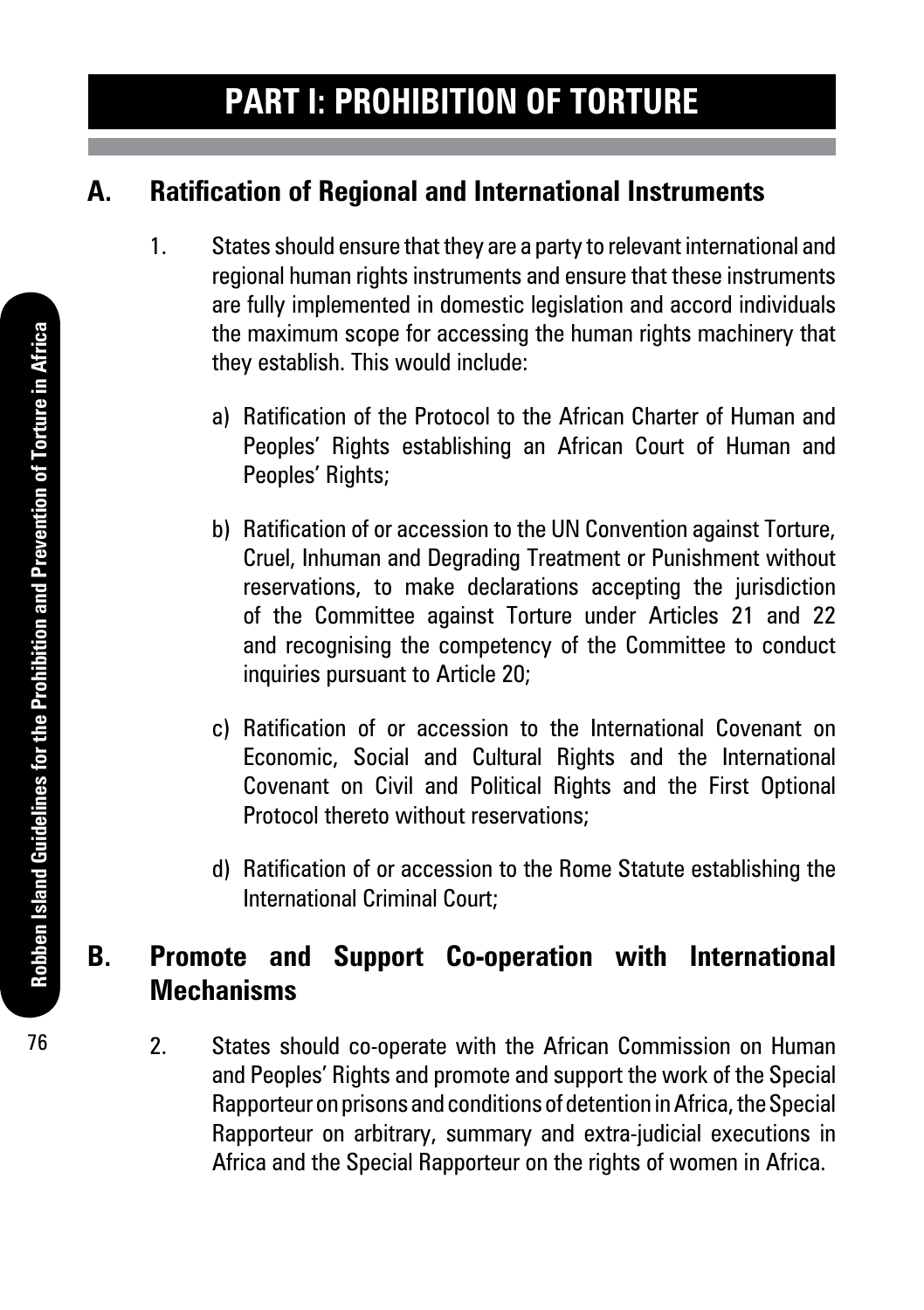3. States should co-operate with the United Nations Human Rights Treaty Bodies, with the UN Commission on Human Rights' thematic and country specific special procedures, in particular, the UN Special Rapporteur on Torture, including the issuance of standing invitations for these and other relevant mechanisms.

### **C. Criminalization of Torture**

- 4. States should ensure that acts, which fall within the definition of torture, based on Article 1 of the UN Convention against Torture, are offences within their national legal systems.
- 5. States should pay particular attention to the prohibition and prevention of gender-related forms of torture and ill-treatment and the torture and ill-treatment of young persons.
- 6. National courts should have jurisdictional competence to hear cases of allegations of torture in accordance with Article 5 (2) of the UN Convention against Torture.
- 7. Torture should be made an extraditable offence.
- 8. The trial or extradition of those suspected of torture should take place expeditiously in conformity with relevant international standards.
- 9. Circumstances such as state of war, threat of war, internal political instability or any other public emergency, shall not be invoked as a justification of torture, cruel, inhuman or degrading treatment or punishment.
- 10. Notions such as "necessity", "national emergency", "public order", and "ordre public" shall not be invoked as a justification of torture. cruel, inhuman or degrading treatment or punishment.
- 11. Superior orders shall never provide a justification or lawful excuse for acts of torture, cruel, inhuman or degrading treatment or punishment.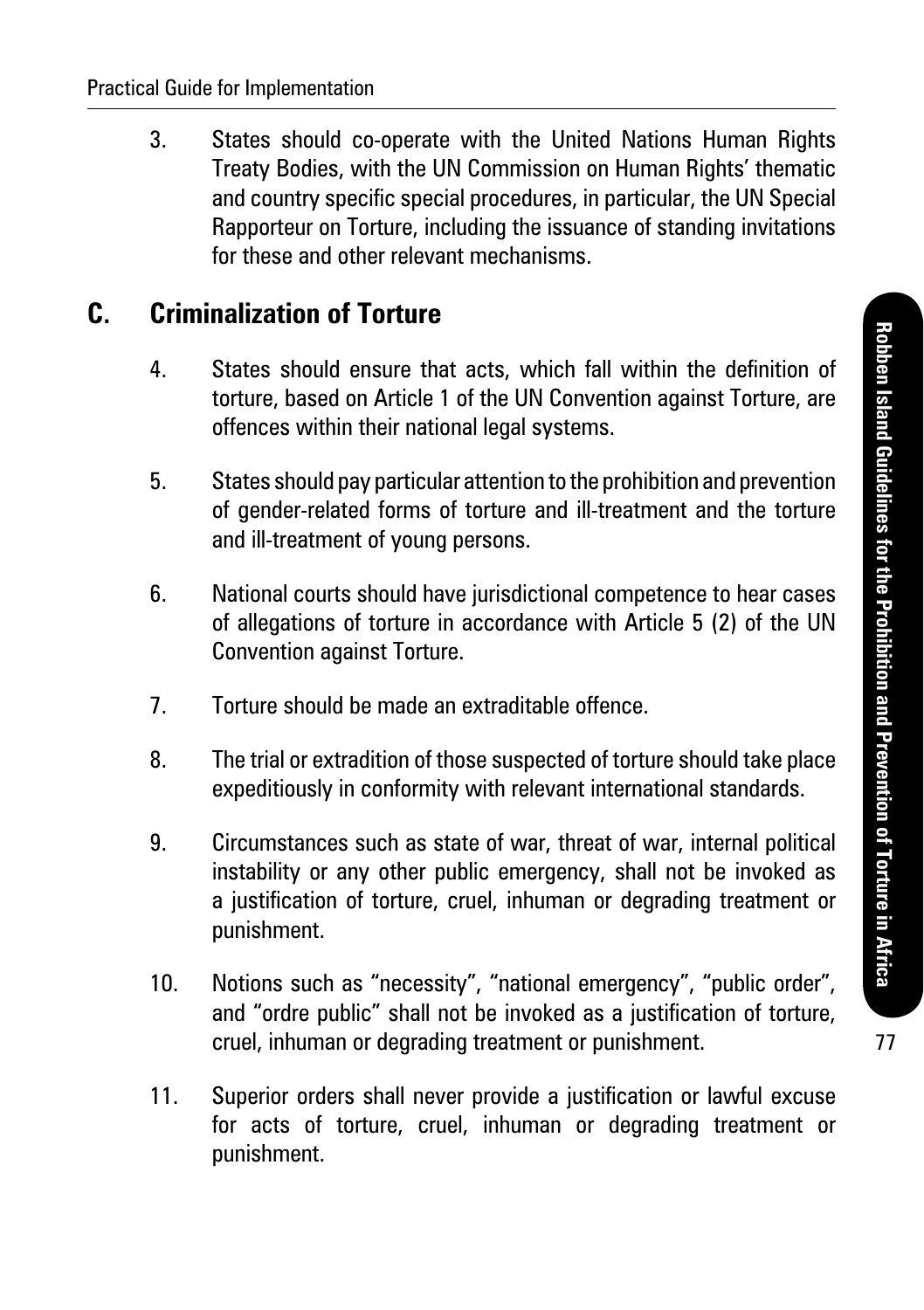- 12. Those found guilty of having committed acts of torture shall be subject to appropriate sanctions that reflect the gravity of the offence, applied in accordance with relevant international standards.
- 13. No one shall be punished for disobeying an order that they commit acts amounting to torture, cruel, inhuman or degrading treatment or punishment.
- 14. States should prohibit and prevent the use, production and trade of equipment or substances designed to inflict torture or ill-treatment and the abuse of any other equipment or substance to these ends.

## **D. Non-Refoulement**

15. States should ensure no one is expelled or extradited to a country where he or she is at risk of being subjected to torture.

## **E. Combating Impunity**

- 16. In order to combat impunity States should:
	- a) Ensure that those responsible for acts of torture or ill-treatment are subject to legal process.
	- b) Ensure that there is no immunity from prosecution for nationals suspected of torture, and that the scope of immunities for foreign nationals who are entitled to such immunities be as restrictive as is possible under international law.
	- c) Ensure expeditious consideration of extradition requests to third states, in accordance with international standards.
	- d) Ensure that rules of evidence properly reflect the difficulties of substantiating allegations of ill-treatment in custody.
	- e) Ensure that where criminal charges cannot be sustained because of the high standard of proof required, other forms of civil, disciplinary or administrative action are taken if it is appropriate to do so.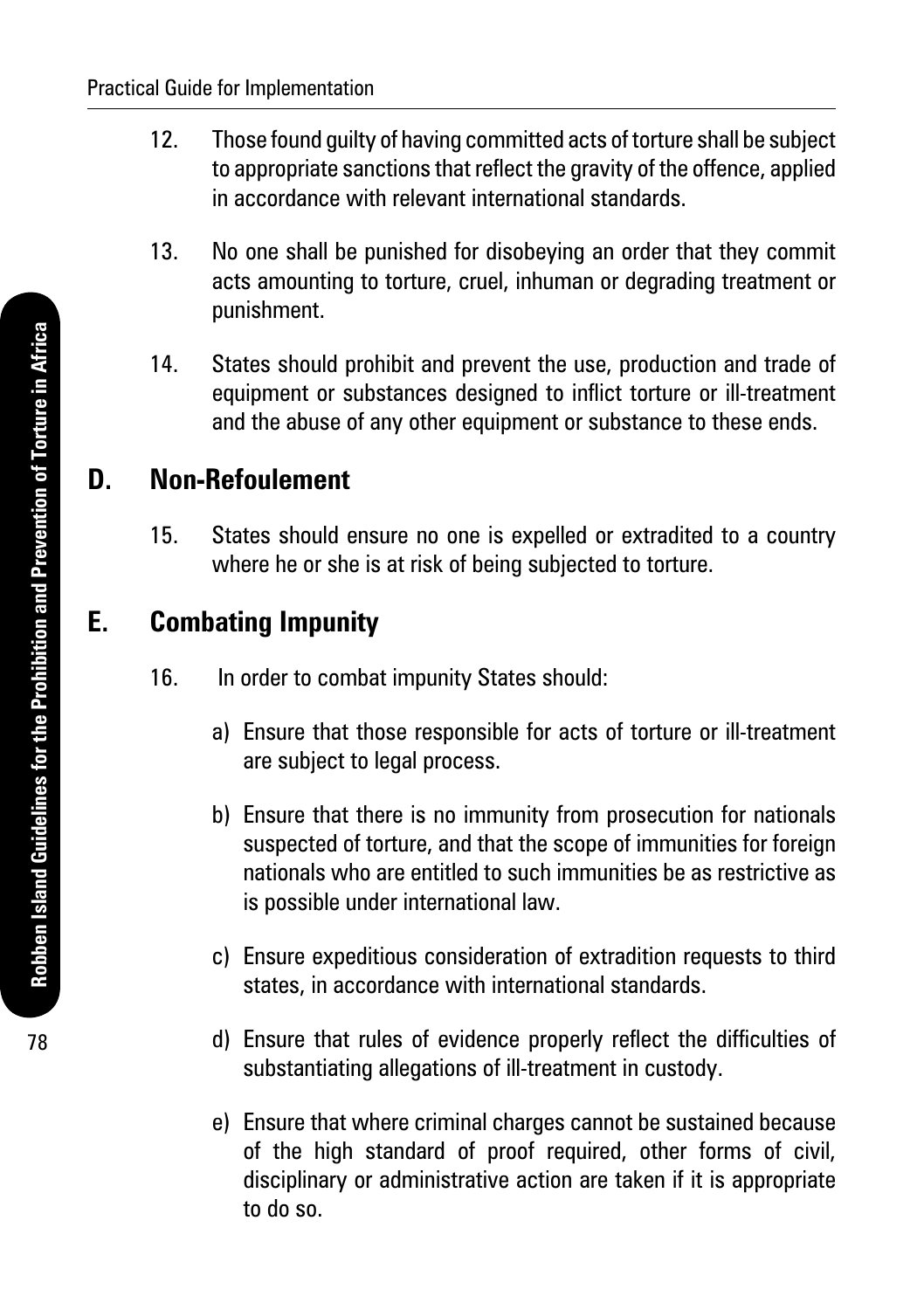## **F. Complaints and Investigation Procedures**

- 17. Ensure the establishment of readily accessible and fully independent mechanisms to which all persons can bring their allegations of torture and ill-treatment.
- 18. Ensure that whenever persons who claimed to have been or who appear to have been tortured or ill-treated are brought before competent authorities an investigation shall be initiated.
- 19. Investigations into all allegations of torture or ill-treatment, shall be conducted promptly, impartially and effectively, guided by the UN Manual on the Effective Investigation and Documentation of Torture and other Cruel, Inhuman or Degrading Treatment or Punishment (The Istanbul Protocol)65.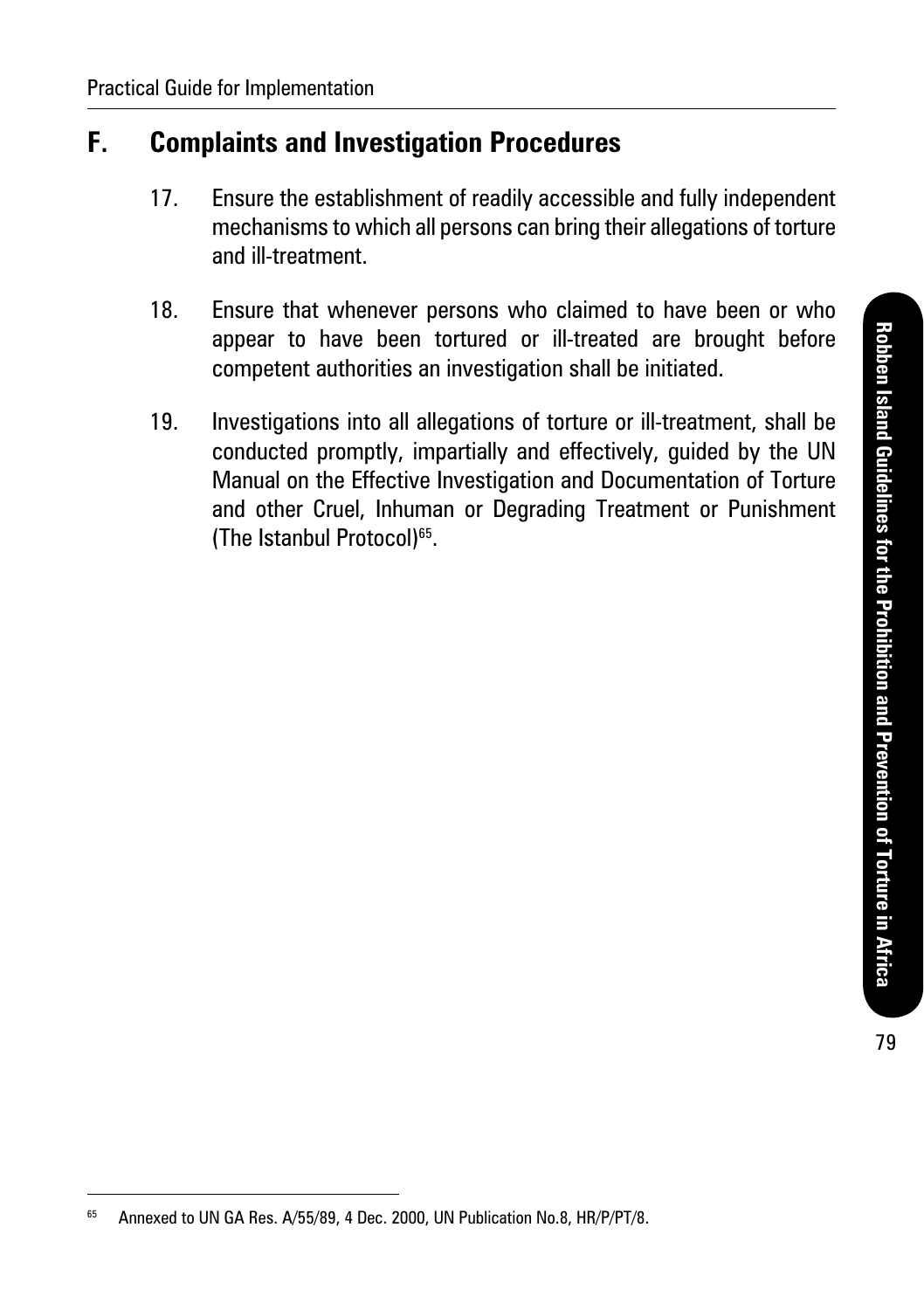### **A. Basic Procedural Safeguards for those Deprived of their Liberty**

- 20. All persons who are deprived of their liberty by public order or authorities should have that detention controlled by properly and legally constructed regulations. Such regulations should provide a number of basic safeguards, all of which shall apply from the moment when they are first deprived of their liberty. These include:
	- a) The right that a relative or other appropriate third person is notified of the detention;
	- b) The right to an independent medical examination;
	- c) The right of access to a lawyer:
	- d) Notification of the above rights in a language, which the person deprived of their liberty understands;

## **B. Safeguards during the Pre-trial Process**

States should:

- 21. Establish regulations for the treatment of all persons deprived of their liberty guided by the UN Body of Principles for the Protection of All Persons under Any Form of Detention or Imprisonment.<sup>66</sup>
- 22. Ensure that those subject to the relevant codes of criminal procedure conduct criminal investigations.
- 23. Prohibit the use of unauthorised places of detention and ensure that it is a punishable offence for any official to hold a person in a secret and/or unofficial place of detention.
- 24. Prohibit the use of incommunicado detention.
- 25. Ensure that all detained persons are informed immediately of the reasons for their detention.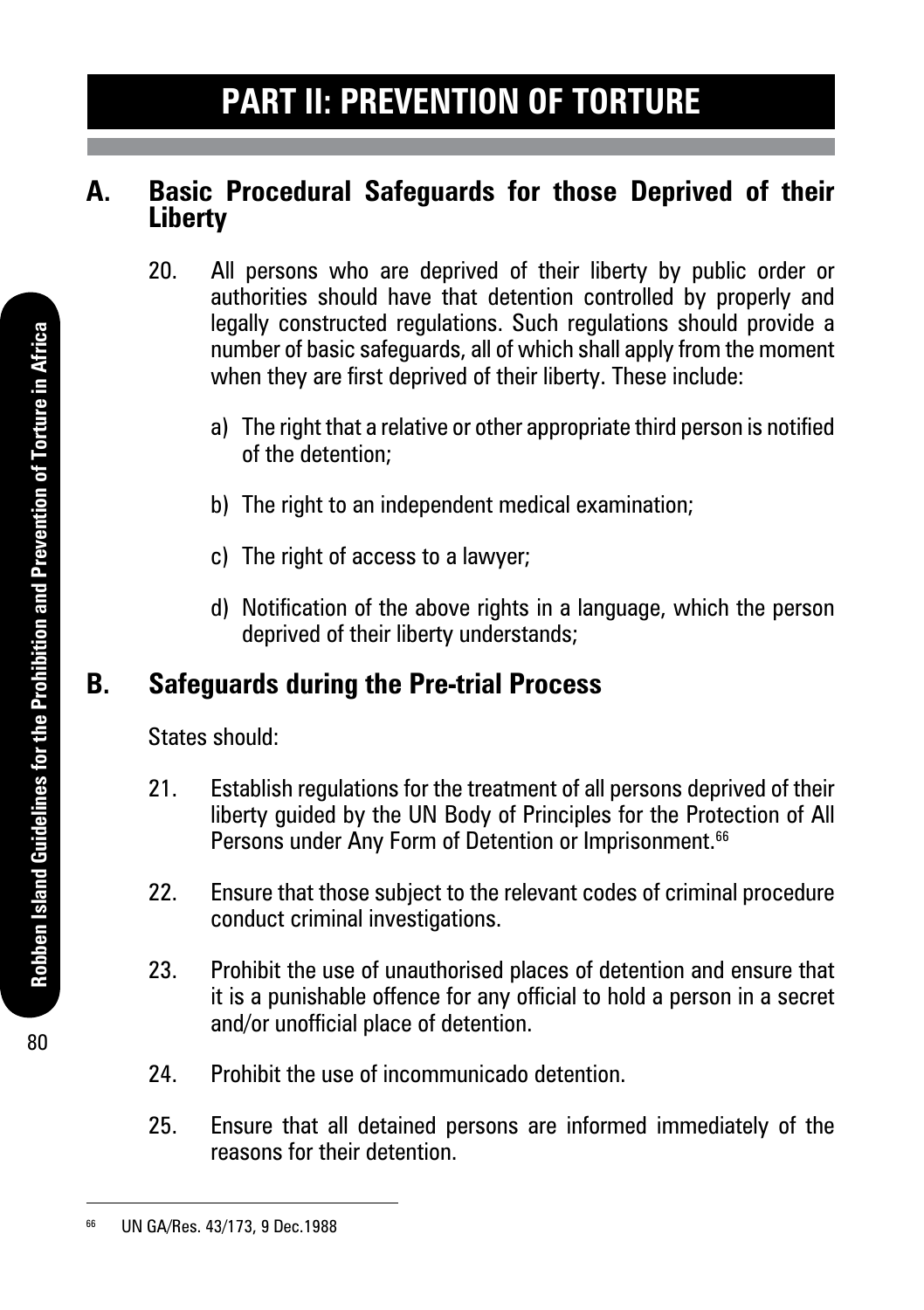- 26. Ensure that all persons arrested are promptly informed of any charges against them.
- 27. Ensure that all persons deprived of their liberty are brought promptly before a judicial authority, having the right to defend themselves or to be assisted by legal counsel, preferably of their own choice.
- 28. Ensure that comprehensive written records of all interrogations are kept, including the identity of all persons present during the interrogation and consider the feasibility of the use of video and/or audio taped recordings of interrogations.
- 29. Ensure that any statement obtained through the use of torture, cruel, inhuman or degrading treatment or punishment shall not be admissible as evidence in any proceedings except against persons accused of torture as evidence that the statement was made.
- 30. Ensure that comprehensive written records of those deprived of their liberty are kept at each place of detention, detailing, inter alia, the date, time, place and reason for the detention.
- 31. Ensure that all persons deprived of their liberty have access to legal and medical services and assistance and have the right to be visited by and correspond with family members.
- 32. Ensure that all persons deprived of their liberty can challenge the lawfulness of their detention.

### **C. Conditions of Detention**

States should:

- 33. Take steps to ensure that the treatment of all persons deprived of their liberty are in conformity with international standards guided by the UN Standard Minimum Rules for the Treatment of Prisoners.<sup>67</sup>
- 34. Take steps to improve conditions in places of detention, which do not conform to international standards.
- 35. Take steps to ensure that pre-trial detainees are held separately from convicted persons.

<sup>67</sup> UN ECOSOC Res. 663 C (XXIV), 31 July 1957, amended by UN ECOSOC Res. 2076 (LXII), 13 May 1977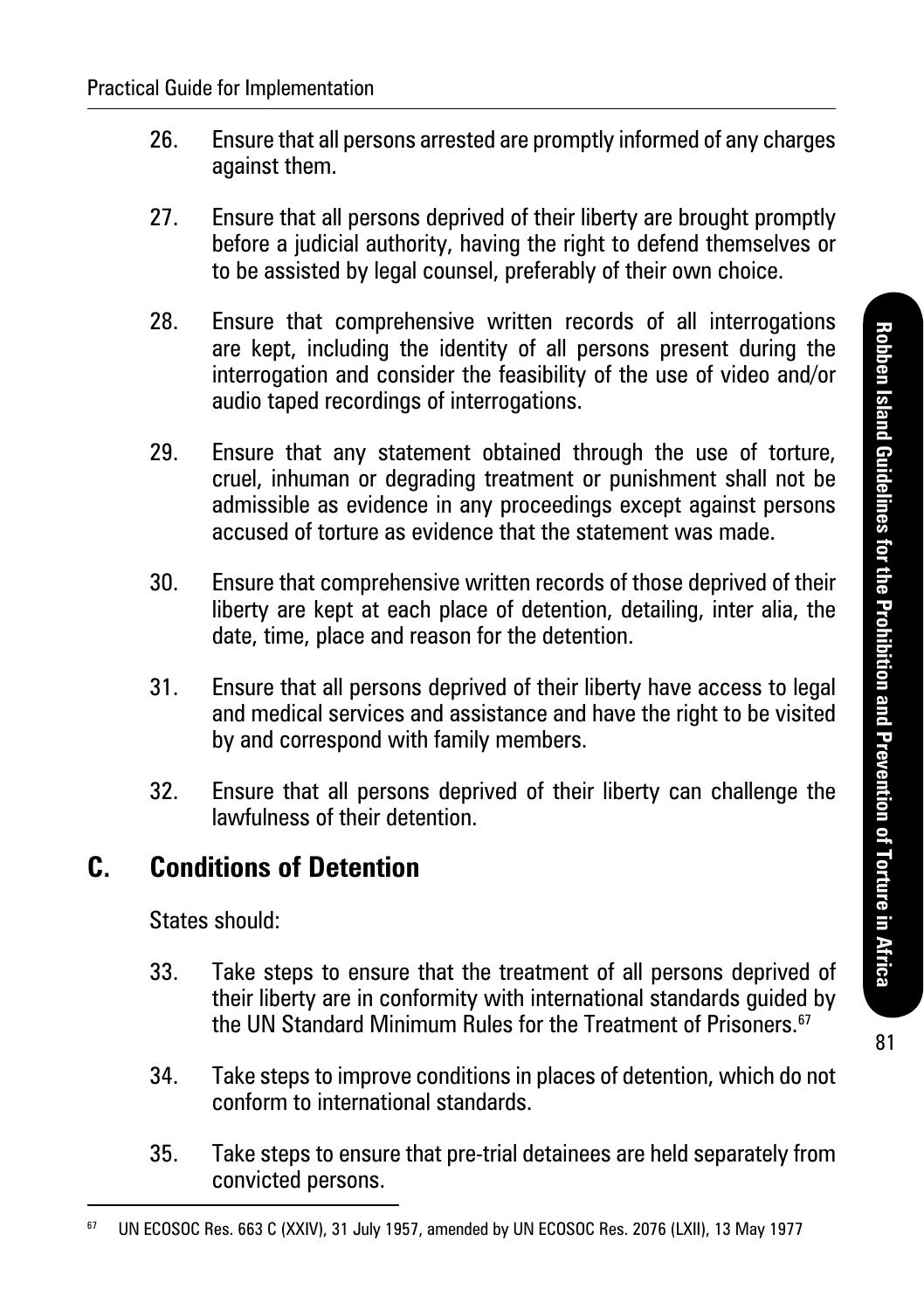- 36. Take steps to ensure that juveniles, women, and other vulnerable groups are held in appropriate and separate detention facilities.
- 37. Take steps to reduce overcrowding in places of detention by, inter alia, encouraging the use of non-custodial sentences for minor crimes.

### **D. Mechanisms of Oversight**

States should:

- 38. Ensure and support the independence and impartiality of the judiciary including by ensuring that there is no interference in the judiciary and judicial proceedings, guided by the UN Basic Principles on the Independence of the Judiciary.68
- 39. Encourage professional legal and medical bodies to concern themselves with issues of the prohibition and prevention of torture, cruel, inhuman and degrading treatment or punishment.
- 40. Establish and support effective and accessible complaint mechanisms which are independent from detention and enforcement authorities and which are empowered to receive, investigate and take appropriate action on allegations of torture, cruel, inhuman or degrading treatment or punishment.
- 41. Establish, support and strengthen independent national institutions such as human rights commissions, ombudspersons and commissions of parliamentarians, with the mandate to conduct visits to all places of detention and to generally address the issue of the prevention of torture, cruel, inhuman and degrading treatment or punishment, guided by the UN Paris Principles Relating to the Status and Functioning of National Institutions for the Protection and Promotion of Human Rights.<sup>69</sup>
- 42. Encourage and facilitate visits by NGOs to places of detention.

82

<sup>68</sup> UN Doc. E/CN.4/1995/39

<sup>69</sup> UN A/Res/48/134, 20 Dec. 1993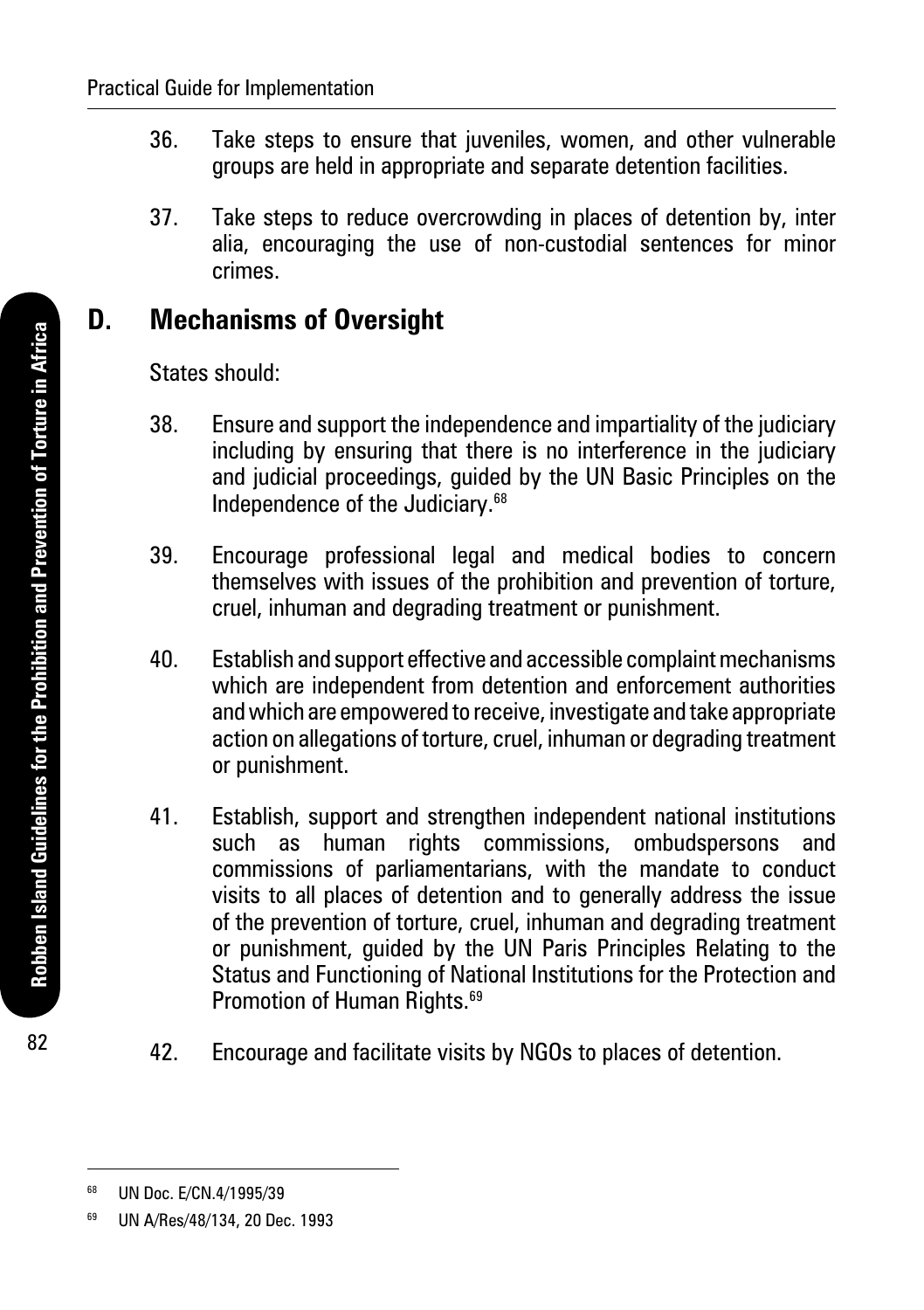- 43. Support the adoption of an Optional Protocol to the UNCAT to create an international visiting mechanism with the mandate to visit all places where people are deprived of their liberty by a State Party.
- 44. Examine the feasibility of developing regional mechanisms for the prevention of torture and ill-treatment.

#### **E. Training and Empowerment**

- 45. Establish and support training and awareness-raising programmes which reflect human rights standards and emphasise the concerns of vulnerable groups.
- 46. Devise, promote and support codes of conduct and ethics and develop training tools for law enforcement and security personnel, and other relevant officials in contact with persons deprived of their liberty such as lawyers and medical personnel.

### **F. Civil Society Education and Empowerment**

- a. Public education initiatives, awareness-raising campaigns regarding the prohibition and prevention of torture and the rights of detained persons shall be encouraged and supported.
- 47. The work of NGOs and of the media in public education, the dissemination of information and awareness-raising concerning the prohibition and prevention of torture and other forms of ill-treatment shall be encouraged and supported.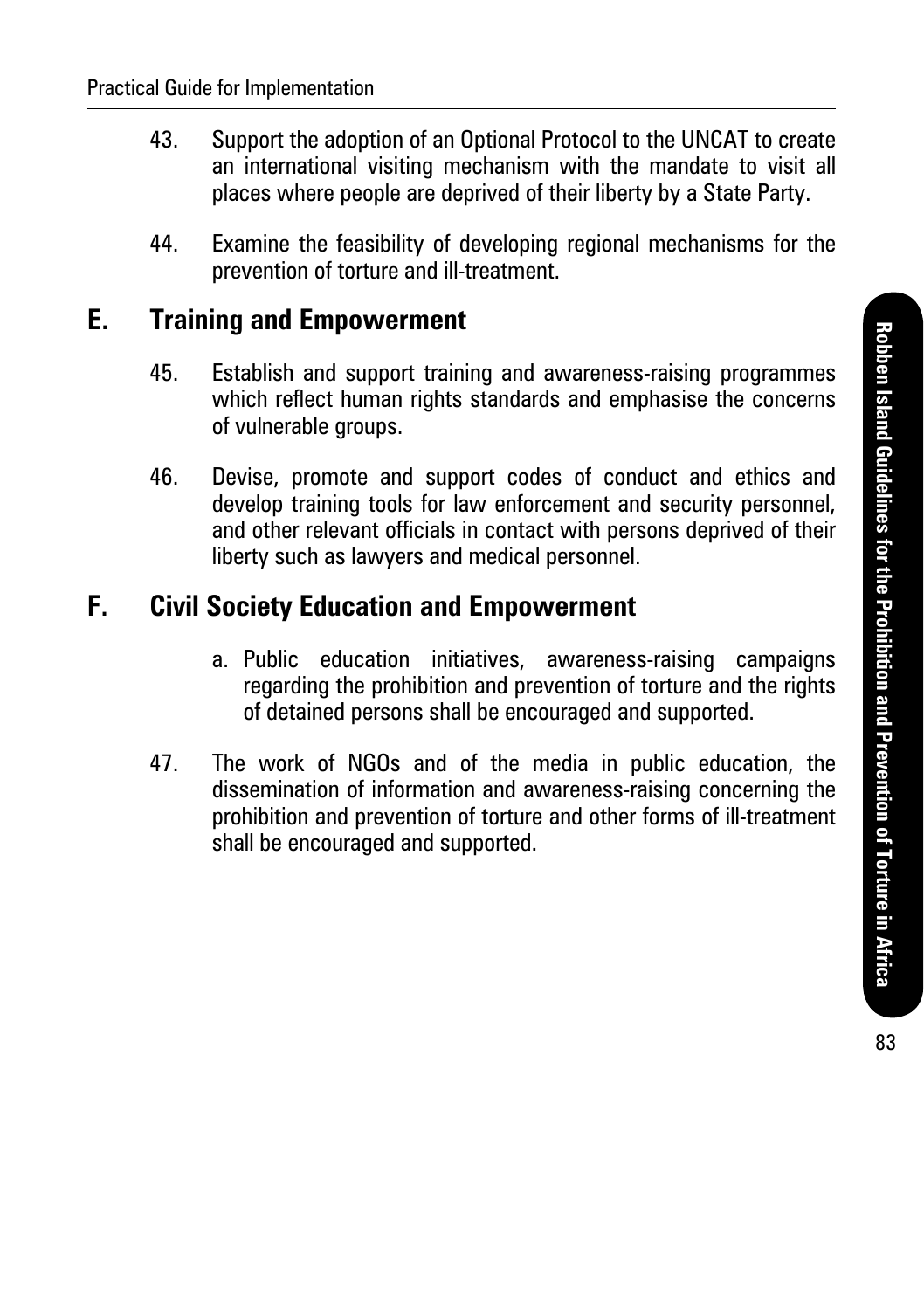# **Part III: Responding to the Needs of Victims**

- 48. Ensure that alleged victims of torture, cruel, inhuman and degrading treatment or punishment, witnesses, those conducting the investigation, other human rights defenders and families are protected from violence, threats of violence or any other form of intimidation or reprisal that may arise pursuant to the report or investigation.
- 49. The obligation upon the State to offer reparation to victims exists irrespective of whether a successful criminal prosecution can or has been brought. Thus all States should ensure that all victims of torture and their dependents are:
	- a) Offered appropriate medical care;
	- b) Have access to appropriate social and medical rehabilitation;
	- c) Provided with appropriate levels of compensation and support;
- 50. In addition there should also be a recognition that families and communities which have also been affected by the torture and illtreatment received by one of its members can also be considered as victims.